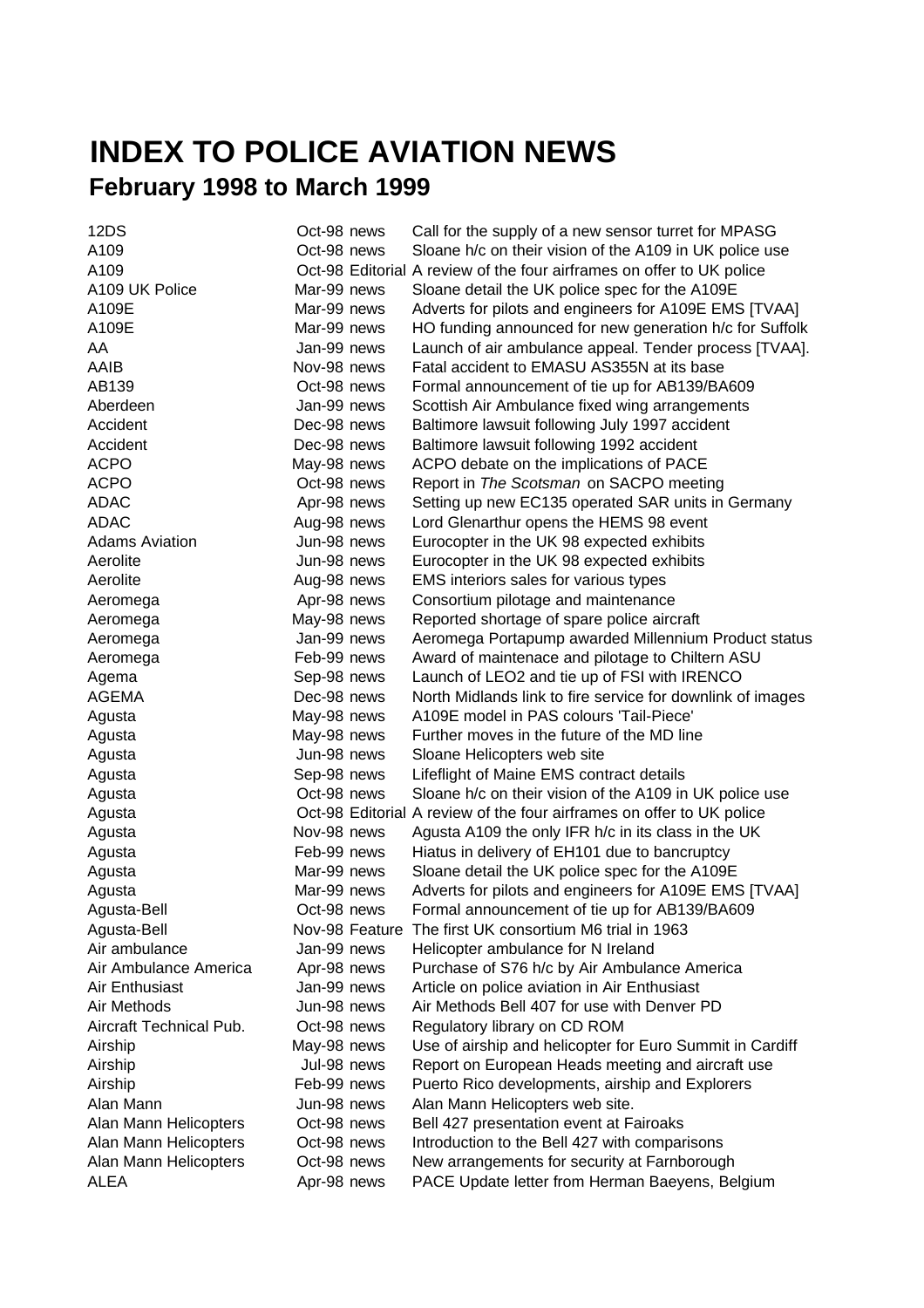| <b>ALEA</b>          | Jun-98 news | First PAN write-up on LETA Conference [No3]                           |
|----------------------|-------------|-----------------------------------------------------------------------|
| <b>ALEA</b>          | Sep-98 news | UK exhibitors noted at ALEA conference in California                  |
| <b>ALEA</b>          | Sep-98 news | Approval of European Safety Seminar by the ALEA                       |
| <b>Allied Signal</b> | Apr-98 news | Taking in of AS355N for North Midlands from Dyfed                     |
| <b>Allied Signal</b> | Jun-98 news | Eurocopter in the UK 98 expected exhibits                             |
| <b>Allied Signal</b> | Jun-98 news | Acquisition of Skyforce Avionics                                      |
| <b>Allied Signal</b> | Oct-98 news | BF Goodrich TCAS chosen for Dyfed EC135                               |
| <b>Allied Signal</b> | Nov-98 news | Dyfed-Powys TCAS Seminar report                                       |
| <b>Allied Signal</b> | Dec-98 news | Launch of the new MAFF patrol contract with DirectFlight              |
| <b>Allied Signal</b> | Feb-99 news | Flight safety updates relating to TCAS/collision etc.                 |
| <b>Allied Signal</b> | Sep-98 news | Skyforce product launched at Oshkosh                                  |
| Alouette             | Aug-98 news | Report on the future of IAC fleet to Dublin/Garda                     |
| Alouette             | Oct-98 news | Announcement of sales of BK117C2[EC145] to France                     |
| Althorp              | Oct-98 news | Chiltern ASU EMS operations chronicled                                |
| Ambulance            | Mar-99 news | Dorset attempt to raise finance through other services                |
| Amphibian            | Dec-98 news | Croation Min. Int order second CL415 water bomber + opt               |
| An-32                | Mar-99 news | New anti-narcotics resources for Mexico                               |
| <b>ANR</b>           | Jul-98 news | ANR in use with North Wales ASU trials result                         |
| Antigua              | Nov-98 news | Advertisement for civilian Caribbean post by UK Govt.                 |
| Antonov              | Mar-99 news | New anti-narcotics resources for Mexico                               |
| <b>APPSS</b>         | Jun-98 news | Eurocopter in the UK 98 expected exhibits                             |
| AS350                | Jul-98 news | Eurocopter in the UK 98 report of procedings                          |
| AS350                | Sep-98 news | Details of helicopter trials unit in Norway                           |
| AS350                | Sep-98 news | Delivery of As350B3 for the RCMP. Second PC12                         |
| AS350                | Oct-98 news | Michigan State officers touring UK air units                          |
| AS350                | Oct-98 news | Further details of AS350B3 deliveries to RCMP                         |
| AS350                | Nov-98 news | Advertisement for civilian Caribbean post by UK Govt.                 |
| AS350                | Dec-98 news | US Customs take AS350B2                                               |
| AS350                | Dec-98 news | Ohio SP buy AS350B2 using drug seizure funds                          |
| AS350                | Jan-99 news | Aeromega Portapump awarded Millennium Product status                  |
| <b>AS350B</b>        | Mar-99 news | Massachusetts SP operations and plans                                 |
| <b>AS350B</b>        | Mar-99 news | DEA purchase AS350B for TX and fleet details                          |
| <b>AS350B</b>        | Mar-99 news | East Bay choose AS350B2 to standardise fleet                          |
| <b>AS350B</b>        | Mar-99 news | Overweight patient denied flight to hospital                          |
| <b>AS350B</b>        | Mar-99 news | To start operations with a new AS350B3 in 1999                        |
| <b>AS350B</b>        | Mar-99 news | Omniflight order three new AS350s and one EC135                       |
| AS355                | Jul-98 news | Eurocopter in the UK 98 report of procedings                          |
| AS355                | Oct-98 news | Replacement EMS helicopter [G-KGMT] re-launch                         |
| AS355                |             | Oct-98 Editorial A review of the four airframes on offer to UK police |
| AS355                | Dec-98 news | STAT Medevac sign for six more EC135                                  |
| AS355                | Jan-99 news | Aeromega Portapump awarded Millennium Product status                  |
| <b>AS355F</b>        | May-98 news | Orders for EC135 for Northumbria and Chiltern                         |
| <b>AS355F</b>        | Oct-98 news | Call for the supply of a new sensor turret for MPASG                  |
| <b>AS355F</b>        | Oct-98 news | BF Goodrich TCAS chosen for Dyfed EC135                               |
| <b>AS355F</b>        | Oct-98 news | Chiltern ASU EMS operations chronicled                                |
| <b>AS355F</b>        | Dec-98 news | North Wales registration of new helicopter                            |
| <b>AS355F</b>        | Jan-99 news | Western Counties invite tenders for TCAS unit.                        |
| AS355F2              | Apr-98 news | New aircraft delivery AS355F2 G-EPOL                                  |
| AS355F2              | Feb-99 news | Veritair gain new contract from South & East Wales                    |
| AS355F2              | Feb-99 news | Award of maintenace and pilotage to Chiltern ASU                      |
| AS355F2              | Mar-99 news | Rumours that Baltimore PD are to buy new aircraft                     |
| AS355F2              | Mar-99 news | Report that police authority have decided on MD 900                   |
| AS355F2              | Mar-99 news | Delivery of EC135 to Kinmel Camp and performance                      |
| AS355F2              | Mar-99 news | ECS downlink equipment ordered for Welsh h/c                          |
| <b>AS355N</b>        | Apr-98 news | Update on the unit and aircraft hours for AS355N                      |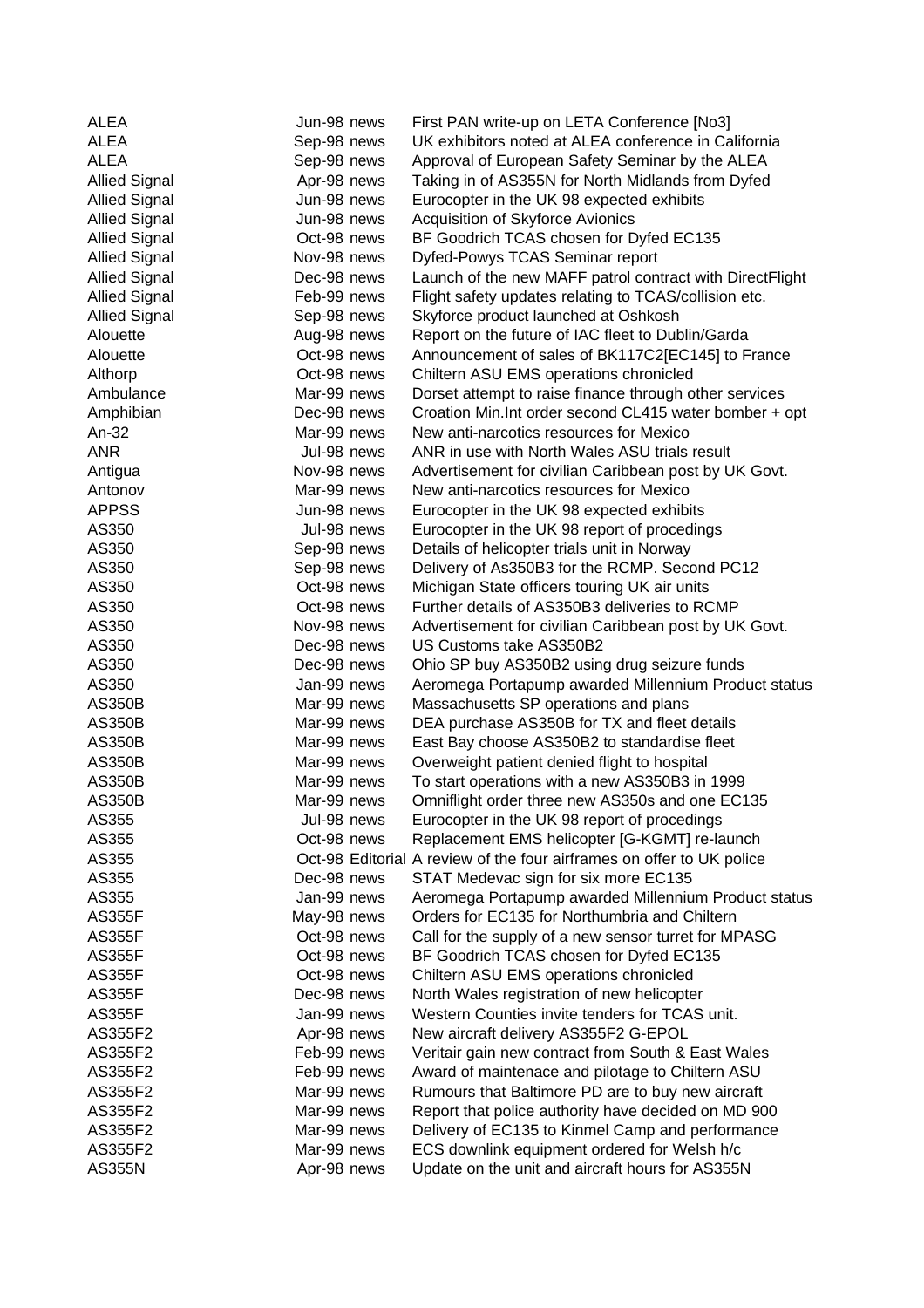| <b>AS355N</b>                | Apr-98 news    | Taking in of AS355N for North Midlands from Dyfed          |
|------------------------------|----------------|------------------------------------------------------------|
| <b>AS355N</b>                | Aug-98 news    | Report on the future of IAC fleet to Dublin/Garda          |
| <b>AS355N</b>                | Nov-98 news    | Fatal accident to EMASU AS355N at its base                 |
| <b>AS355N</b>                | Dec-98 news    | Dept. of Justice approves funding for a new helicopter     |
| <b>AS355N</b>                | Feb-99 news    | Jamaica Defence Force re-equipment with h/c                |
| <b>AS355N</b>                | Mar-99 news    | Massachusetts SP operations and plans                      |
| <b>AS355N</b>                | Mar-99 news    | Dyfed-Powys 'come out' against the EC135 & go for IFR      |
| AS365C                       | Dec-98 news    | Neidersachsen inspect WPAS at Staverton                    |
| AS365C                       | Dec-98 news    | Vic Pol aircraft criminally damaged on hospital landing    |
| <b>AS365N</b>                | Oct-98 news    | MD State police to acquire additional Dauphin              |
| <b>AS365N</b>                | Nov-98 news    | Advertisement for civilian Caribbean post by UK Govt.      |
| <b>AS365N</b>                | Dec-98 news    | STAT Medevac sign for six more EC135                       |
| <b>AS365N</b>                | Mar-99 news    | Dyfed-Powys 'come out' against the EC135 & go for IFR      |
| ASB [alert service bulletin] | Oct-98 news    | N2 accessory gear failures on UH-1                         |
| Audi                         | Jun-98 news    | Eurocopter in the UK 98 expected exhibits                  |
| Australia                    | Dec-98 news    | Vic Pol aircraft criminally damaged on hospital landing    |
| Australia                    | Jan-99 news    | View of Sydney-Hobart yacht race disaster from Australia   |
| Austria                      | Jan-99 news    | Expectation of tender for new helicopter for BMI [Austria] |
| Austria                      | Mar-99 news    | Austrian EMS bases [map] and statistics of incident        |
| Avalanches                   | Mar-99 news    | Austrian EMS bases [map] and statistics of incident        |
| <b>Aviation Worlds Fair</b>  | Jan-99 news    | Aviation Worlds Fair 1903-2003 Wright Brothers             |
| Avon & Somerset              | Jan-99 news    | Western Counties invite tenders for TCAS unit.             |
| Ayres                        | Sep-98 news    | DEA programme 'failing to work' in Colombia                |
| B <sub>2</sub> B             | Dec-98 news    | Brantly sales into China and support                       |
| <b>BA609</b>                 | Oct-98 news    | Formal announcement of tie up for AB139/BA609              |
| Baeyens, Herman              | May-98 news    | Major changes to the set-up of first PACE conference       |
| Baeyens, Herman              | May-98 news    | ACPO debate on the implications of PACE                    |
| Baeyens, Herman              | Jun-98 news    | PACE Update from Herman Baeyens                            |
| Baeyens, Herman              | Jul-98 news    | Report on PACE conference by Herman Baeyens                |
| <b>Baltimore</b>             | Dec-98 news    | Baltimore lawsuit following July 1997 accident             |
| <b>Baltimore</b>             | Dec-98 news    | Baltimore lawsuit following October 1992 accident          |
| <b>Baltimore</b>             | Dec-98 news    | Air operations in doubt following accident November 4      |
| <b>Baltimore</b>             | Mar-99 news    | Rumours that Baltimore PD are to buy new aircraft          |
| Bambi                        | Aug-98 news    | Details of the McAlpine role-pod and its history.          |
| <b>Bavaria</b>               | Dec-98 news    | Lease of EC135 to Bavaria Police and deliveries start      |
| Bavaria                      | Feb-99 news    | EC135 deliveries to Germany and Chile                      |
| <b>BC</b> Aviation           | Jul-98 news    | Helitrax ground handling equipment                         |
| <b>BC</b> Aviation           | Oct-98 news    | New digital engine TGT gauges at Farnborough               |
| <b>BEA</b>                   | Nov-98 Feature | The first UK consortium M6 trial in 1963                   |
| Beasley, Richard             | Jan-99 news    | Management changes at Specialist Aviation Services         |
| <b>Beaufort</b>              | Oct-98 news    | At Farnborough Show                                        |
| Bedfordshire                 | Oct-98 news    | Chiltern ASU EMS operations chronicled                     |
| Beech                        | Apr-98 news    | Advert in Flight for supply of new h/c fleet               |
| Beech                        | Sep-98 news    | Progress in the role equipment of new J41s for GFS         |
| <b>Beech</b>                 | Dec-98 news    | \$4.5M contract to supply King Air 350 to DEA              |
| Beechcraft                   | Jan-99 news    | Mayo Med air operations with f/w aircraft accredited       |
| Belgium                      | Sep-98 news    | Approval of European Safety Seminar by the ALEA            |
| Belgium                      | Jan-99 news    | Order for MD520s for Belgium confirmed for 1999            |
| Belgium                      | Jan-99 news    | Recent order for MD520N and its positive implications      |
| Belgium                      | Jan-99 news    | Order for two MD520N helicopters.                          |
| Belgium                      | Mar-99 news    | Overview of new magazine Int. Police Aviation              |
| Bell                         | Apr-98 news    | Sales report [overall]                                     |
| <b>Bell</b>                  | Apr-98 news    | Setting up new EC135 operated SAR units in Germany         |
| Bell                         | Apr-98 news    | Washoe County Reno Nevada                                  |
| <b>Bell</b>                  | Apr-98 news    | Up-to-date with the MD line and its sale to Bell           |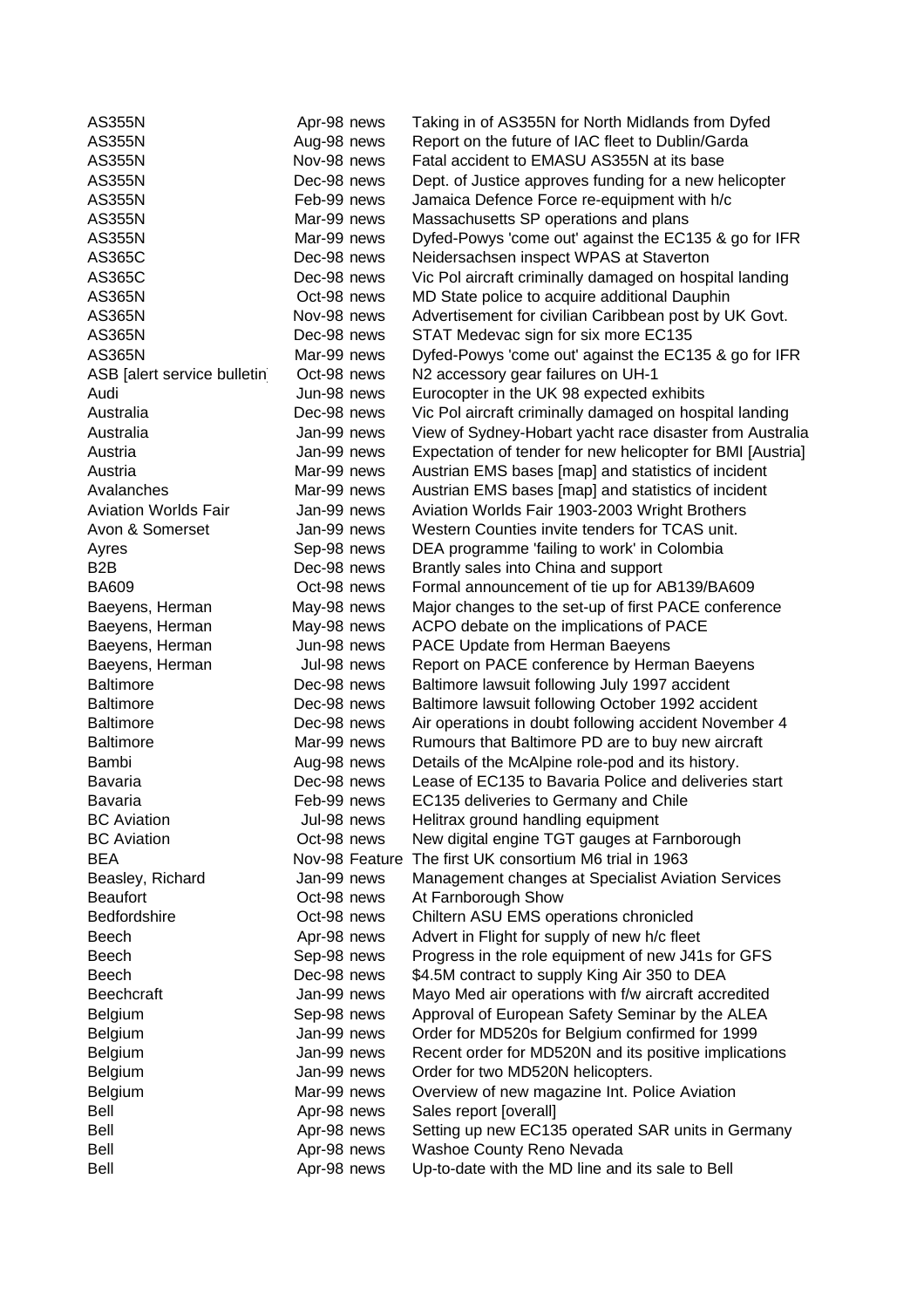| Bell                       | May-98 news |                | Further moves in the future of the MD line                            |
|----------------------------|-------------|----------------|-----------------------------------------------------------------------|
| Bell                       | May-98 news |                | Report on an accident to LACFD Bell 205                               |
| Bell                       | Jun-98 news |                | Alan Mann Helicopters web site.                                       |
| Bell                       | Jun-98 news |                | Rumour of Turkish interest in the Explorer line                       |
| Bell                       | Jun-98 news |                | Announcement of first sale of 609 tilt rotor.                         |
| Bell                       | Jun-98 news |                | Proposed use of Bell AH1 Cobra h/c for drug war                       |
| <b>Bell</b>                | Jul-98 news |                | Website states that MD sale to Bell was halted.                       |
| <b>Bell</b>                | Aug-98 news |                | Bell Samsung announce 740 427s by 2013                                |
| <b>Bell</b>                | Aug-98 news |                | Seventy orders announced for 427                                      |
| Bell                       | Aug-98 news |                | Bell 205 and 212 Model 304 Fire Attack System                         |
| Bell                       | Aug-98 news |                | Round up of operations in Colombia re DEA work.                       |
| <b>Bell</b>                |             |                | Sep-98 Feature Fifty years of police helicopters 1948-98              |
| <b>Bell</b>                | Sep-98 news |                | Bell XV-15 and mock-up demonstrated to USCG                           |
| <b>Bell</b>                | Oct-98 news |                | N2 accessory gear failures on UH-1                                    |
| <b>Bell</b>                | Oct-98 news |                | Stick shaker for Bell 427 at Farnborough Show                         |
| Bell                       | Oct-98 news |                | Bell 427 presentation event at Fairoaks                               |
| Bell                       | Oct-98 news |                | Introduction to the Bell 427 with comparisons                         |
| <b>Bell</b>                | Oct-98 news |                | Manufacturer sued over in flight break-up of Bell 206                 |
| <b>Bell</b>                | Oct-98 news |                | Jackson PD TN to receive DoD OH-58 helicopters                        |
| <b>Bell</b>                | Oct-98 news |                | New arrangements for security at Farnborough                          |
| <b>Bell</b>                | Dec-98 news |                | Dart offer free step offer with 206 and 407 skid gear                 |
| Bell                       | Jan-99 news |                | OH-58s declared operational with Jackson PD in TN                     |
| Bell                       | Jan-99 news |                | Aeromega Portapump awarded Millennium Product status                  |
| Bell                       | Jan-99 news |                | Delaware SP add second Bell 407 to fleet                              |
| <b>Bell</b>                | Feb-99 news |                | Boeing sells its light helicopter line to RDM creating MDH            |
| <b>Bell</b>                | Feb-99 news |                | Grounding of LA City Fire fleet after accident                        |
| <b>Bell</b>                | Feb-99 news |                | Jamaica Defence Force re-equipment with h/c                           |
| <b>Bell</b>                | Mar-99 news |                | Deliveries in 1998                                                    |
| Bell                       | Mar-99 news |                | Seeking bids for new aircraft to replace crashed B206L                |
| <b>Bell</b>                | Mar-99 news |                | Replacement for crashed B222 to be announced soon                     |
| <b>Bell</b>                | Mar-99 news |                | Dyfed-Powys 'come out' against the EC135 & go for IFR                 |
| Bell                       | Apr-98 news |                | Up-to-date with the MD line and its sale to Bell                      |
| <b>Bell 206</b>            | Jan-99 news |                | Aeromega Portapump awarded Millennium Product status                  |
| <b>Bell 222</b>            |             |                | Oct-98 Editorial A review of the four airframes on offer to UK police |
| <b>Bell 407</b>            | Jun-98 news |                | Air Methods Bell 407 for use with Denver PD                           |
| <b>Bell 407</b>            | Oct-98 news |                | Introduction to the Bell 427 with comparisons                         |
| <b>Bell 407</b>            | Oct-98 news |                | New arrangements for security at Farnborough                          |
| <b>Bell 407</b>            | Mar-99 news |                | Rumours that Baltimore PD are to buy new aircraft                     |
| <b>Bell 412</b>            | Aug-98 news |                | Spanish plans for new police helicopters                              |
| <b>Bell 427</b>            | Aug-98 news |                | Bell Samsung announce 740 427s by 2013                                |
| <b>Bell 427</b>            | Oct-98 news |                | Introduction to the Bell 427 with comparisons                         |
| <b>Bell 427</b>            |             |                | Oct-98 Editorial A review of the four airframes on offer to UK police |
| <b>Bell 427</b>            | Nov-98 news |                | Integrated Instrument Display System in Bell 427                      |
| <b>Bell 427</b>            | Mar-99 news |                | HO funding announced for new generation h/c for Suffolk               |
| Bell-Agusta                | Oct-98 news |                | Formal announcement of tie up for AB139/BA609                         |
| Bell-Boeing 609            | Jun-98 news |                | Announcement of first sale of 609 tilt rotor.                         |
| <b>Bendix</b>              | Jun-98 news |                | Eurocopter in the UK 98 expected exhibits                             |
| <b>Bendix</b>              | Dec-98 news |                | Launch of the new MAFF patrol contract with DirectFlight              |
| Berkshire and Oxfordshire  | Mar-99 news |                | Adverts for pilots and engineers for A109E EMS [TVAA]                 |
| <b>Berkshire NHS Trust</b> | Aug-98 news |                | Moves towards a Thames Valley HEMS operation                          |
| <b>Berkshire NHS Trust</b> | Jan-99 news |                | Launch of air ambulance appeal. Tender process [TVAA].                |
| <b>Berlin</b>              | Jun-98 news |                | BK117 of Russian Emercom in display at Berlin show                    |
| <b>Berlin</b>              |             | Jun-98 feature | Visit of NEASU to German ASU at Berlin                                |
| <b>BF Goodrich</b>         | Apr-98 news |                | Taking in of AS355N for North Midlands from Dyfed                     |
| <b>BF Goodrich</b>         | Oct-98 news |                | BF Goodrich TCAS chosen for Dyfed EC135                               |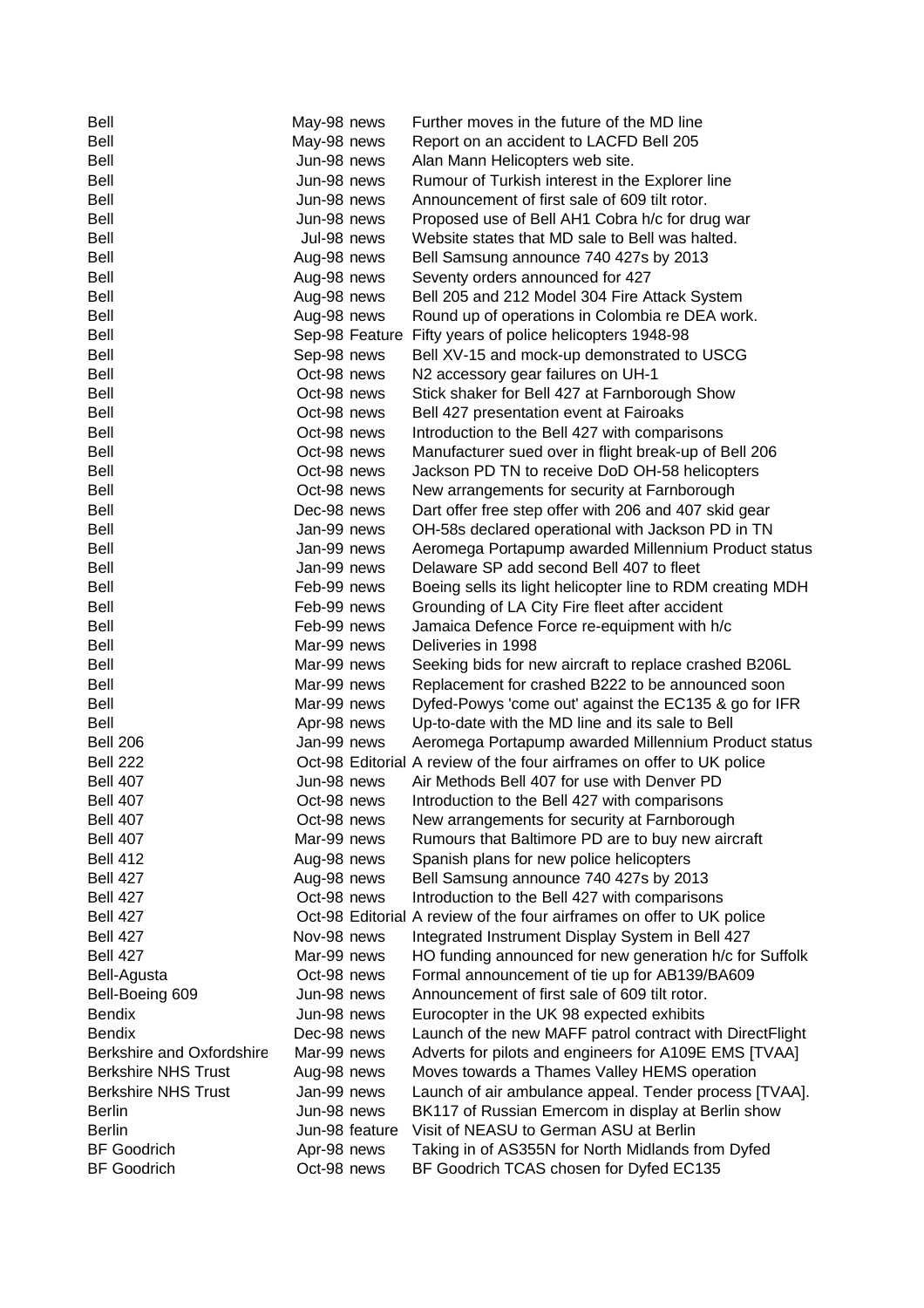| <b>BF Goodrich</b>   | Nov-98 news |                | Dyfed-Powys TCAS Seminar report                                       |
|----------------------|-------------|----------------|-----------------------------------------------------------------------|
| <b>BF</b> Goodrich   | Nov-98 news |                | STC issued to BFG Stormscope weather map                              |
| <b>BF Goodrich</b>   | Feb-99 news |                | Flight safety updates relating to TCAS/collision etc.                 |
| <b>BGS</b>           | Dec-98 news |                | Aircraft movements at Bond Scots and Bourn facilities                 |
| <b>BGS</b>           | Jan-99 news |                | Railway accident and blackmail threats                                |
| <b>BHAB</b>          | May-98 news |                | ACPO debate on the implications of PACE                               |
| <b>BHAB</b>          | Aug-98 news |                | Lord Glenarthur opens the HEMS 98 event                               |
| Bidmead, Steve       | Dec-98 news |                | PAS. Report of his departure.                                         |
| Bidmead, Steve       | Jan-99 news |                | Management changes at Specialist Aviation Services                    |
| <b>Bill Deacon</b>   | Apr-98 news |                | Report on the first SAR 98 Conference UK                              |
| <b>Binoculars</b>    | Dec-98 news |                | Image stabilising binoculars                                          |
| Biofarm Inc.         | Mar-99 news |                | BN signs contract to purchase Romaero                                 |
| Birmingham           | Jun-98 news |                | G8 Heads of Government meeting Weston Park                            |
| Birmingham           | Aug-98 news |                | EC135 for Central Counties delivery and detailing.                    |
| Birmingham           |             | Nov-98 Feature | The first UK consortium M6 trial in 1963                              |
| <b>BK117</b>         | Jun-98 news |                | BK117 of Russian Emercom in display at Berlin show                    |
| <b>BK117</b>         | Jun-98 news |                | Role equipment pod [MacPod] on show BK117                             |
| <b>BK117</b>         | Jul-98 news |                | Eurocopter in the UK 98 report of procedings                          |
| <b>BK117</b>         | Jul-98 news |                | BK117 for Devon & Cornwall at Oxford                                  |
| <b>BK117</b>         | Aug-98 news |                | Details of the McAlpine role-pod and its history.                     |
| <b>BK117</b>         | Aug-98 news |                | BK117 for Devon & Cornwall detailed.                                  |
| <b>BK117</b>         | Sep-98 news |                | Description of the IMES system in the D&C BK117                       |
| <b>BK117</b>         | Oct-98 news |                | Announcement of sales of BK117C2[EC145] to France                     |
| <b>BK117</b>         | Nov-98 news |                | Grant of full VFR Cat A certification to EC135 by CAA                 |
| <b>BK117</b>         | Dec-98 news |                | Lease of EC135 to Bavaria Police and deliveries start                 |
| <b>BK117</b>         | Dec-98 news |                | SMDC Lifeflight buying new BK117                                      |
| <b>BK117</b>         | Dec-98 news |                | STAT Medevac sign for six more EC135                                  |
| <b>BK117</b>         | Dec-98 news |                | MedSTAR order EC135 to replace BK117 in DC                            |
| <b>BK117</b>         | Dec-98 news |                | Aircraft movements at Bond Scots and Bourn facilities                 |
| <b>BK117</b>         | Jan-99 news |                | Launch of air ambulance appeal. Tender process [TVAA].                |
| <b>BK117</b>         | Jan-99 news |                | Fixed wing operations by Devon & Cornwall                             |
| <b>BK117</b>         | Feb-99 news |                | Rotortech and Bond activities and fleet moves.                        |
| <b>BK117</b>         | Mar-99 news |                | Overweight patient denied flight to hospital                          |
| <b>BK117</b>         | Mar-99 news |                | Dyfed-Powys 'come out' against the EC135 & go for IFR                 |
| <b>Blackhawk</b>     | Jan-99 news |                | First flight of the S-92 Helibus                                      |
| <b>Bluebell Hill</b> | Dec-98 news |                | Memorials to dead EMS crew in Kent                                    |
| <b>BMI</b>           | Jan-99 news |                | Expectation of tender for new helicopter for BMI [Austria]            |
| <b>BN</b>            | May-98 news |                | Re-wing of Netherlands police aircraft after problem                  |
| <b>BN</b>            | May-98 news |                | Malta orders a second Islander for its armed forces                   |
| <b>BN</b>            | Aug-98 news |                | Pilatus sell off their interest in BN to Litchfield Cont.             |
| <b>BN</b>            | Oct-98 news |                | New digital engine TGT gauges at Farnborough                          |
| <b>BN</b>            | Nov-98 news |                | New BN2 for Armed Forces of Malta                                     |
| <b>BN</b>            | Nov-98 news |                | Searchlight option for UK fixed wing aircraft on offer                |
| BN <sub>2</sub>      | Jan-99 news |                | Fixed wing operations by Devon & Cornwall                             |
| <b>BO105</b>         | Apr-98 news |                | Fund raising for the Essex HEMS BO105 G-AZOR                          |
| <b>BO105</b>         | Aug-98 news |                | Spanish plans for new police helicopters                              |
| <b>BO105</b>         | Aug-98 news |                | Moves towards a Thames Valley HEMS operation                          |
| <b>BO105</b>         | Aug-98 news |                | BK117 for Devon & Cornwall detailed.                                  |
| <b>BO105</b>         | Aug-98 news |                | EC135 for Central Counties delivery and detailing.                    |
| <b>BO105</b>         |             |                | Oct-98 Editorial A review of the four airframes on offer to UK police |
| <b>BO105</b>         | Dec-98 news |                | Lease of EC135 to Bavaria Police and deliveries start                 |
| <b>BO105</b>         | Dec-98 news |                | Aircraft movements at Bond Scots and Bourn facilities                 |
| <b>BO105</b>         | Dec-98 news |                | Central Counties take delivery of EC135                               |
| <b>BO105</b>         | Jan-99 news |                | Bond group fleet options and movements [EMS]                          |
| <b>BO105</b>         | Feb-99 news |                | Rotortech and Bond activities and fleet moves.                        |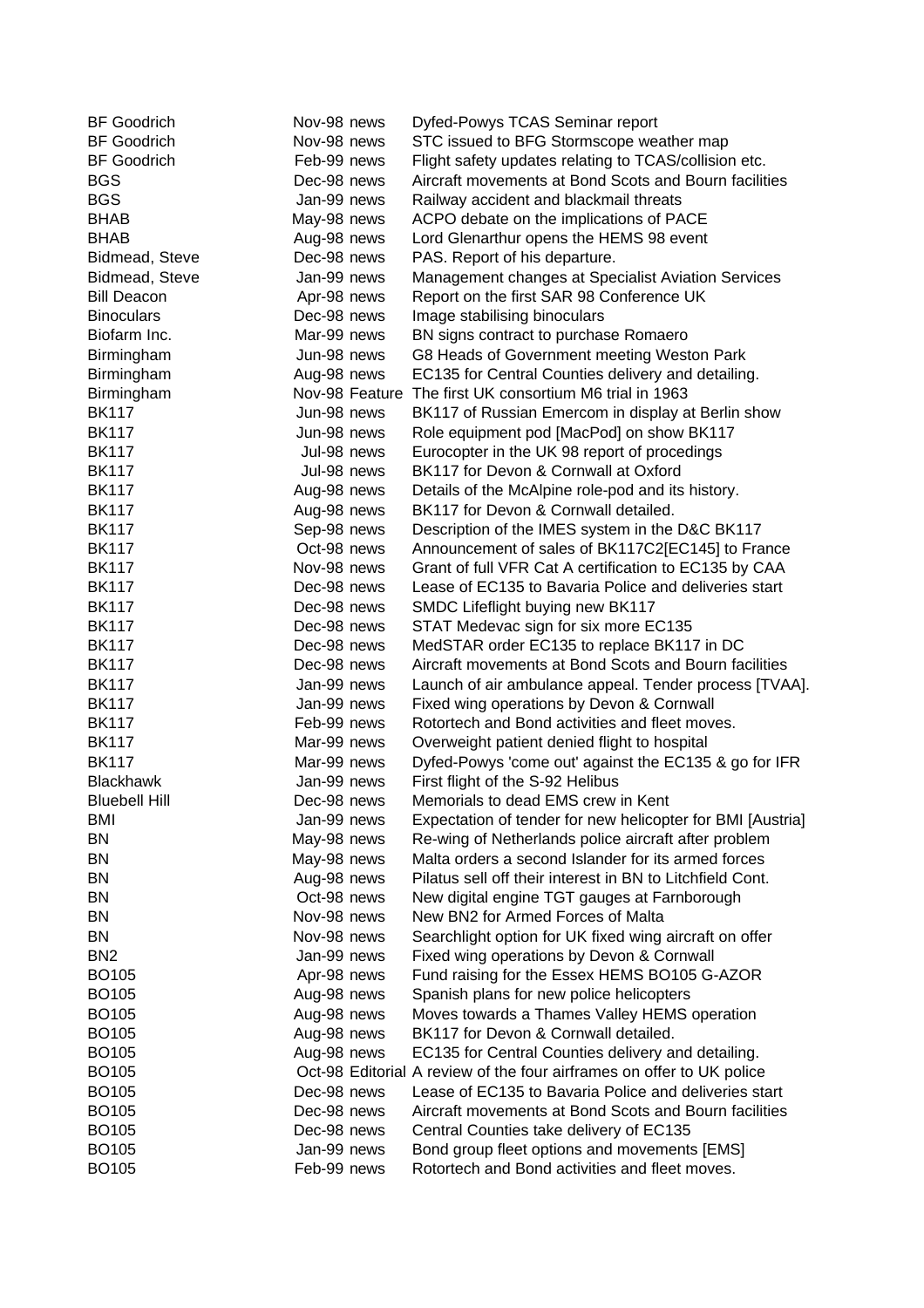| BO <sub>105</sub>         | Feb-99 news    | Air Ambulance Fun Day annouced by The Squadron             |
|---------------------------|----------------|------------------------------------------------------------|
| <b>BO105</b>              | Feb-99 news    | Devon EMS get ex-police BO105 helicopter                   |
| <b>BO105</b>              | Mar-99 news    | First EMS unit to be certified to use NVGs.                |
| <b>BO105</b>              | Mar-99 news    | Fleet changes at Bond and Rotortech                        |
| <b>Bob Crowe Aircraft</b> | Jul-98 news    | Eurocopter in the UK 98 report of procedings               |
| Bodelwyddan               | Jul-98 news    | North Wales ASU are to get new base built                  |
| Bodelwyddan               | Mar-99 news    | Planning permission received for new unit site             |
| <b>Boeing</b>             | Apr-98 news    | Up-to-date with the MD line and its sale to Bell           |
| <b>Boeing</b>             | May-98 news    | Further moves in the future of the MD line                 |
| <b>Boeing</b>             | Jun-98 news    | Rumour of Turkish interest in the Explorer line            |
| <b>Boeing</b>             | Jul-98 news    | Erratum over delivery of the Wiltshire Explorer [late]     |
| <b>Boeing</b>             | Jul-98 news    | Website states that MD sale to Bell was halted.            |
| <b>Boeing</b>             | Aug-98 news    | Performance upgrade of MD600N                              |
| <b>Boeing</b>             | Aug-98 news    | Certification standards of Explorer with FAA/JAA/CAA       |
| <b>Boeing</b>             | Oct-98 news    | First flight and role equip details of MD900 G-WPAS        |
| Boeing                    | Oct-98 news    | MD 900 Explorer for Dorset delivered to PAS                |
| <b>Boeing</b>             | Dec-98 news    | A range of options for the future of the MD line discussed |
| <b>Boeing</b>             | Dec-98 news    | Neidersachsen inspect WPAS at Staverton                    |
| Boeing                    | Jan-99 Feature | Lockerbie [air crash] 10 years on. The police ops.         |
| <b>Boeing</b>             | Jan-99 news    | Order for MD520s for Belgium confirmed for 1999            |
| <b>Boeing</b>             | Jan-99 news    | Recent order for MD520N and its positive implications      |
| <b>Boeing</b>             | Feb-99 news    | Boeing sells its light helicopter line to RDM creating MDH |
| <b>Boeing</b>             | Mar-99 news    | Completion of sale to RDM announced                        |
| Bombardier                | Jul-98 news    | Super Scooper CL215 leased in for fire fighting in LA      |
| Bombardier                | Dec-98 news    | Croation Min. Int order second CL415 water bomber + opt    |
| Bombardier                | Jan-99 news    | Management changes at Specialist Aviation Services         |
| Bombardier                | Feb-99 news    | Bombardier CL415 supply to Greece                          |
| <b>Bond</b>               | Apr-98 news    | Fund raising for the Essex HEMS BO105 G-AZOR               |
| <b>Bond</b>               | Aug-98 news    | Scottish Air Ambulance invite tenders for future.          |
| <b>Bond</b>               | Dec-98 news    | Aircraft movements at Bond Scots and Bourn facilities      |
| <b>Bond</b>               | Jan-99 news    | Scottish Air Ambulance fixed wing arrangements             |
| <b>Bond</b>               | Jan-99 news    | Bond group fleet options and movements [EMS]               |
| <b>Bond</b>               | Jan-99 news    | Scotland. Set-up of the Scots EMS operation                |
| <b>Bond</b>               | Feb-99 news    | Rotortech and Bond activities and fleet moves.             |
| <b>Bond</b>               | Feb-99 news    | Devon EMS get ex-police BO105 helicopter                   |
| <b>Bond</b>               | Mar-99 news    | Fleet changes at Bond and Rotortech                        |
| Bond                      | Mar-99 news    | Sale of Euronav to Bond for Scottish EMS EC135s            |
| <b>Border Patrol</b>      | Jul-98 news    | Restrictions in the use of public use helicopters[USA]     |
| Boreham                   | Jul-98 news    | UEO change in staff of Essex Police                        |
| <b>Boreham</b>            | Aug-98 news    | <b>EMS Base selected at Boreham</b>                        |
| Borgman, Dean C           | May-98 news    | Change of post                                             |
| Bose                      | Jun-98 news    | Eurocopter in the UK 98 expected exhibits                  |
| Boundary changes          | Jul-98 news    | Lippitts Hill to be in Essex Const. Area [2000]            |
| Bourn                     | Dec-98 news    | Aircraft movements at Bond Scots and Bourn facilities      |
| <b>Bourn</b>              | Feb-99 news    | Rotortech and Bond activities and fleet moves.             |
| Bracegirdle, Phil         | Jul-98 news    | Award to officer involved in rescue of woman in 1997       |
| <b>Brantly</b>            | Dec-98 news    | Brantly sales into China and support                       |
| Brassler, Jean Pierre     | May-98 news    | Change of post                                             |
| Brazil                    | Apr-98 news    | Shoot down' law passed in Brazil to his overflights        |
| Brent, Winston            | Jan-99 news    | Book on South Africa Police air activity by Winston Brent  |
| <b>Brighton</b>           | Apr-98 news    | Report on the first SAR 98 Conference UK                   |
| <b>British Aerospace</b>  | Jan-99 news    | Introduction of Jetstream J41 to GFS in place of King Air  |
| British Columbia Amb.     | Oct-98 news    | EMS contract between BC and Helijet in Canada              |
| <b>Britten-Norman</b>     | Mar-99 news    | BN signs contract to purchase Romaero                      |
| <b>Brooklands</b>         | Jun-98 news    | Arrival of two Optica aircraft in Florida                  |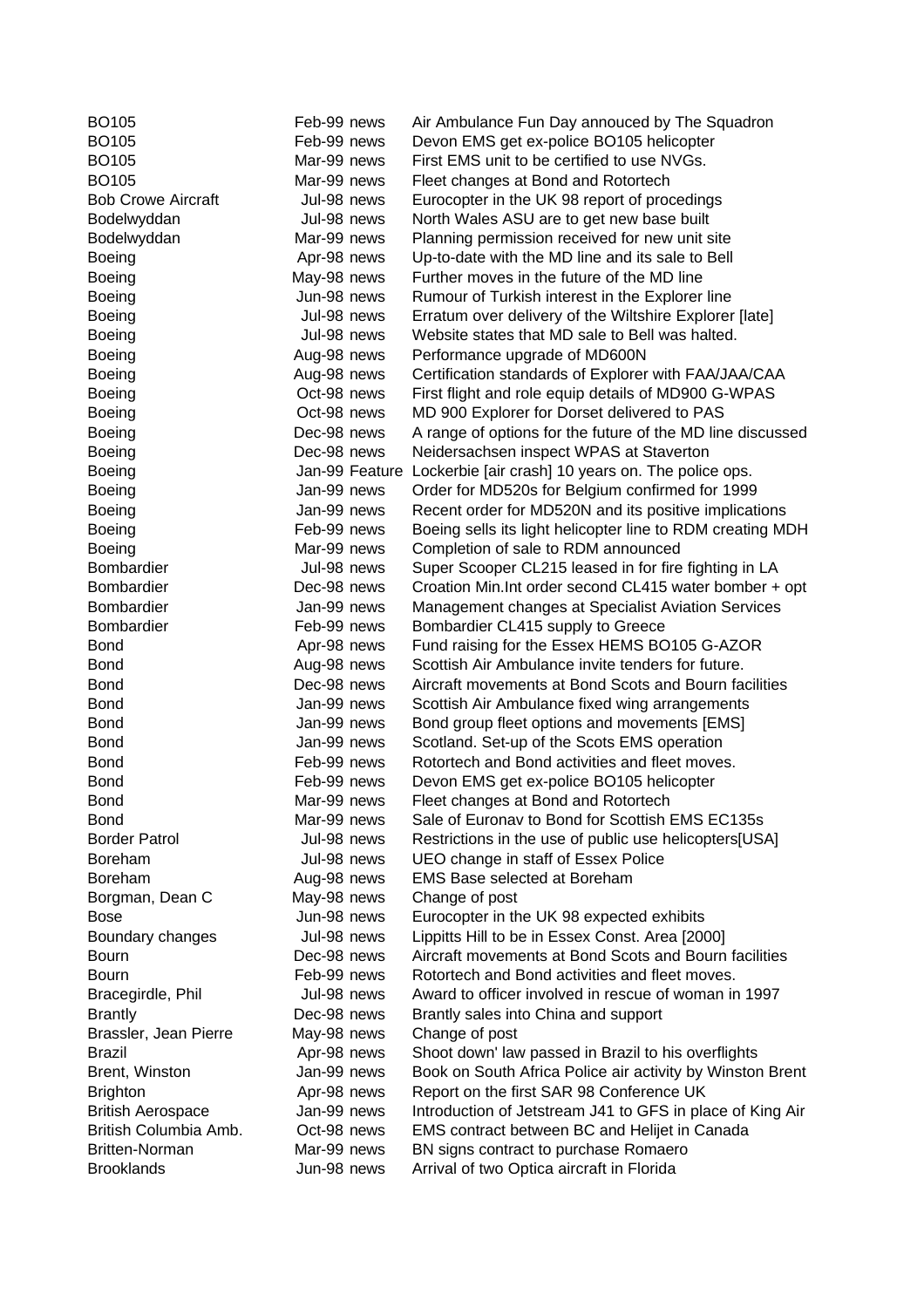| <b>Bucharest</b>          | Mar-99 news | BN signs contract to purchase Romaero                    |
|---------------------------|-------------|----------------------------------------------------------|
| Buckinghamshire           | Aug-98 news | Moves towards a Thames Valley HEMS operation             |
| Budden, Graham            | Oct-98 news | Replacement EMS helicopter [G-KGMT] re-launch            |
| Budden, Graham            | Nov-98 news | Service of Thanksgiving in wake of fatal crash.          |
| Budden, Graham            | Dec-98 news | Memorials to dead EMS crew in Kent                       |
| <b>Budgets</b>            | Jan-99 news | Home Office expectation of significant economies [2%]    |
| $C$ o $G$                 | Dec-98 news | Neidersachsen inspect WPAS at Staverton                  |
| CAA                       | Aug-98 news | Certification standards of Explorer with FAA/JAA/CAA     |
| CAA                       | Aug-98 news | Lord Glenarthur opens the HEMS 98 event                  |
| Cadcorp                   | Oct-98 news | Full colour contoured moving map from Marconi/Cadcorp    |
| Caffery, Kevin R          | Sep-98 news | Approval of European Safety Seminar by the ALEA          |
| Caledonian Airborne Sys.  | Dec-98 news | Launch of the new MAFF patrol contract with DirectFlight |
| Cambridge & Essex         | Apr-98 news | New aircraft delivery AS355F2 G-EPOL                     |
| Cambridge & Essex         | May-98 news | Downlink equipment choice                                |
| Cambridge & Essex         | May-98 news | Reported shortage of spare police aircraft               |
| Cambridge & Essex         | May-98 news | Delivery of AS355F2 G-EPOL                               |
| Cambridge & Essex         | Jul-98 news | UEO change in staff of Essex Police                      |
| Canada                    | Aug-98 news | HARP Security in Ontario, Canada use helicopter          |
| Canada                    | Sep-98 news | Delivery of As350B3 for the RCMP. Second PC12            |
| Canada                    | Oct-98 news | Further details of AS350B3 deliveries to RCMP            |
| Canada                    | Oct-98 news | EMS contract between BC and Helijet in Canada            |
| Canada                    | Jan-99 news | Troubles with Canadian Labrador fleet engines.           |
| Canadair                  | Jul-98 news | Super Scooper CL215 leased in for fire fighting in LA    |
| Canadair                  | Sep-98 news | Italian and other contracts for CL415/215 water bomber   |
| Canadair                  | Dec-98 news | Croation Min. Int order second CL415 water bomber + opt  |
| Caniglia, Jeffery J       | Mar-99 news | Mayo Clinic man is Pilot of the year 1998                |
| Canon                     | Dec-98 news | Image stabilising binoculars                             |
| CANP [Civil a/c notif. P] | Nov-98 news | Dyfed-Powys TCAS Seminar report                          |
| CAP                       | Aug-98 news | CAP being cajoled into spying for the DEA                |
| Caravan                   | Nov-98 news | Production details of the Cessna aircraft line           |
| Caravan 2                 | Dec-98 news | Launch of the new MAFF patrol contract with DirectFlight |
| Caravan II                | May-98 news | MAFF announce contract goes to Directflight until 2007   |
| Cardiff                   | Jul-98 news | Report on European Heads meeting and aircraft use        |
| Cardiff                   | Feb-99 news | Veritair gain new contract from South & East Wales       |
| Cardiff                   | Mar-99 news | ECS downlink equipment ordered for Welsh h/c             |
| Carmarthen                | Nov-98 news | Dyfed-Powys TCAS Seminar report                          |
| Carmarthen                | Feb-99 news | Use of Veritair aircraft by Dyfed-Powys police           |
| Carmarthen                | Mar-99 news | Dyfed-Powys 'come out' against the EC135 & go for IFR    |
| Cat A                     | Dec-98 news | Announcement of Explorer Cat.A JAR27 certification       |
| Cat-A                     | Aug-98 news | Certification standards of Explorer with FAA/JAA/CAA     |
| <b>CATIC</b>              | Jan-99 news | First flight of the S-92 Helibus                         |
| Cellular telephones       | Feb-99 news | Photophone system                                        |
| Centenary of flight       | Jan-99 news | Aviation Worlds Fair 1903-2003 Wright Brothers           |
| <b>Central America</b>    | Nov-98 news | USG funding in Latin America for drug operations         |
| <b>Central Counties</b>   | Jun-98 news | Eurocopter in the UK 98 expected exhibits                |
| <b>Central Counties</b>   | Jun-98 news | G8 Heads of Government meeting Weston Park               |
| <b>Central Counties</b>   | Jun-98 news | Role equipment pod [MacPod] on show BK117                |
| <b>Central Counties</b>   | Aug-98 news | EC135 for Central Counties delivery and detailing.       |
| <b>Central Counties</b>   | Oct-98 news | LEO2 officially launched at the Farnborough Show         |
| <b>Central Counties</b>   | Nov-98 news | Grant of full VFR Cat A certification to EC135 by CAA    |
| <b>Central Counties</b>   | Dec-98 news | Central Counties take delivery of EC135                  |
| <b>Central Counties</b>   | Mar-99 news | Delivery of EC135 to Kinmel Camp and performance         |
| <b>Central Counties</b>   | Mar-99 news | Performance status of EC135 in UK                        |
| <b>Central Counties</b>   | Jul-98 news | EC135 delivery expectations                              |
| Certification             | Aug-98 news | Certification standards of Explorer with FAA/JAA/CAA     |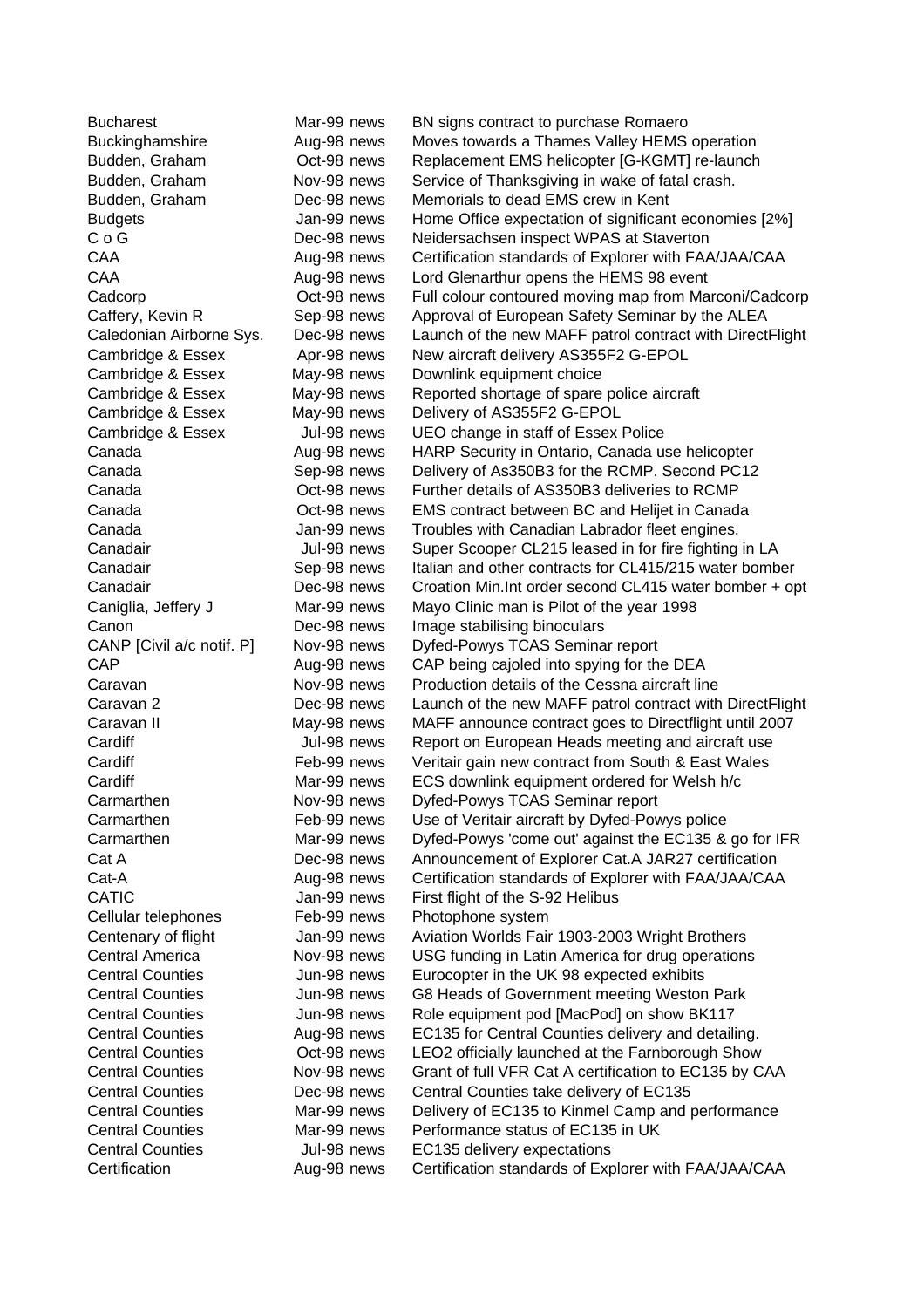| Certification              | Oct-98 news    | Explorer JAA validation announced under JAR27           |
|----------------------------|----------------|---------------------------------------------------------|
| Certification              | Oct-98 news    | Introduction to the Bell 427 with comparisons           |
| Certification              | Nov-98 news    | Agusta A109 the only IFR h/c in its class in the UK     |
| Certification              | Nov-98 news    | Grant of full VFR Cat A certification to EC135 by CAA   |
| Cessna                     | Apr-98 news    | Washoe County Reno Nevada                               |
| Cessna                     | Jun-98 news    | Announcement of the Cessna 208 Pathfinder 21[Soloy]     |
| Cessna                     | Aug-98 news    | Report on the future of IAC fleet to Dublin/Garda       |
| Cessna                     | Nov-98 news    | Production details of the Cessna aircraft line          |
| Cessna                     | Jan-99 news    | Fixed wing operations by Devon & Cornwall               |
| Cessna                     | Feb-99 news    | Statistics for 1998                                     |
| Cessna                     | Mar-99 news    | Overview of new magazine Int. Police Aviation           |
| Charity                    | Jan-99 news    | Launch of air ambulance appeal. Tender process [TVAA].  |
| Charleston                 | Oct-98 news    | Manufacturer sued over in flight break-up of Bell 206   |
| Cheshire                   | May-98 news    | Choice of new ECS downlink for Cheshire Islander        |
| Cheshire                   | Jul-98 news    | UEO change in staff of Cheshire ASU                     |
| Cheshire                   | Jul-98 news    | First major use of new ECS equipment by Cheshire        |
| Cheshire                   | Nov-98 Feature | The first UK consortium M6 trial in 1963                |
| Chicago                    | Nov-98 news    | Illinois State police get 2 h/c from National Guard     |
| <b>Chief Pilot</b>         | Nov-98 news    | Humberside advertisement for Ch. Pilot in Flight        |
| Chile                      | Feb-99 news    | EC135 deliveries to Germany and Chile                   |
| Chile                      | Mar-99 news    | Chile order for EC135 helicopters                       |
| Chiltern                   | May-98 news    | Move to RAF Benson                                      |
| Chiltern                   | May-98 news    | Orders for EC135 for Northumbria and Chiltern           |
| Chiltern                   | Oct-98 news    | Chiltern ASU EMS operations chronicled                  |
| Chiltern                   | Dec-98 news    | Corporate sponsorship option for Dorset registration    |
| Chiltern                   | Dec-98 news    | Central Counties take delivery of EC135                 |
| Chiltern                   | Feb-99 news    | Award of maintenace and pilotage to Chiltern ASU        |
| Chiltern                   | Mar-99 news    | Chiltern order MW downlink from ECS                     |
| China                      | Dec-98 news    | Brantly sales into China and support                    |
| China                      | Jan-99 news    | First flight of the S-92 Helibus                        |
| Chipmunk                   | Jun-98 feature | Visit of NEASU to German ASU at Berlin                  |
| <b>CHP</b>                 | Jul-98 news    | New CHP base at Fullerton operational                   |
| Christoph                  | Apr-98 news    | Setting up new EC135 operated SAR units in Germany      |
| Citation                   | Jan-99 news    | Scottish Air Ambulance fixed wing arrangements          |
| <b>Citrus County SO</b>    | Jun-98 news    | Problems with Wescam 12DS used by Citrus SO             |
| <b>Citrus County SO FL</b> | May-98 news    | Problems with 12DS flir unit used by Citrus County SO   |
| <b>Civil Protection</b>    | Sep-98 news    | Italian and other contracts for CL415/215 water bomber  |
| <b>CL215</b>               | Jul-98 news    | Super Scooper CL215 leased in for fire fighting in LA   |
| CL215                      | Aug-98 news    | Fire-fighting round-up world-wide                       |
| <b>CL215</b>               | Sep-98 news    | Italian and other contracts for CL415/215 water bomber  |
| CL215                      | Feb-99 news    | Bombardier CL415 supply to Greece                       |
| <b>CL415</b>               | Sep-98 news    | Italian and other contracts for CL415/215 water bomber  |
| <b>CL415</b>               | Dec-98 news    | Croation Min. Int order second CL415 water bomber + opt |
| <b>CL415</b>               | Feb-99 news    | Bombardier CL415 supply to Greece                       |
| Clinton, President Bill    | Nov-98 news    | Is it raining? An appreciation of the bad weather in TX |
| Coastguard                 | Apr-98 news    | Report on the first SAR 98 Conference UK                |
| Coastguard [UK]            | Jan-99 news    | Scotland. Set-up of the Scots EMS operation             |
| Coastguard [UK]            | Feb-99 news    | Statistics for 1998                                     |
| Cobra AH1                  | Jun-98 news    | Proposed use of Bell AH1 Cobra h/c for drug war         |
| CoG issues                 | Nov-98 news    | Grant of full VFR Cat A certification to EC135 by CAA   |
| Colborn, Mark              | Oct-98 Article | Long Hot Summer Mark Colborn fire fighting [NG/Texas]   |
| Colborn, Mark              | Nov-98 news    | Is it raining? An appreciation of the bad weather in TX |
| Collision                  | Nov-98 news    | TCAS bids among the central government allocations      |
| Collision                  | Jan-99 news    | Western Counties invite tenders for TCAS unit.          |
| Colombia                   | Apr-98 news    | Drug war decertification                                |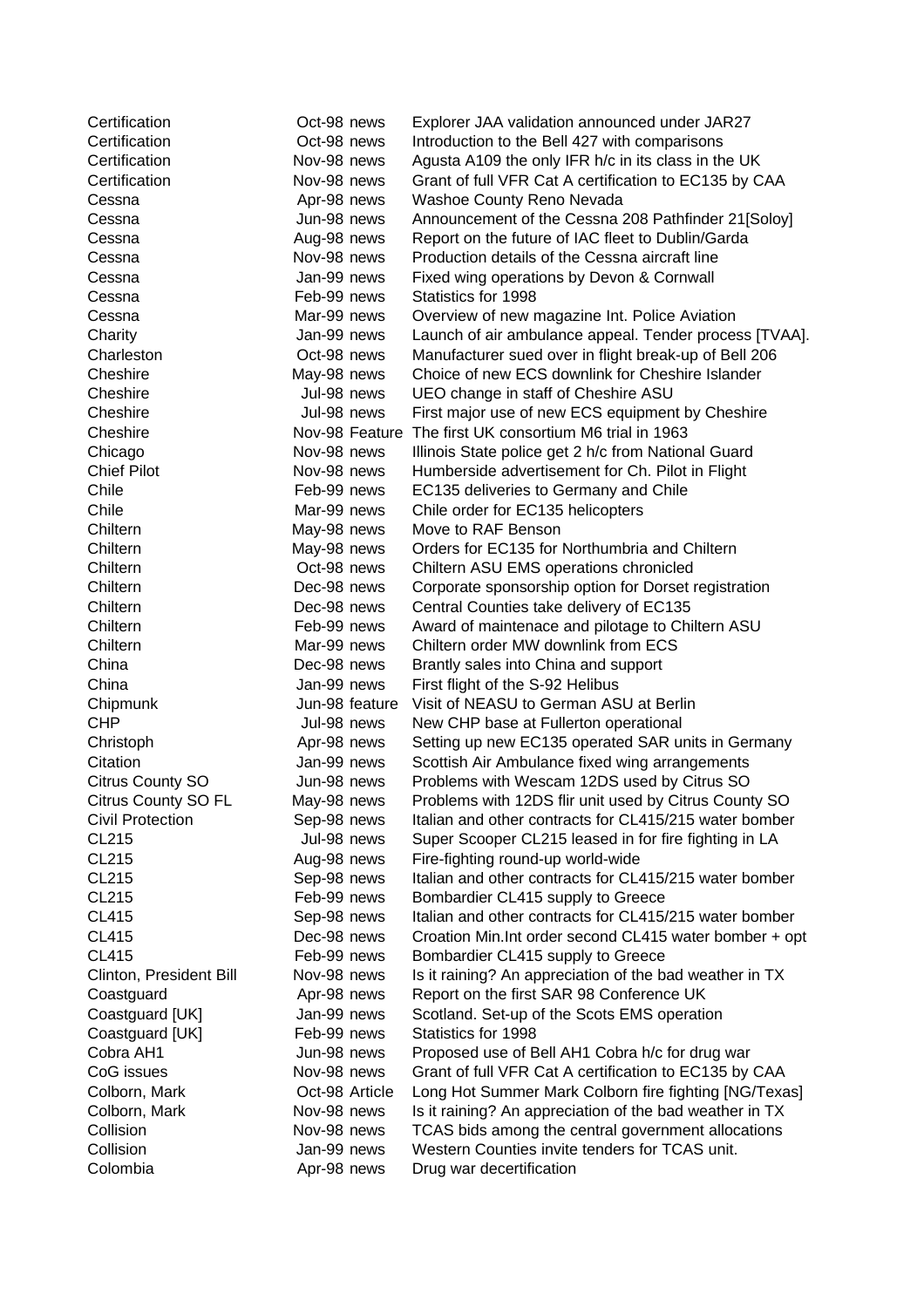| Colombia    | Jun-98 news |                | Proposed use of Bell AH1 Cobra h/c for drug war            |
|-------------|-------------|----------------|------------------------------------------------------------|
| Colombia    | Aug-98 news |                | Round up of operations in Colombia re DEA work.            |
| Colombia    | Sep-98 news |                | DEA programme 'failing to work' in Colombia                |
| Colombia    | Nov-98 news |                | USG funding in Latin America for drug operations           |
| Comsafe     | Dec-98 news |                | Headsets safety case announced                             |
| Conference  | Apr-98 news |                | Report on the first SAR 98 Conference UK                   |
| Congress    | Nov-98 news |                | USG funding in Latin America for drug operations           |
| Congress    | Dec-98 news |                | Legislation to authorise aircraft to be forced down        |
| Consortium  |             | Nov-98 Feature | The first UK consortium M6 trial in 1963                   |
| Conspicuity | Nov-98 news |                | Dyfed-Powys TCAS Seminar report                            |
| Contract    | May-98 news |                | PAS to supply relief pilotage to North Wales unit          |
| Contract    | May-98 news |                | Advertising for new pilots in Lancashire and Hampshire     |
| Contract    | May-98 news |                | Choice of new ECS downlink for Cheshire Islander           |
| Contract    | May-98 news |                | Orders for EC135 for Northumbria and Chiltern              |
| Contract    | Jun-98 news |                | Rumour of Turkish interest in the Explorer line            |
| Contract    | Jun-98 news |                | Advertisement for pilots with R Oman Police                |
| Contract    | Jun-98 news |                | Order for EC135 for German ASU Saxony                      |
| Contract    | Jun-98 news |                | Pilot requirement at North Wales                           |
| Contract    | Jun-98 news |                | Merseyside purchase Euronav                                |
| Contract    | Jul-98 news |                | ANR in use with North Wales ASU trials result              |
| Contract    | Jul-98 news |                | North Wales ASU are to get new base built                  |
| Contract    | Aug-98 news |                | Pilatus sell off their interest in BN to Litchfield Cont.  |
| Contract    | Aug-98 news |                | Contract for sensors to Wescam from the USCG               |
| Contract    | Aug-98 news |                | Spanish plans for new police helicopters                   |
| Contract    | Aug-98 news |                | PAS awarded six months contract in Montserrat              |
| Contract    | Aug-98 news |                | <b>Extension of existing NEPASU contracts</b>              |
| Contracts   | Sep-98 news |                | DEA programme 'failing to work' in Colombia                |
| Contracts   | Sep-98 news |                | Commencement of contract to MAFF Fisheries                 |
| Contracts   | Sep-98 news |                | East Midlands equipment sales [downlink]                   |
| Contracts   | Sep-98 news |                | Description of the IMES system in the D&C BK117            |
| Contracts   | Oct-98 news |                | PAS take delivery of Defender prototype for NCS use        |
| Contracts   | Oct-98 news |                | Formal announcement of tie up for AB139/BA609              |
| Contracts   | Oct-98 news |                | Delivery of the EH101 to Gifu en-roue to Tokyo ASU         |
| Contracts   | Oct-98 news |                | Announcement of sales of BK117C2[EC145] to France          |
| Contracts   | Oct-98 news |                | EMS contract between BC and Helijet in Canada              |
| Contracts   | Oct-98 news |                | MD State police to acquire additional Dauphin              |
| Contracts   | Oct-98 news |                | Call for the supply of a new sensor turret for MPASG       |
| Contracts   | Nov-98 news |                | Order for Wescam Model 20s on US Navy P-3Cs                |
| Contracts   | Nov-98 news |                | Advertisement for civilian Caribbean post by UK Govt.      |
| Contracts   | Nov-98 news |                | Humberside advertisement for Ch. Pilot in Flight           |
| Contracts   | Dec-98 news |                | \$4.5M contract to supply King Air 350 to DEA              |
| Contracts   | Dec-98 news |                | R44 upgrade for El Monte police air operation              |
| Contracts   | Dec-98 news |                | US Customs take AS350B2                                    |
| Contracts   | Dec-98 news |                | Ohio SP buy AS350B2 using drug seizure funds               |
| Contracts   | Dec-98 news |                | Lease of EC135 to Bavaria Police and deliveries start      |
| Contracts   | Dec-98 news |                | Launch of the new MAFF patrol contract with DirectFlight   |
| Contracts   | Dec-98 news |                | Take up of lease on the third PAS Explorer c/n 056         |
| Contracts   | Dec-98 news |                | Helilift chosen for Wiltshire                              |
| Contracts   | Dec-98 news |                | North Midlands link to fire service for downlink of images |
| Contracts   | Dec-98 news |                | Contracts for pilotage and mant. For Chiltern ASU          |
| Contracts   | Jan-99 news |                | Order for MD520s for Belgium confirmed for 1999            |
| Contracts   | Jan-99 news |                | Scottish Air Ambulance fixed wing arrangements             |
| Contracts   | Jan-99 news |                | Management changes at Specialist Aviation Services         |
| Contracts   | Jan-99 news |                | Expectation of tender for new helicopter for BMI [Austria] |
| Contracts   | Jan-99 news |                | Scotland. Set-up of the Scots EMS operation                |
|             |             |                |                                                            |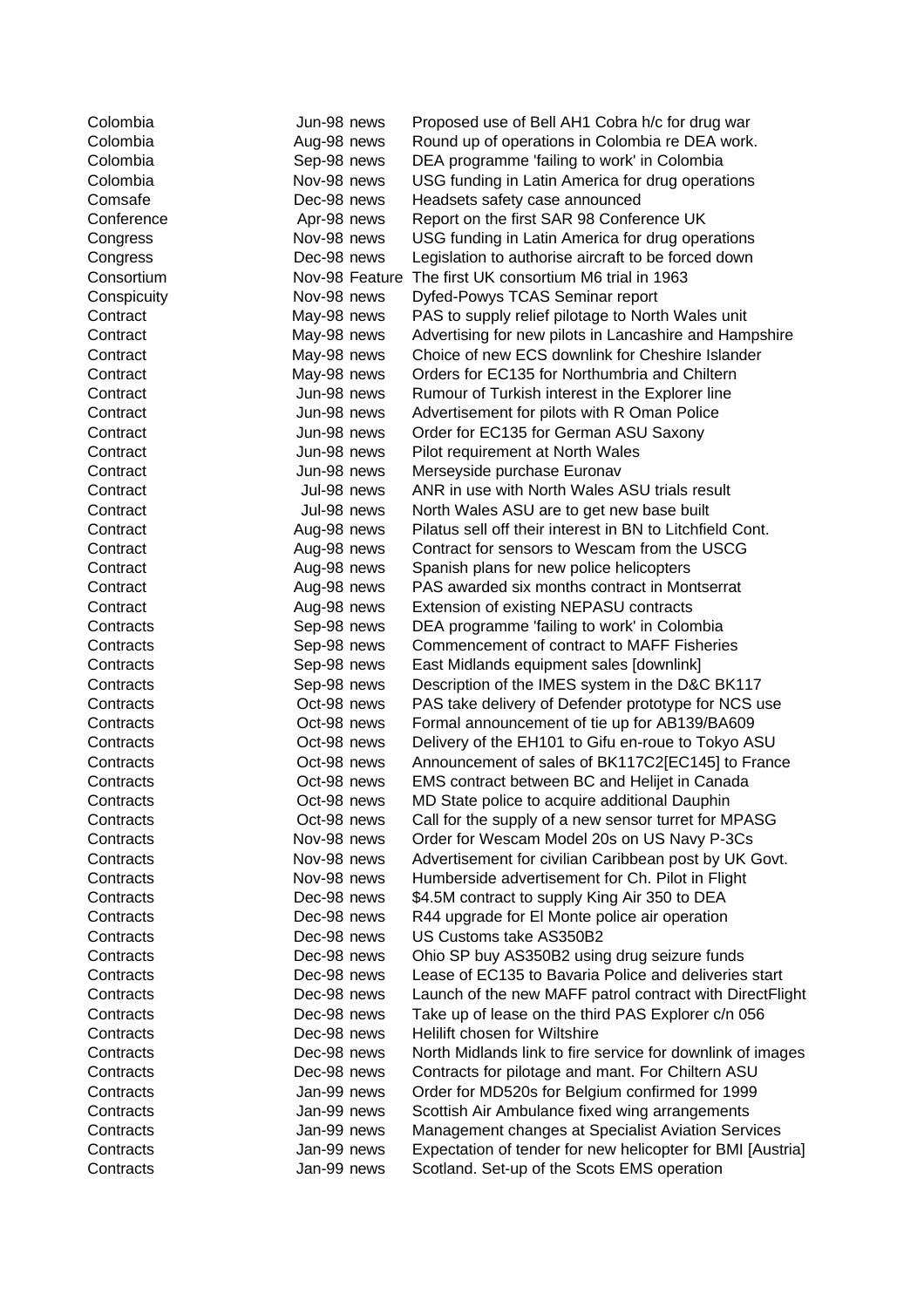| Contracts                     | Feb-99 news                   | Jamaica Defence Force re-equipment with h/c                                                                       |
|-------------------------------|-------------------------------|-------------------------------------------------------------------------------------------------------------------|
| Contracts                     | Feb-99 news                   | Veritair gain new contract from South & East Wales                                                                |
| Contracts                     | Feb-99 news                   | Use of Veritair aircraft by Dyfed-Powys police                                                                    |
| Contracts                     | Feb-99 news                   | Delivery of MD 900 to Dorset in early February                                                                    |
| Contracts                     | Feb-99 news                   | Award of maintenace and pilotage to Chiltern ASU                                                                  |
| Contracts                     | Mar-99 news                   | BN signs contract to purchase Romaero                                                                             |
| Contracts                     | Mar-99 news                   | Order for video, monitors, VCR, cameras from FR Aviation                                                          |
| Contracts                     | Mar-99 news                   | DEA purchase AS350B for TX and fleet details                                                                      |
| Contracts                     | Mar-99 news                   | East Bay choose AS350B2 to standardise fleet                                                                      |
| Contracts                     | Mar-99 news                   | San Bernardino CSO is the EC120 US launch customer                                                                |
| Contracts                     | Mar-99 news                   | Chile order for EC135 helicopters                                                                                 |
| Contracts                     | Mar-99 news                   | Adverts for pilots and engineers for A109E EMS [TVAA]                                                             |
| Contracts                     | Mar-99 news                   | Corporate Jets order for EC135s for EMS                                                                           |
| Contracts                     | Mar-99 news                   | Omniflight order three new AS350s and one EC135                                                                   |
| Contracts                     | Mar-99 news                   | New orders for EC135                                                                                              |
| Contracts                     | Mar-99 news                   | ECS downlink equipment ordered for Welsh h/c                                                                      |
| Contracts                     | Mar-99 news                   | Dorset attempt to raise finance through other services                                                            |
| Contracts                     | Mar-99 news                   | Dyfed-Powys 'come out' against the EC135 & go for IFR                                                             |
| Controp                       | Sep-98 news                   | Announcement of Controp tie in with Datel for UK.                                                                 |
| Cooperation                   | Dec-98 news                   | North Midlands link to fire service for downlink of images                                                        |
| Copex                         | Oct-98 news                   | Full colour contoured moving map from Marconi/Cadcorp                                                             |
| Cornwall Air Ambulance        | Dec-98 news                   | Aircraft replacement and JAR-Ops-3                                                                                |
| Cornwall Air Ambulance        | Mar-99 news                   | Second aircraft proposed                                                                                          |
| Corporate Jets                | Mar-99 news                   | Corporate Jets order for EC135s for EMS                                                                           |
| Cottesmore                    | Feb-99 news                   | Flight safety updates relating to TCAS/collision etc.                                                             |
| Crash report                  | Dec-98 news                   | San Diego County 1997 Pat Coyle                                                                                   |
|                               | Dec-98 news                   |                                                                                                                   |
| Crash report<br>Crawford, Gus |                               | LA Fire Bell 205 'yoke' March 98                                                                                  |
|                               | Sep-98 Feature<br>Dec-98 news | Fifty years of police helicopters 1948-98                                                                         |
| Criminal acts against         |                               | Vic Pol aircraft criminally damaged on hospital landing<br>Italian and other contracts for CL415/215 water bomber |
| Croatia                       | Sep-98 news                   |                                                                                                                   |
| Croatia                       | Dec-98 news                   | Croation Min. Int order second CL415 water bomber + opt                                                           |
| Cumulus                       | Jan-99 news                   | New name for the former Irenco and PPG                                                                            |
| Customs                       | Aug-98 news                   | Drugs hotline launched by UK Customs                                                                              |
| Cyprus<br><b>Dallas</b>       | Aug-98 news                   | Fire-fighting round-up world-wide                                                                                 |
|                               | Nov-98 news                   | Is it raining? An appreciation of the bad weather in TX                                                           |
| Dallas                        | Feb-99 news                   | Launch of International POLICE AVIATION                                                                           |
| Dallas                        | Mar-99 news                   | Overview of new magazine Int. Police Aviation                                                                     |
| Dallas                        | Mar-99 news                   | FSI announce Ultramedia LE at HAI                                                                                 |
| Damage                        | Dec-98 news                   | Vic Pol aircraft criminally damaged on hospital landing                                                           |
| Darby, Mark                   | Oct-98 news                   | Replacement EMS helicopter [G-KGMT] re-launch                                                                     |
| Darby, Mark                   | Nov-98 news                   | Service of Thanksgiving in wake of fatal crash.                                                                   |
| Darby, Mark                   | Dec-98 news                   | Memorials to dead EMS crew in Kent                                                                                |
| Dart Aerospace                | Dec-98 news                   | Dart offer free step offer with 206 and 407 skid gear                                                             |
| Datel                         | Sep-98 news                   | Announcement of Controp tie in with Datel for UK.                                                                 |
| Datel                         | Sep-98 news                   | UK exhibitors noted at ALEA conference in California                                                              |
| Dauphin                       | Jun-98 news                   | BK117 of Russian Emercom in display at Berlin show                                                                |
| Dauphin                       | Aug-98 news                   | Report on the future of IAC fleet to Dublin/Garda                                                                 |
| Dauphin                       | Oct-98 news                   | MD State police to acquire additional Dauphin                                                                     |
| Davies, Sharon                | Mar-99 news                   | Ceremony for handover of replacement BO105 in Devon                                                               |
| $DC-3$                        | Nov-98 news                   | USG funding in Latin America for drug operations                                                                  |
| <b>DEA</b>                    | Aug-98 news                   | CAP being cajoled into spying for the DEA                                                                         |
| <b>DEA</b>                    | Aug-98 news                   | DoD surplus aircraft promised by the US for DEA                                                                   |
| <b>DEA</b>                    | Aug-98 news                   | Round up of operations in Colombia re DEA work.                                                                   |
| <b>DEA</b>                    | Sep-98 news                   | DEA programme 'failing to work' in Colombia                                                                       |
| <b>DEA</b>                    | Nov-98 news                   | Advertisement for civilian Caribbean post by UK Govt.                                                             |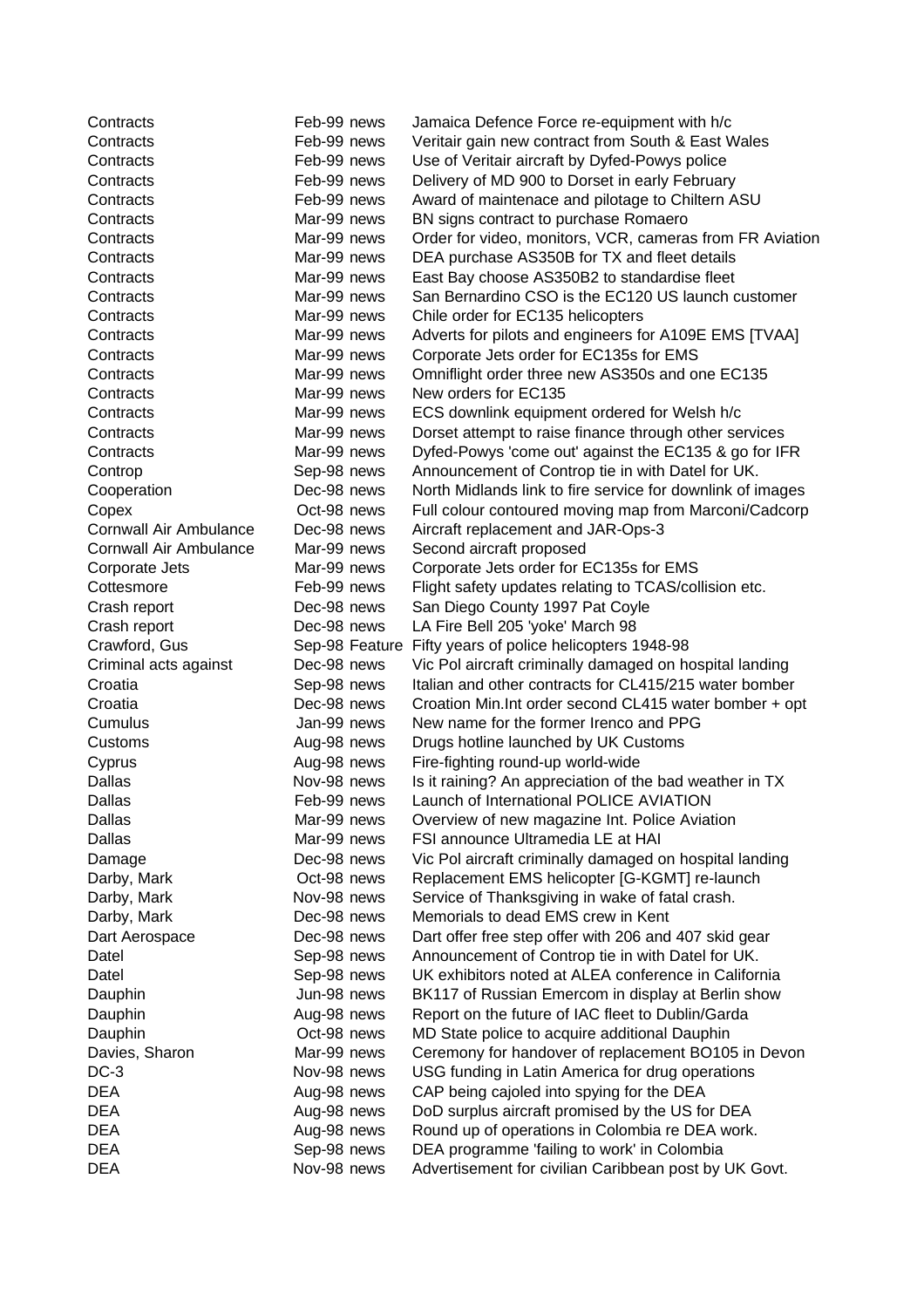| <b>DEA</b>                       | Dec-98 news | \$4.5M contract to supply King Air 350 to DEA                   |
|----------------------------------|-------------|-----------------------------------------------------------------|
| <b>DEA</b>                       | Mar-99 news | DEA purchase AS350B for TX and fleet details                    |
| <b>Debis</b>                     | Jun-98 news | Eurocopter in the UK 98 expected exhibits                       |
| Defender                         | Aug-98 news | Report on the future of IAC fleet to Dublin/Garda               |
| Defender                         | Oct-98 news | New digital engine TGT gauges at Farnborough                    |
| Defender                         | Oct-98 news | PAS take delivery of Defender prototype for NCS use             |
| Delaware                         | Jan-99 news | Delaware SP add second Bell 407 to fleet                        |
| <b>Delft Electronic Products</b> | Oct-98 news | Image Intensifiers at the Night Vision Conference               |
| Demonstrators                    | Sep-98 news | South Korean police pour dye on protesters                      |
| Denver                           | Mar-99 news | FBI investigate sale of stolen military h/c parts in Denver     |
| Denver PD                        | Jun-98 news | Air Methods Bell 407 for use with Denver PD                     |
| Department of Defense            | Oct-98 news | Jackson PD TN to receive DoD OH-58 helicopters                  |
| <b>DERA</b>                      | Apr-98 news | Taking in of AS355N for North Midlands from Dyfed               |
| <b>DERA</b>                      | Oct-98 news | BF Goodrich TCAS chosen for Dyfed EC135                         |
| <b>DERA</b>                      | Nov-98 news | TCAS bids among the central government allocations              |
| <b>DERA</b>                      | Nov-98 news | Development of the Hi-Intensity Rotating Beacon                 |
| <b>DERA</b>                      | Nov-98 news | Dyfed-Powys TCAS Seminar report                                 |
| Derbyshire                       | Dec-98 news | Performance of North Midlands h/c in first 6 months             |
| Detroit                          | May-98 news | The 1500 miles chase of drug carrying light aircraft.           |
| Detroit                          | Oct-98 news | Michigan State officers touring UK air units                    |
| Devon                            | Jul-98 news | EMS in Devon operating 7 days                                   |
| Devon                            | Feb-99 news | Devon EMS get ex-police BO105 helicopter                        |
| Devon                            | Mar-99 news | Ceremony for handover of replacement BO105 in Devon             |
| Devon & Cornwall                 | Jun-98 news | Eurocopter in the UK 98 expected exhibits                       |
| Devon & Cornwall                 | Jun-98 news | Role equipment pod [MacPod] on show BK117                       |
| Devon & Cornwall                 | Jul-98 news | Eurocopter in the UK 98 report of procedings                    |
| Devon & Cornwall                 | Jul-98 news | BK117 for Devon & Cornwall at Oxford                            |
| Devon & Cornwall                 | Aug-98 news | BK117 for Devon & Cornwall detailed.                            |
| Devon & Cornwall                 | Sep-98 news | Description of the IMES system in the D&C BK117                 |
| Devon & Cornwall                 | Dec-98 news | Aircraft movements at Bond Scots and Bourn facilities           |
| Devon & Cornwall                 | Jan-99 news | Management changes at Specialist Aviation Services              |
| Devon & Cornwall                 | Jan-99 news | Bond group fleet options and movements [EMS]                    |
| Devon & Cornwall                 | Jan-99 news | Fixed wing operations by Devon & Cornwall                       |
| Devon & Cornwall                 | Feb-99 news | Devon EMS get ex-police BO105 helicopter                        |
| Devon Air Ambulance              | Dec-98 news | Launch of the new MAFF patrol contract with DirectFlight        |
| Devon Air Ambulance              | Dec-98 news | Aircraft replacement and JAR-Ops-3                              |
| Devon EMS                        | Mar-99 news | <b>Statistics</b>                                               |
| Diamond J                        | Oct-98 news | New digital engine TGT gauges at Farnborough                    |
| Diana, Princess of Wales         | Oct-98 news | Chiltern ASU EMS operations chronicled                          |
| Dickinson, Captain Roger         | Jan-99 news | Fixed wing operations by Devon & Cornwall                       |
| Digital downlink                 |             | Sep-98 Feature Advertorial on digital downlink by Barry Jackson |
| Digital downlink                 | Jan-99 news | Introduction to RF Principles part 2                            |
| Digital downlinks                |             | Nov-98 advertor Introduction to RF Principles part 1            |
| <b>Direct Flight</b>             | Sep-98 news | Commencement of contract to MAFF Fisheries                      |
| <b>DirectFlight</b>              | May-98 news | MAFF announce contract goes to Directflight until 2007          |
| <b>DirectFlight</b>              | Jun-98 news | DirectFlight expand to meet MAFF contract                       |
| <b>DirectFlight</b>              | Dec-98 news | Launch of the new MAFF patrol contract with DirectFlight        |
| <b>Discrimination</b>            | Mar-99 news | Maryland SP sued for discrimination against staff               |
| Dixon, Cliff                     | Jul-98 news | Change in staff of PAAU at Home Office                          |
| Dorset                           | Oct-98 news | MD 900 Explorer for Dorset delivered to PAS                     |
| Dorset                           | Dec-98 news | Erratum First flight of WPAS was Dorsets BXZK                   |
| Dorset                           | Dec-98 news | Corporate sponsorship option for Dorset registration            |
| Dorset                           | Jan-99 news | Delivery to service expected.                                   |
| Dorset                           | Feb-99 news | Delivery of MD 900 to Dorset in early February                  |
| Dorset                           | Mar-99 news | Dorset attempt to raise finance through other services          |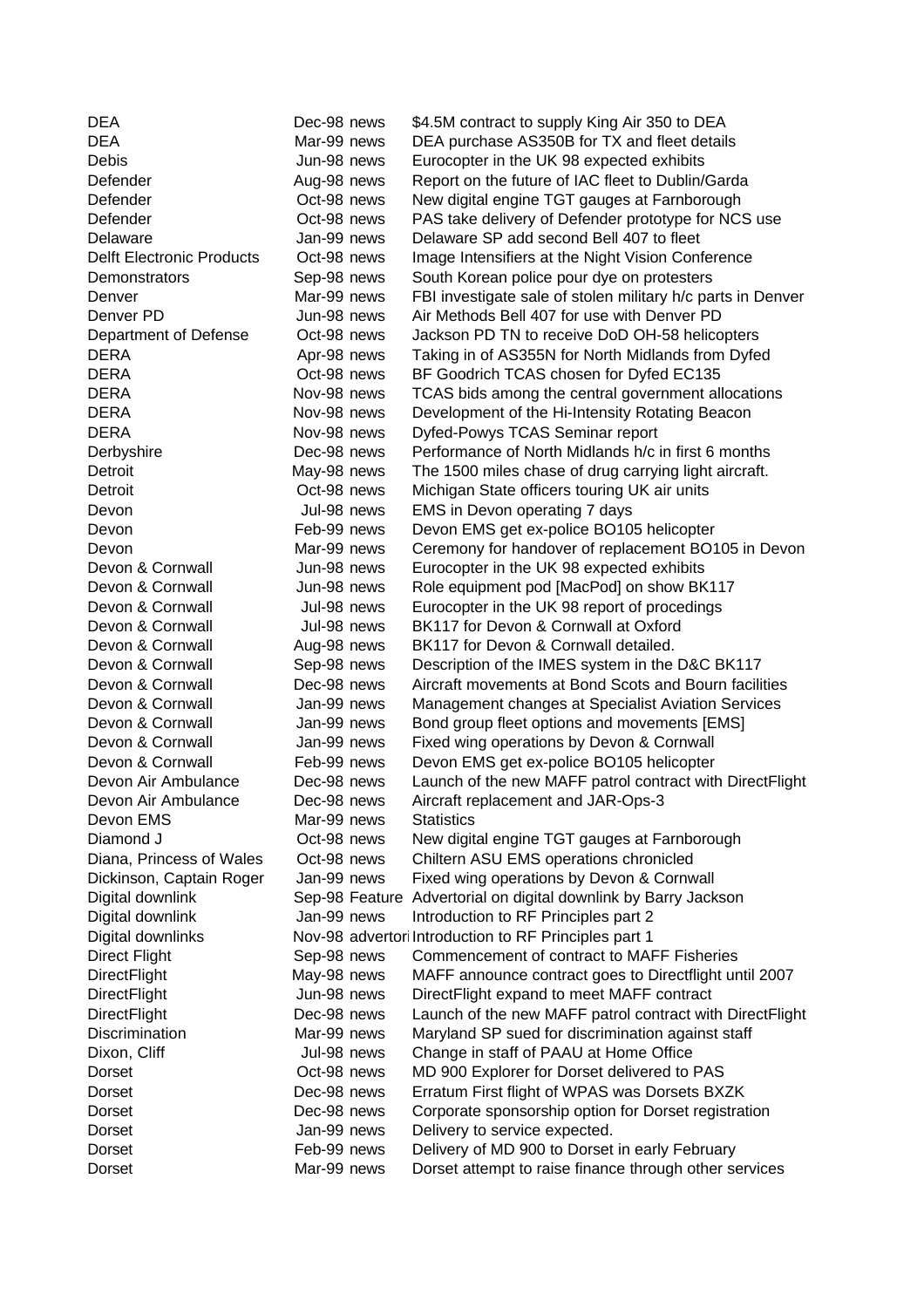| Downlink                       | May-98 news                | Choice of new ECS downlink for Cheshire Islander                                                        |
|--------------------------------|----------------------------|---------------------------------------------------------------------------------------------------------|
| <b>Downlink</b>                | Jul-98 advert              | Advertorial on downlink                                                                                 |
| Downlink                       | Sep-98 news                | Advertorial on digital downlink by Barry Jackson                                                        |
| <b>Downlink</b>                | Sep-98 news                | East Midlands equipment sales [downlink]                                                                |
| Downlink                       | Sep-98 news                | East Midlands equipment sales [downlink]                                                                |
| <b>Downlink</b>                | Dec-98 news                | North Midlands link to fire service for downlink of images                                              |
| Downlink                       | Jan-99 news                | Introduction to RF Principles part 2                                                                    |
| Downlink                       | Feb-99 news                | Veritair gain new contract from South & East Wales                                                      |
| Downlink                       | Mar-99 news                | ECS downlink equipment ordered for Welsh h/c                                                            |
| <b>Downlinks</b>               |                            | Nov-98 advertor Introduction to RF Principles part 1                                                    |
| <b>DRF</b>                     | Jan-99 news                | Bond group fleet options and movements [EMS]                                                            |
| <b>Drugs</b>                   | May-98 news                | The 1500 miles chase of drug carrying light aircraft.                                                   |
| Drugs                          | Jun-98 news                | Proposed use of Bell AH1 Cobra h/c for drug war                                                         |
| Drugs                          | Aug-98 news                | CAP being cajoled into spying for the DEA                                                               |
| Drugs                          | Aug-98 news                | Drugs hotline launched by UK Customs                                                                    |
| Drugs                          | Aug-98 news                | Round up of operations in Colombia re DEA work.                                                         |
| Drugs                          | Nov-98 news                | USG funding in Latin America for drug operations                                                        |
| Drugs                          | Nov-98 news                | Advertisement for civilian Caribbean post by UK Govt.                                                   |
| Drugs                          | Mar-99 news                | New anti-narcotics resources for Mexico                                                                 |
| Dye                            | Sep-98 news                | South Korean police pour dye on protesters                                                              |
| Dyfed-Powys                    | Apr-98 news                | AS355N disposed off                                                                                     |
| Dyfed-Powys                    | May-98 news                | Reported shortage of spare police aircraft                                                              |
| Dyfed-Powys                    | May-98 news                | Sales of the Omega II hand held monocular                                                               |
| Dyfed-Powys                    | Jul-98 news                | Eurocopter in the UK 98 report of procedings                                                            |
| Dyfed-Powys                    | Jul-98 news                | EC135 reported to be at Oxford for role equipping.                                                      |
| Dyfed-Powys                    | Jul-98 news                | Advertorial on TLC Helilift equipment and sales to date                                                 |
| Dyfed-Powys                    | Jul-98 news                | C/n 55 EC135 confirmed delivered to Oxford                                                              |
| Dyfed-Powys                    | Jul-98 news                | Delivery of TLC unit to Dyfed-Powys ASU                                                                 |
| Dyfed-Powys                    | Aug-98 news                | Registered G-HDDP [error reported]                                                                      |
| Dyfed-Powys                    | Sep-98 news                | Registration changed to G-HDPP                                                                          |
| Dyfed-Powys                    | Oct-98 news                | BF Goodrich TCAS chosen for Dyfed EC135                                                                 |
| Dyfed-Powys                    | Nov-98 news                | TCAS bids among the central government allocations                                                      |
| Dyfed-Powys                    | Nov-98 news                | Dyfed-Powys TCAS Seminar report                                                                         |
| Dyfed-Powys                    | Feb-99 news                | Use of Veritair aircraft by Dyfed-Powys police                                                          |
| Dyfed-Powys                    | Mar-99 news                | Dyfed-Powys 'come out' against the EC135 & go for IFR                                                   |
| East Africa                    | Jan-99 news                | Aeromega Portapump awarded Millennium Product status                                                    |
| East Bay Regional Park         | Mar-99 news                | East Bay choose AS350B2 to standardise fleet                                                            |
| East Midlands                  | Sep-98 news                | East Midlands equipment sales [downlink]                                                                |
| East Midlands                  | Nov-98 news                | Fatal accident to EMASU AS355N at its base                                                              |
| East Midlands                  | Dec-98 news                | Central Counties take delivery of EC135                                                                 |
| East Midlands<br>Eau Claire WI | Mar-99 news                | Funding 1999 a full round-up of the split of £4M                                                        |
|                                | Jan-99 news                | Mayo Med air operations with f/w aircraft accredited                                                    |
| EC120<br>EC120                 | Jul-98 news                | Eurocopter in the UK 98 report of procedings                                                            |
| EC120                          | Mar-99 news<br>Mar-99 news | Rumours that Baltimore PD are to buy new aircraft<br>San Bernardino CSO is the EC120 US launch customer |
| EC135                          | Apr-98 news                | Setting up new EC135 operated SAR units in Germany                                                      |
| EC135                          | Apr-98 news                | Up-to-date with the MD line and its sale to Bell                                                        |
| EC135                          | May-98 news                | Orders for EC135 for Northumbria and Chiltern                                                           |
| EC135                          | Jun-98 news                | Acquisition of EC135 by Texan EMS operator                                                              |
| EC135                          | Jun-98 news                | Order for EC135 for German ASU Saxony                                                                   |
| EC135                          | Jun-98 news                | Pilot requirement at North Wales                                                                        |
| EC135                          | Jun-98 news                | Role equipment pod [MacPod] on show BK117                                                               |
| EC135                          | Jul-98 news                | Eurocopter in the UK 98 report of procedings                                                            |
| EC135                          | Jul-98 news                | EC135 reported to be at Oxford for role equipping.                                                      |
| EC135                          | Jul-98 news                | Report on the EC135 User Group by North Wales                                                           |
|                                |                            |                                                                                                         |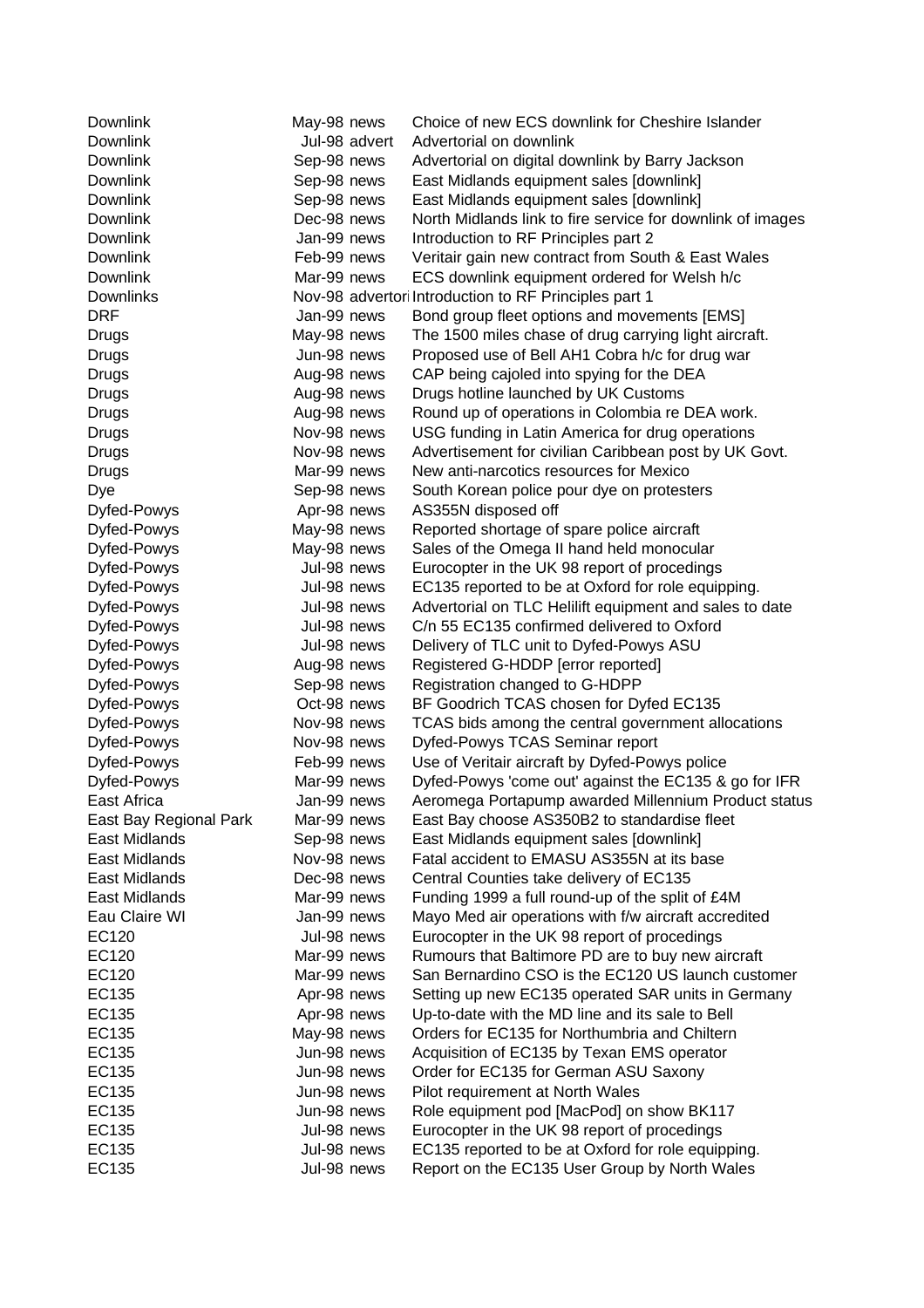| EC135                 | Jul-98 news | C/n 55 EC135 confirmed delivered to Oxford                            |
|-----------------------|-------------|-----------------------------------------------------------------------|
| EC135                 | Jul-98 news | EC135 delivery expectations                                           |
| EC135                 | Aug-98 news | EMS interiors sales for various types                                 |
| EC135                 | Aug-98 news | Spanish plans for new police helicopters                              |
| EC135                 | Aug-98 news | Registered G-HDDP [error reported]                                    |
| EC135                 | Aug-98 news | Details of the McAlpine role-pod and its history.                     |
| EC135                 | Aug-98 news | BK117 for Devon & Cornwall detailed.                                  |
| EC135                 | Aug-98 news | EC135 for Central Counties delivery and detailing.                    |
| EC135                 | Oct-98 news | LEO2 officially launched at the Farnborough Show                      |
| EC135                 | Oct-98 news | Martin-Baker crew seats at the Farnborough Show                       |
| EC135                 |             | Oct-98 Editorial A review of the four airframes on offer to UK police |
| EC135                 | Nov-98 news | Development of the Hi-Intensity Rotating Beacon                       |
| EC135                 | Nov-98 news | Report on the new Travis/Starflight EMS EC135                         |
| EC135                 | Nov-98 news | Grant of full VFR Cat A certification to EC135 by CAA                 |
| EC135                 | Dec-98 news | Lease of EC135 to Bavaria Police and deliveries start                 |
| EC135                 | Dec-98 news | Neidersachsen inspect WPAS at Staverton                               |
| EC135                 | Dec-98 news | STAT Medevac sign for six more EC135                                  |
| EC135                 | Dec-98 news | MedSTAR order EC135 to replace BK117 in DC                            |
| EC135                 | Dec-98 news | North Wales registration of new helicopter                            |
| EC135                 | Dec-98 news | Contracts for pilotage and mant. For Chiltern ASU                     |
| EC135                 | Dec-98 news | Central Counties take delivery of EC135                               |
| EC135                 | Jan-99 news | Details of accident to civil EC135 N44NY in NY river.                 |
| EC135                 | Jan-99 news | Scotland. Set-up of the Scots EMS operation                           |
| EC135                 | Feb-99 news | Windows available for EC135 series from Tech-Tool                     |
| EC135                 | Feb-99 news | Rotortech and Bond activities and fleet moves.                        |
| EC135                 | Feb-99 news | Use of Veritair aircraft by Dyfed-Powys police                        |
| EC135                 | Feb-99 news | Award of maintenace and pilotage to Chiltern ASU                      |
| EC135                 | Mar-99 news | <b>Deliveries</b>                                                     |
| EC135                 | Mar-99 news | Chile order for EC135 helicopters                                     |
| EC135                 | Mar-99 news | Omniflight order three new AS350s and one EC135                       |
| EC135                 | Mar-99 news | Corporate Jets order for EC135s for EMS                               |
| EC135                 | Mar-99 news | Sale of Euronav to Bond for Scottish EMS EC135s                       |
| EC135                 | Mar-99 news | Delivery of EC135 to Kinmel Camp and performance                      |
| EC135                 | Mar-99 news | HO funding announced for new generation h/c for Suffolk               |
| EC135                 | Mar-99 news | Dyfed-Powys 'come out' against the EC135 & go for IFR                 |
| EC135                 | Mar-99 news | Promotes positive statement from customer for EC135                   |
| EC135                 | Mar-99 news | Performance status of EC135 in UK                                     |
| EC135 US launch cust. | Dec-98 news | STAT Medevac sign for six more EC135                                  |
| <b>EC145</b>          | Oct-98 news | Announcement of sales of BK117C2[EC145] to France                     |
| EC155                 | Jun-98 news | BK117 of Russian Emercom in display at Berlin show                    |
| EC155                 | Aug-98 news | Spanish plans for new police helicopters                              |
| <b>ECS</b>            | May-98 news | Choice of new ECS downlink for Cheshire Islander                      |
| <b>ECS</b>            | Jul-98 news | First major use of new ECS equipment by Cheshire                      |
| <b>ECS</b>            | Sep-98 news | Handyview launched                                                    |
| <b>ECS</b>            | Sep-98 news | East Midlands equipment sales [downlink]                              |
| <b>ECS</b>            | Mar-99 news | Delivery of EC135 to Kinmel Camp and performance                      |
| <b>ECS</b>            | Mar-99 news | Chiltern order MW downlink from ECS                                   |
| Edgeley               | Jun-98 news | Arrival of two Optica aircraft in Florida                             |
| <b>EFIS</b>           | Oct-98 news | BF Goodrich TCAS chosen for Dyfed EC135                               |
| <b>EFIS</b>           | Nov-98 news | Integrated Instrument Display System in Bell 427                      |
| EH101                 | Oct-98 news | Martin-Baker crew seats at the Farnborough Show                       |
| EH101                 | Oct-98 news | Delivery of the EH101 to Gifu en-roue to Tokyo ASU                    |
| EH101                 | Jan-99 news | Troubles with Canadian Labrador fleet engines.                        |
| EH101                 | Feb-99 news | Hiatus in delivery of EH101 due to bancruptcy                         |
| Eire                  | Apr-98 news | Supt. Nacie Rice promoted                                             |
|                       |             |                                                                       |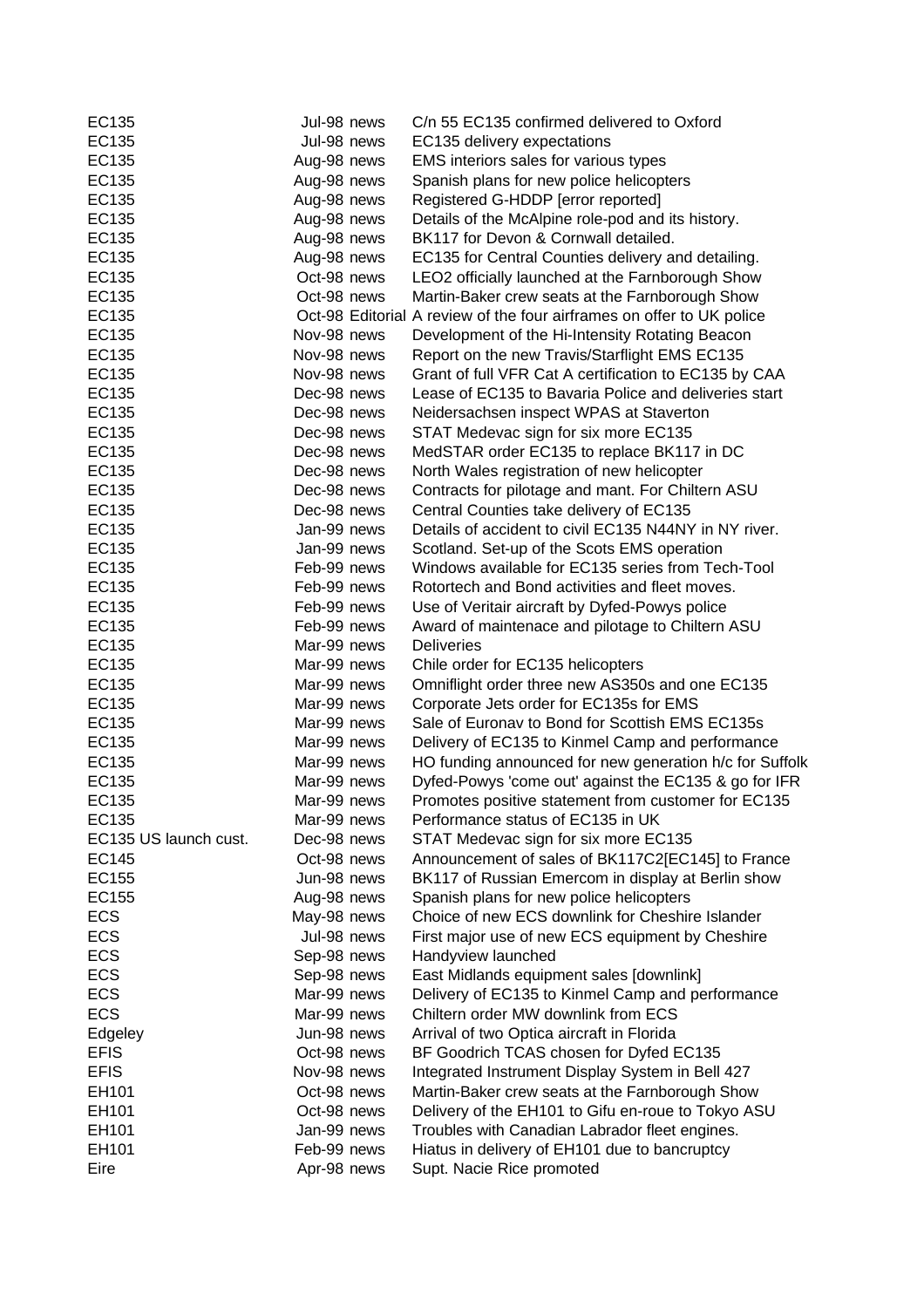| Eire             | Apr-98 news | New h/c request and Defender statistics in Eire         |
|------------------|-------------|---------------------------------------------------------|
| Eire             | Aug-98 news | Garda trainees at the PAS IPATS                         |
| Eire             | Aug-98 news | Report on the future of IAC fleet to Dublin/Garda       |
| Eire             | Dec-98 news | Dept. of Justice approves funding for a new helicopter  |
| El Monte         | Dec-98 news | R44 upgrade for El Monte police air operation           |
| Embraer          | Jan-99 news | First flight of the S-92 Helibus                        |
| Emercom          | Jun-98 news | BK117 of Russian Emercom in display at Berlin show      |
| <b>EMS</b>       | Apr-98 news | Purchase of S76 h/c by Air Ambulance America            |
| <b>EMS</b>       | May-98 news | HEMS 98 event set for 8 July 98 at PAS                  |
| <b>EMS</b>       | Jun-98 news | <b>EMS version of Euronav announced</b>                 |
| <b>EMS</b>       | Jun-98 news | Acquisition of EC135 by Texan EMS operator              |
| <b>EMS</b>       | Jun-98 news | New EMS base at Strensham on M5                         |
| <b>EMS</b>       | Jul-98 news | EMS in Devon operating 7 days                           |
| <b>EMS</b>       | Aug-98 news | EMS interiors sales for various types                   |
| <b>EMS</b>       | Aug-98 news | Moves towards a Thames Valley HEMS operation            |
| <b>EMS</b>       | Aug-98 news | Scottish Air Ambulance invite tenders for future.       |
| <b>EMS</b>       | Oct-98 news | EMS contract between BC and Helijet in Canada           |
| <b>EMS</b>       | Oct-98 news | MD State police to acquire additional Dauphin           |
| <b>EMS</b>       | Oct-98 news | Replacement EMS helicopter [G-KGMT] re-launch           |
| <b>EMS</b>       | Oct-98 news | Chiltern ASU EMS operations chronicled                  |
| <b>EMS</b>       | Nov-98 news | Report on the new Travis/Starflight EMS EC135           |
| <b>EMS</b>       | Nov-98 news | Service of Thanksgiving in wake of fatal crash.         |
| <b>EMS</b>       | Dec-98 news | Vic Pol aircraft criminally damaged on hospital landing |
| <b>EMS</b>       | Dec-98 news | SMDC Lifeflight buying new BK117                        |
| <b>EMS</b>       | Dec-98 news | STAT Medevac sign for six more EC135                    |
| <b>EMS</b>       | Dec-98 news | MedSTAR order EC135 to replace BK117 in DC              |
| <b>EMS</b>       | Dec-98 news | Aircraft movements at Bond Scots and Bourn facilities   |
| <b>EMS</b>       | Jan-99 news | Scottish Air Ambulance fixed wing arrangements          |
| <b>EMS</b>       | Jan-99 news | Helicopter ambulance for N Ireland                      |
| <b>EMS</b>       | Jan-99 news | Mayo Med air operations with f/w aircraft accredited    |
| <b>EMS</b>       | Jan-99 news | Launch of air ambulance appeal. Tender process [TVAA].  |
| <b>EMS</b>       | Jan-99 news | Official launch of the Wiltshire Explorer at the unit.  |
| <b>EMS</b>       | Mar-99 news | First EMS unit to be certified to use NVGs.             |
| <b>EMS</b>       | Mar-99 news | Overweight patient denied flight to hospital            |
| <b>EMS</b>       | Mar-99 news | To start operations with a new AS350B3 in 1999          |
| <b>EMS</b>       | Mar-99 news | Dorset attempt to raise finance through other services  |
| <b>EMS Devon</b> | Mar-99 news | <b>Statistics</b>                                       |
| Engine failure   | Dec-98 news | Air operations in doubt following accident November 4   |
| Engine failure   | Jan-99 news | Details of accident to civil EC135 N44NY in NY river.   |
| Engine failure   | Jan-99 news | Troubles with Canadian Labrador fleet engines.          |
| English, Euan    | Feb-99 news | Air Ambulance Fun Day annouced by The Squadron          |
| Enstrom          | Aug-98 news | HARP Security in Ontario, Canada use helicopter         |
| Erie County SO   | Sep-98 news | Approval of European Safety Seminar by the ALEA         |
| Erratum          | Jul-98 news | Erratum over delivery of the Wiltshire Explorer [late]  |
| Erratum          | Dec-98 news | Erratum First flight of WPAS was Dorsets BXZK           |
| <b>Essex</b>     | Jul-98 news | Lippitts Hill to be in Essex Const. Area [2000]         |
| <b>Essex EMS</b> | Apr-98 news | Fund raising for the Essex HEMS BO105 G-AZOR            |
| <b>Essex EMS</b> | May-98 news | <b>HEMS</b> service finalised                           |
| <b>Essex EMS</b> | Aug-98 news | <b>EMS Base selected at Boreham</b>                     |
| <b>Essex EMS</b> | Feb-99 news | Air Ambulance Fun Day annouced by The Squadron          |
| Eurocopter       | Apr-98 news | Sales report [overall]                                  |
| Eurocopter       | May-98 news | Eurocopter in the UK 98 planned for 25-28 June          |
| Eurocopter       | Jun-98 news | BK117 of Russian Emercom in display at Berlin show      |
| Eurocopter       | Jun-98 news | Acquisition of EC135 by Texan EMS operator              |
| Eurocopter       | Jun-98 news | Order for EC135 for German ASU Saxony                   |
|                  |             |                                                         |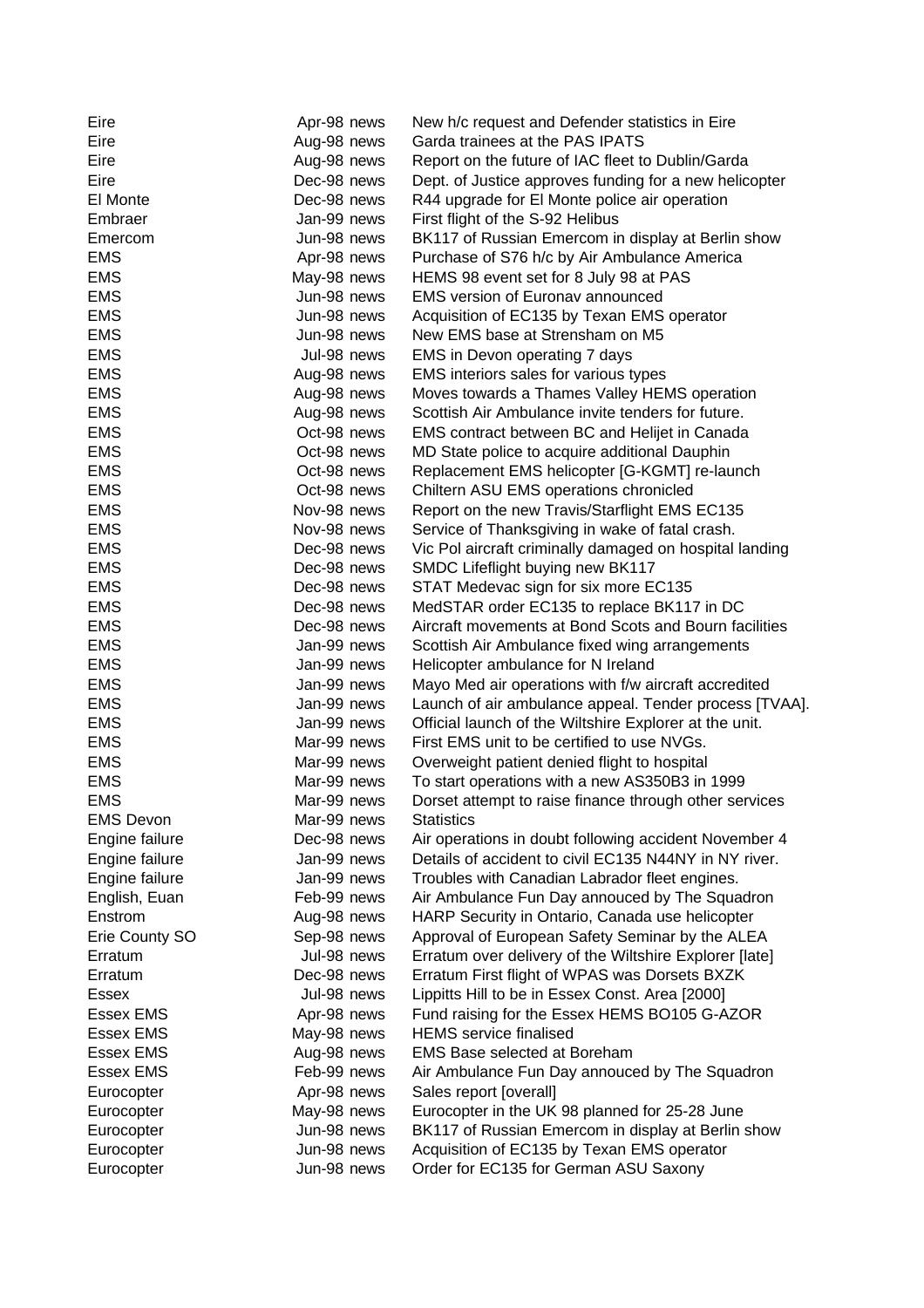| Eurocopter            | Aug-98 news                | Spanish plans for new police helicopters                                                             |
|-----------------------|----------------------------|------------------------------------------------------------------------------------------------------|
| Eurocopter            | Sep-98 news                | Delivery of As350B3 for the RCMP. Second PC12                                                        |
| Eurocopter            | Oct-98 news                | Martin-Baker crew seats at the Farnborough Show                                                      |
| Eurocopter            | Oct-98 news                | Further details of AS350B3 deliveries to RCMP                                                        |
| Eurocopter            | Oct-98 news                | MD State police to acquire additional Dauphin                                                        |
| Eurocopter            | Oct-98 news                | BF Goodrich TCAS chosen for Dyfed EC135                                                              |
| Eurocopter            |                            | Oct-98 Editorial A review of the four airframes on offer to UK police                                |
| Eurocopter            | Nov-98 news                | Grant of full VFR Cat A certification to EC135 by CAA                                                |
| Eurocopter            | Dec-98 news                | A range of options for the future of the MD line discussed                                           |
| Eurocopter            | Dec-98 news                | US Customs take AS350B2                                                                              |
| Eurocopter            | Dec-98 news                | Ohio SP buy AS350B2 using drug seizure funds                                                         |
| Eurocopter            | Dec-98 news                | Lease of EC135 to Bavaria Police and deliveries start                                                |
| Eurocopter            | Dec-98 news                | SMDC Lifeflight buying new BK117                                                                     |
| Eurocopter            | Dec-98 news                | STAT Medevac sign for six more EC135                                                                 |
| Eurocopter            | Dec-98 news                | Aircraft movements at Bond Scots and Bourn facilities                                                |
| Eurocopter            | Jan-99 news                | Scotland. Set-up of the Scots EMS operation                                                          |
| Eurocopter            | Jan-99 news                | Fixed wing operations by Devon & Cornwall                                                            |
| Eurocopter            | Feb-99 news                | Rotortech and Bond activities and fleet moves.                                                       |
| Eurocopter            | Mar-99 news                | Deliveries in 1998                                                                                   |
| Eurocopter            | Mar-99 news                | Massachusetts SP operations and plans                                                                |
| Eurocopter            | Mar-99 news                | East Bay choose AS350B2 to standardise fleet                                                         |
| Eurocopter            | Mar-99 news                | San Bernardino CSO is the EC120 US launch customer                                                   |
| Euronav               | Jun-98 news                | <b>EMS version of Euronav announced</b>                                                              |
| Euronav               | Jun-98 news                | Merseyside purchase Euronav                                                                          |
| EuroNav               | Jul-98 news                | <b>EMS</b> version                                                                                   |
| Euronav               | Jul-98 news                | BK117 for Devon & Cornwall at Oxford                                                                 |
| Euronav               | Jul-98 news                | EC135 delivery expectations                                                                          |
| EuroNav               | Sep-98 news                | Description of the IMES system in the D&C BK117                                                      |
| Euronav               | Mar-99 news                | Order for video, monitors, VCR, cameras from FR Aviation                                             |
| Euronav               | Mar-99 news                | Sale of Euronav to Bond for Scottish EMS EC135s                                                      |
| Europe                | May-98 news                | Major changes to the set-up of first PACE conference                                                 |
| Europe                | May-98 news                | Use of airship and helicopter for Euro Summit in Cardiff                                             |
| Europe                | May-98 news                | ACPO debate on the implications of PACE                                                              |
| Europe                | Jul-98 news                | Report on PACE conference by Herman Baeyens                                                          |
| Europe                | Sep-98 news                | Approval of European Safety Seminar by the ALEA                                                      |
| European Journal      | Mar-99 news                | Dyfed-Powys 'come out' against the EC135 & go for IFR                                                |
| Evans, Mike           | Dec-98 news                | Retirement and return as civilian UEO Wiltshire                                                      |
| Eventide Argus        | Nov-98 news                | STC issued to BFG Stormscope weather map                                                             |
| Everton [Notts]       | Feb-99 news                | Flight safety updates relating to TCAS/collision etc.                                                |
| Exeter                | Jan-99 news<br>Dec-98 news | Fixed wing operations by Devon & Cornwall                                                            |
| <b>Exeter Airport</b> |                            | Launch of the new MAFF patrol contract with DirectFlight                                             |
| Explorer              | Apr-98 news                | Up-to-date with the MD line and its sale to Bell<br>Up-to-date with the MD line and its sale to Bell |
| Explorer              | Apr-98 news                | Further moves in the future of the MD line                                                           |
| Explorer              | May-98 news<br>Jun-98 news |                                                                                                      |
| Explorer              | Jun-98 news                | Rumour of Turkish interest in the Explorer line                                                      |
| Explorer              | Jul-98 news                | First delivery to PAS in the UK                                                                      |
| Explorer              |                            | Erratum over delivery of the Wiltshire Explorer [late]<br>EMS interiors sales for various types      |
| Explorer              | Aug-98 news<br>Aug-98 news | Certification standards of Explorer with FAA/JAA/CAA                                                 |
| Explorer              |                            | Build information on c/n 53.                                                                         |
| Explorer              | Sep-98 news<br>Oct-98 news |                                                                                                      |
| Explorer              | Oct-98 news                | Explorer JAA validation announced under JAR27                                                        |
| Explorer              | Oct-98 news                | WPAS f/f at Staverton in mid-September 98<br>First flight and role equip details of MD900 G-WPAS     |
| Explorer              | Oct-98 news                | MD 900 Explorer for Dorset delivered to PAS                                                          |
| Explorer<br>Explorer  |                            | Oct-98 Editorial A review of the four airframes on offer to UK police                                |
|                       |                            |                                                                                                      |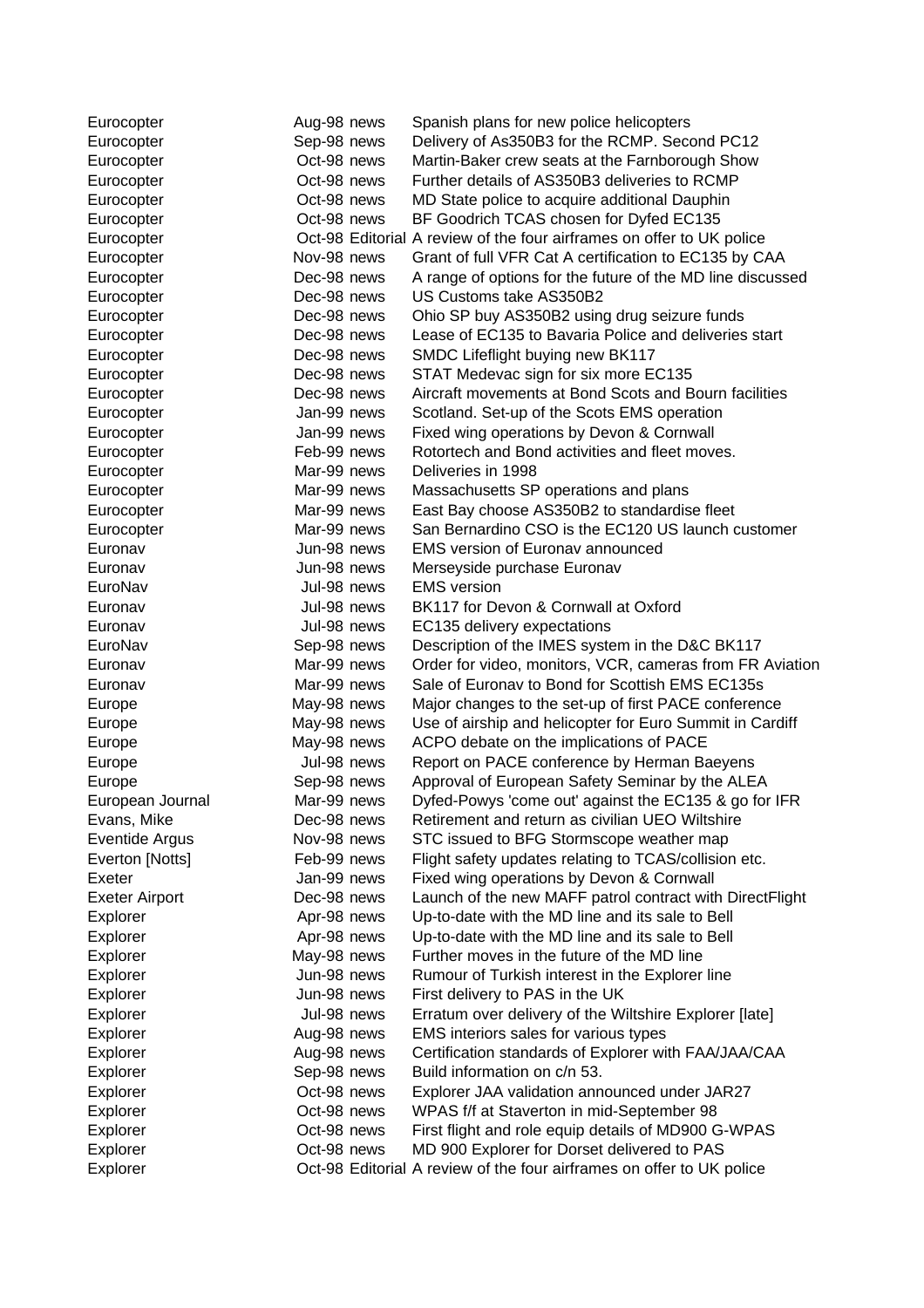| Explorer                  | Nov-98 news    | Agusta A109 the only IFR h/c in its class in the UK         |
|---------------------------|----------------|-------------------------------------------------------------|
| Explorer                  | Dec-98 news    | Erratum First flight of WPAS was Dorsets BXZK               |
| Explorer                  | Dec-98 news    | Announcement of Explorer Cat.A JAR27 certification          |
| Explorer                  | Dec-98 news    | Neidersachsen inspect WPAS at Staverton                     |
| Explorer                  | Dec-98 news    | Take up of lease on the third PAS Explorer c/n 056          |
| Explorer                  | Dec-98 news    | Corporate sponsorship option for Dorset registration        |
| Explorer                  | Jan-99 news    | Recent order for MD520N and its positive implications       |
| Explorer                  | Jan-99 news    | Official launch of the Wiltshire Explorer at the unit.      |
| Explorer                  | Feb-99 news    | Boeing sells its light helicopter line to RDM creating MDH  |
| Explorer                  | Feb-99 news    | Puerto Rico developments, airship and Explorers             |
| Explorer                  | Feb-99 news    | Delivery of MD 900 to Dorset in early February              |
| Explorer                  | Mar-99 news    | Report that police authority have decided on MD 900         |
| Eye in the Sky            | Jan-99 news    | Book on South Africa Police air activity by Winston Brent   |
| <b>FAA</b>                | Jul-98 news    | Restrictions in the use of public use helicopters[USA]      |
| <b>FAA</b>                | Aug-98 news    | Certification standards of Explorer with FAA/JAA/CAA        |
| <b>FAA</b>                | Nov-98 news    | Aircraft certification - reconcile FAA to JAA               |
| <b>FAA</b>                | Nov-98 news    | STC issued to BFG Stormscope weather map                    |
| <b>FAA</b>                | Mar-99 news    | First EMS unit to be certified to use NVGs.                 |
| <b>Facilities</b>         | Jul-98 news    | New CHP base at Fullerton operational                       |
| <b>Facilities</b>         | Jul-98 news    | North Wales ASU are to get new base built                   |
| <b>Facilities</b>         | Jul-98 news    | BK117 for Devon & Cornwall at Oxford                        |
| Fairchild                 | Feb-99 news    | Photophone system                                           |
| Fairoaks                  | Oct-98 news    | Introduction to the Bell 427 with comparisons               |
|                           | Oct-98 news    | New arrangements for security at Farnborough                |
| Farnborough<br>FBI        | Mar-99 news    | FBI investigate sale of stolen military h/c parts in Denver |
| Finance                   |                |                                                             |
|                           | Feb-99 news    | Jamaica Defence Force re-equipment with h/c                 |
| Finmeccania               | Oct-98 news    | Formal announcement of tie up for AB139/BA609               |
| Fire                      | Jun-98 news    | Kaman K-Max used for firefighting in Malaysia               |
| Fire                      | Jun-98 news    | Fire prevention in Mexico. New equipment.                   |
| Fire                      | Jun-98 feature | Visit of NEASU to German ASU at Berlin                      |
| Fire                      | Jul-98 news    | New helicopter for Ventura CSO                              |
| Fire                      | Jul-98 news    | Super Scooper CL215 leased in for fire fighting in LA       |
| Fire                      | Jul-98 news    | Restrictions in the use of public use helicopters[USA]      |
| Fire                      | Aug-98 news    | Bell 205 and 212 Model 304 Fire Attack System               |
| Fire                      | Aug-98 news    | Fire-fighting round-up world-wide                           |
| Fire                      | Sep-98 news    | Italian and other contracts for CL415/215 water bomber      |
| Fire                      | Oct-98 Article | Long Hot Summer Mark Colborn fire fighting [NG/Texas]       |
| Fire                      | Nov-98 news    | Is it raining? An appreciation of the bad weather in TX     |
| Fire                      | Nov-98 news    | UH-60L Firehawk being trialled in California                |
| Fire                      | Dec-98 news    | Croation Min. Int order second CL415 water bomber + opt     |
| Fire                      | Dec-98 news    | North Midlands link to fire service for downlink of images  |
| Fire                      | Feb-99 news    | Interagency MW systems [by Felix Walz]                      |
| Fire                      | Feb-99 news    | Demonstration of Sikorsky Firehawk h/c in California        |
| Fire                      | Feb-99 news    | Bombardier CL415 supply to Greece                           |
| Fire                      | Mar-99 news    | Dorset attempt to raise finance through other services      |
| Firehawk                  | Nov-98 news    | UH-60L Firehawk being trialled in California                |
| Firehawk                  | Feb-99 news    | Demonstration of Sikorsky Firehawk h/c in California        |
| First Air Ambulance       | Dec-98 news    | Aircraft replacement and JAR-Ops-3                          |
| First Air Ambulance       | Mar-99 news    | Second aircraft proposed                                    |
| <b>Fisheries</b>          | Jun-98 news    | DirectFlight expand to meet MAFF contract                   |
| <b>Fisheries</b>          | Sep-98 news    | Commencement of contract to MAFF Fisheries                  |
| Fisheries [UK]            | Dec-98 news    | Launch of the new MAFF patrol contract with DirectFlight    |
| <b>Fisheries Patrol</b>   | May-98 news    | MAFF announce contract goes to Directflight until 2007      |
| <b>Fishery Protection</b> | Nov-98 news    | New BN2 for Armed Forces of Malta                           |
| Fixed-wing                | Nov-98 news    | Searchlight option for UK fixed wing aircraft on offer      |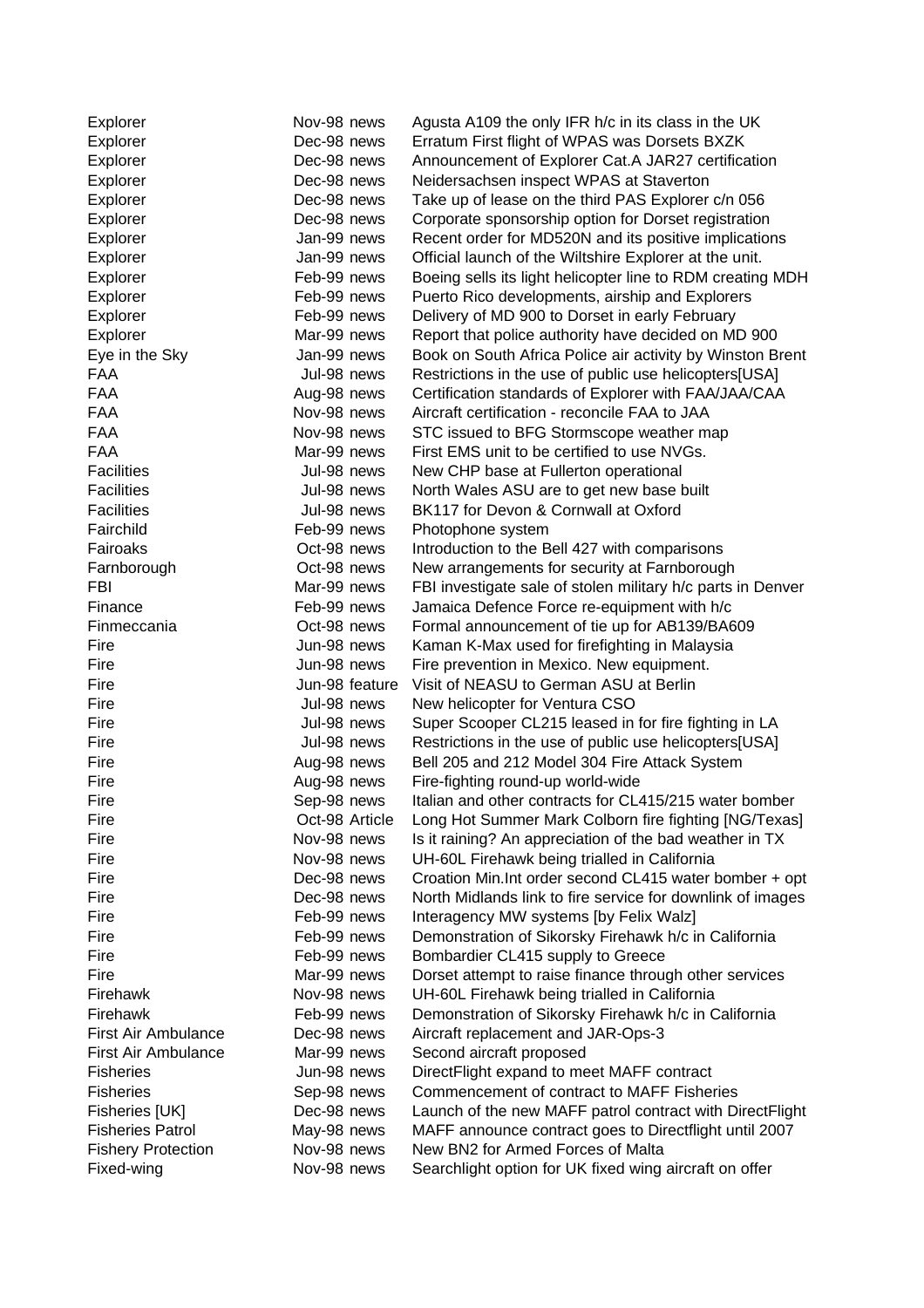| <b>Flight International</b>       | Apr-98 news    | Advert in Flight for supply of new h/c fleet               |
|-----------------------------------|----------------|------------------------------------------------------------|
| Flight international              | Oct-98 news    | Call for the supply of a new sensor turret for MPASG       |
| Flight International              | Nov-98 news    | Humberside advertisement for Ch. Pilot in Flight           |
| <b>Flight Safety</b>              | May-98 news    | The 1500 miles chase of drug carrying light aircraft.      |
| <b>Flight Safety</b>              | May-98 news    | Report on an accident to LACFD Bell 205                    |
| Flight safety                     | Sep-98 news    | Accident caused by good engine being shut down             |
| <b>Flight Safety</b>              | Nov-98 news    | TCAS bids among the central government allocations         |
| <b>Flight Safety</b>              | Feb-99 news    | Flight safety updates relating to TCAS/collision etc.      |
| Flight safety                     | Mar-99 news    | News group discussion of aircraft used too low             |
| <b>Flight Safety Instrument C</b> | Oct-98 news    | Stick shaker for Bell 427 at Farnborough Show              |
| Flir                              | Jun-98 news    | First PAN write-up on LETA Conference [No3]                |
| flir                              | Jun-98 news    | Availability of the TIDpac thermal identifyer              |
| flir                              | Oct-98 news    | LEO2 officially launched at the Farnborough Show           |
| Flir                              | Feb-99 news    | Veritair gain new contract from South & East Wales         |
| <b>FLS</b>                        | Jun-98 news    | Arrival of two Optica aircraft in Florida                  |
| <b>FR Aviation</b>                | May-98 news    | MAFF announce contract goes to Directflight until 2007     |
| <b>FR Aviation</b>                | Sep-98 news    | Progress in the role equipment of new J41s for GFS         |
| <b>FR Aviation</b>                | Jan-99 news    | Fixed wing operations by Devon & Cornwall                  |
| <b>FR Aviation</b>                | Mar-99 news    | Order for video, monitors, VCR, cameras from FR Aviation   |
| France                            | Sep-98 news    | Italian and other contracts for CL415/215 water bomber     |
| France                            | Oct-98 news    | Announcement of sales of BK117C2[EC145] to France          |
| <b>FSI</b>                        | Apr-98 news    | Report on the first SAR 98 Conference UK                   |
| <b>FSI</b>                        | Jun-98 news    | Eurocopter in the UK 98 expected exhibits                  |
| <b>FSI</b>                        | Aug-98 news    | EC135 for Central Counties delivery and detailing.         |
| <b>FSI</b>                        | Sep-98 news    | Launch of LEO2 and tie up of FSI with IRENCO               |
| <b>FSI</b>                        | Oct-98 news    | LEO2 officially launched at the Farnborough Show           |
| <b>FSI</b>                        | Oct-98 news    | Call for the supply of a new sensor turret for MPASG       |
| <b>FSI</b>                        | Dec-98 news    | North Midlands link to fire service for downlink of images |
| <b>FSI</b>                        | Feb-99 news    | Inframetrics taken over by FSI                             |
| <b>FSI</b>                        | Mar-99 news    | FSI announce Ultramedia LE at HAI                          |
| <b>FSO</b>                        | Oct-98 news    | First flight and role equip details of MD900 G-WPAS        |
| Fujinon                           | Jun-98 feature | Visit of NEASU to German ASU at Berlin                     |
| Fullerton                         | Jul-98 news    | New CHP base at Fullerton operational                      |
| Fun raising                       | Aug-98 news    | Moves towards a Thames Valley HEMS operation               |
| Fund raising                      | Feb-99 news    | Air Ambulance Fun Day annouced by The Squadron             |
| Funding                           | Nov-98 news    | USG funding in Latin America for drug operations           |
| Funding                           | Dec-98 news    | Ohio SP buy AS350B2 using drug seizure funds               |
| Funding                           | Feb-99 news    | HO funding for aircraft support                            |
| Funding                           | Feb-99 news    | Delivery of MD 900 to Dorset in early February             |
| Fund-raising                      | Apr-98 news    | Fund raising for the Essex HEMS BO105 G-AZOR               |
| G8 Conference                     | Jun-98 news    | G8 Heads of Government meeting Weston Park                 |
| Gale, Cliff                       | Oct-98 news    | Change in Sussex UEO from Chris Poole to Cliff Gale        |
| Gama Aviation                     | Jan-99 news    | Scottish Air Ambulance fixed wing arrangements             |
| Gama Aviation                     | Jan-99 news    | Scotland. Set-up of the Scots EMS operation                |
| Gamesa [Spain]                    | Jan-99 news    | First flight of the S-92 Helibus                           |
| Garda                             | Apr-98 news    | Supt. Nacie Rice promoted                                  |
| Garda                             | Apr-98 news    | New h/c request and Defender statistics in Eire            |
| Garda                             | Aug-98 news    | Garda trainees at the PAS IPATS                            |
| Garda                             | Aug-98 news    | Report on the future of IAC fleet to Dublin/Garda          |
| Garda                             | Dec-98 news    | Dept. of Justice approves funding for a new helicopter     |
| <b>Garlick Helicopters</b>        | Oct-98 news    | N2 accessory gear failures on UH-1                         |
| <b>Gatwick Avionics</b>           | Feb-99 news    | Use of Veritair aircraft by Dyfed-Powys police             |
| Gazelle                           | Aug-98 news    | Report on the future of IAC fleet to Dublin/Garda          |
| Gendarmerie                       | Oct-98 news    | Announcement of sales of BK117C2[EC145] to France          |
| German Air Rescue                 | Jan-99 news    | Bond group fleet options and movements [EMS]               |
|                                   |                |                                                            |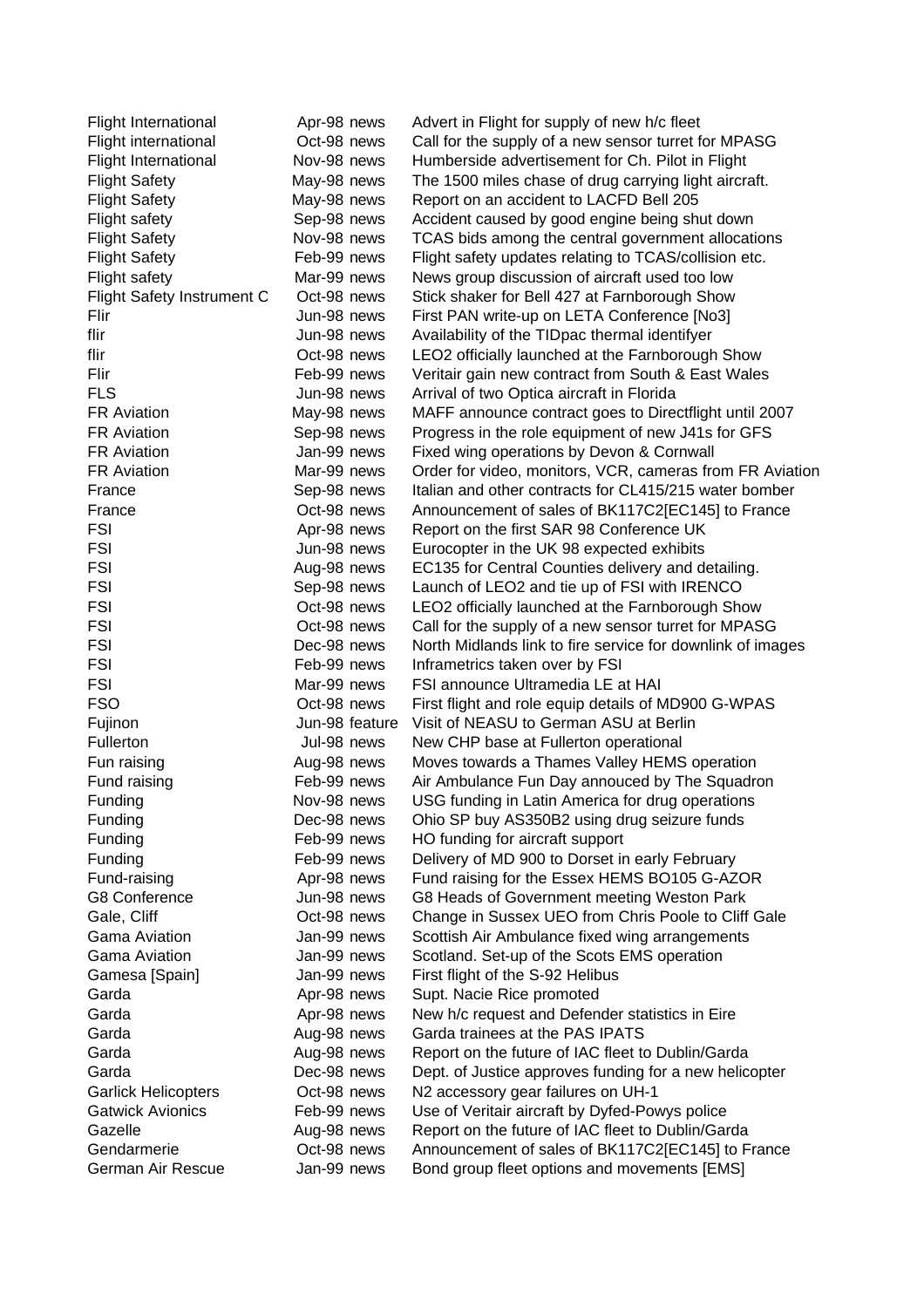| Germany                 | Apr-98 news | Setting up new EC135 operated SAR units in Germany        |
|-------------------------|-------------|-----------------------------------------------------------|
| Germany                 | Jun-98 news | Order for EC135 for German ASU Saxony                     |
| Germany                 | Dec-98 news | Lease of EC135 to Bavaria Police and deliveries start     |
| Germany                 | Dec-98 news | Neidersachsen inspect WPAS at Staverton                   |
| Germany                 | Dec-98 news | Aircraft movements at Bond Scots and Bourn facilities     |
| Germany                 | Jan-99 news | Railway accident and blackmail threats                    |
| Germany                 | Feb-99 news | EC135 deliveries to Germany and Chile                     |
| Germany                 | Mar-99 news | Austrian EMS bases [map] and statistics of incident       |
| <b>GFS</b>              | Apr-98 news | Advert in Flight for supply of new h/c fleet              |
| <b>GFS</b>              | Sep-98 news | Progress in the role equipment of new J41s for GFS        |
| <b>GFS</b>              | Jan-99 news | Introduction of Jetstream J41 to GFS in place of King Air |
| Gifu                    | Oct-98 news | Delivery of the EH101 to Gifu en-roue to Tokyo ASU        |
| <b>GKN Westland</b>     | Oct-98 news | Formal announcement of tie up for AB139/BA609             |
| Glasgow                 | Oct-98 news | Report in The Scotsman on SACPO meeting                   |
| Glenarthur, Lord        | Aug-98 news | Lord Glenarthur opens the HEMS 98 event                   |
| Goldwing Aerospace      | Nov-98 news | Development of the Hi-Intensity Rotating Beacon           |
| <b>Goldwing ATL</b>     | Feb-99 news | Flight safety updates relating to TCAS/collision etc.     |
| Good Year               | Jul-98 news | Report on European Heads meeting and aircraft use         |
| <b>GPS</b>              | Sep-98 news | East Midlands equipment sales [downlink]                  |
| Greece                  | Aug-98 news | Fire-fighting round-up world-wide                         |
| Greece                  | Sep-98 news | Italian and other contracts for CL415/215 water bomber    |
| Greece                  | Feb-99 news | Bombardier CL415 supply to Greece                         |
| Greenland               | Jan-99 news | Aeromega Portapump awarded Millennium Product status      |
| Gresham [OR]            | Oct-98 news | Attempts to obtain air support in Oregon                  |
| <b>Ground Handling</b>  | Jul-98 news | Helitrax ground handling equipment                        |
| Gunfire from a/c        | Dec-98 news | Police chief arrested for murder after 1995 shooting      |
| Gunships                | Nov-98 news | USG funding in Latin America for drug operations          |
| Gwent                   | Jul-98 news | Report on European Heads meeting and aircraft use         |
| $H + S$                 | Jun-98 news | Eurocopter in the UK 98 expected exhibits                 |
| HAI                     | Feb-99 news | Launch of International POLICE AVIATION                   |
| HAI                     | Mar-99 news | Overview of new magazine Int. Police Aviation             |
| HAI                     | Mar-99 news | FSI announce Ultramedia LE at HAI                         |
| HAI                     | Mar-99 news | Sloane detail the UK police spec for the A109E            |
| HAI                     | Mar-99 news | Corporate Jets order for EC135s for EMS                   |
| Halifax                 | Jan-99 news | Troubles with Canadian Labrador fleet engines.            |
| Hampshire               | May-98 news | Sales of the Omega II hand held monocular                 |
| Hampshire               | May-98 news | Advertising for new pilots in Lancashire and Hampshire    |
| Hampshire               | Jun-98 news | Arrival of two Optica aircraft in Florida                 |
| Hampshire               | Oct-98 news | New arrangements for security at Farnborough              |
| Hampshire               | Feb-99 news | Advert for line pilot                                     |
| Hampshire               | Feb-99 news | Purchase of new GPU from Powervamp                        |
| Hampshire               | Mar-99 news | Funding 1999 a full round-up of the split of £4M          |
| Hannant, Paul           | Jan-99 news | Management changes at Specialist Aviation Services        |
| Hannant, Paul           | Jan-99 news | Fixed wing operations by Devon & Cornwall                 |
| Hannover                | Dec-98 news | Neidersachsen inspect WPAS at Staverton                   |
| <b>HARP Security</b>    | Aug-98 news | HARP Security in Ontario, Canada use helicopter           |
| Hayward Insurance       | Jun-98 news | Eurocopter in the UK 98 expected exhibits                 |
| <b>Headset Services</b> | Apr-98 news | New address                                               |
| <b>Headset Services</b> | Jul-98 news | ANR in use with North Wales ASU trials result             |
| <b>Headset Services</b> | Jan-99 news | Change in contact details                                 |
| Headsets                | Dec-98 news | Headsets safety case announced                            |
| <b>Helicopter News</b>  | Mar-99 news | Overview of new magazine Int. Police Aviation             |
| Helidata                | Mar-99 news | Overview of new magazine Int. Police Aviation             |
| Helidays                | Mar-99 news | IHM receives Lottery Funding for conservation             |
| <b>Helifly</b>          | Jul-98 news | MD600N article in Rotor & Wing                            |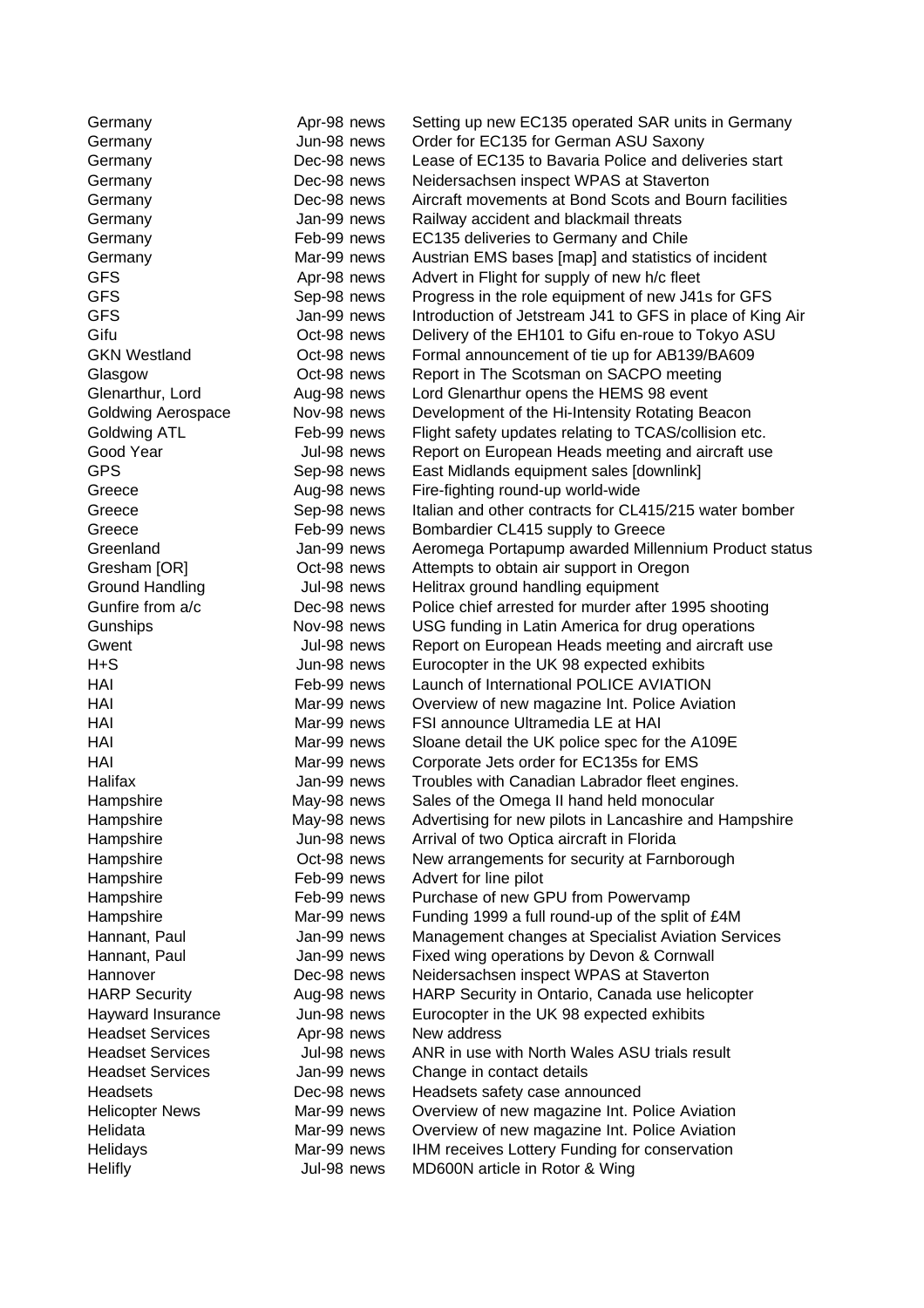| Helifly                    | Dec-98 news                | A range of options for the future of the MD line discussed                                         |
|----------------------------|----------------------------|----------------------------------------------------------------------------------------------------|
| Helifly                    | Jan-99 news                | Order for MD520s for Belgium confirmed for 1999                                                    |
| Helifly                    | Jan-99 news                | Recent order for MD520N and its positive implications                                              |
| <b>Helijet Airways</b>     | Oct-98 news                | EMS contract between BC and Helijet in Canada                                                      |
| <b>Helikopter Service</b>  | Jul-98 news                | New communications system for SAR to be launched                                                   |
| Helipad certification      | Nov-98 news                | Grant of full VFR Cat A certification to EC135 by CAA                                              |
| Helitech                   | Oct-98 news                | Call for the supply of a new sensor turret for MPASG                                               |
| Helitech                   | Aug-98 news                | New dates for Helitech 99 show are later.                                                          |
| Helitech 97                | Jul-98 news                | MD600N article in Rotor & Wing                                                                     |
| HeliTrax                   | Jul-98 news                | Helitrax ground handling equipment                                                                 |
| <b>HEMS</b>                | Apr-98 news                | Setting up new EC135 operated SAR units in Germany                                                 |
| <b>HEMS</b>                | Apr-98 news                | Fund raising for the Essex HEMS BO105 G-AZOR                                                       |
| <b>HEMS</b>                | May-98 news                | HEMS 98 event set for 8 July 98 at PAS                                                             |
| <b>HEMS</b>                | Aug-98 news                | Lord Glenarthur opens the HEMS 98 event                                                            |
| HEMS [London]              | Feb-99 news                | Air Ambulance Fun Day annouced by The Squadron                                                     |
| Hertfordshire              | Oct-98 news                | Chiltern ASU EMS operations chronicled                                                             |
| Hertfordshire              | Mar-99 news                | Chiltern order MW downlink from ECS                                                                |
| <b>HIRB</b>                | Nov-98 news                | Development of the Hi-Intensity Rotating Beacon                                                    |
| <b>HIRB</b>                | Nov-98 news                | Dyfed-Powys TCAS Seminar report                                                                    |
| <b>HIRB</b>                | Feb-99 news                | Flight safety updates relating to TCAS/collision etc.                                              |
| <b>HISL</b>                | Nov-98 news                | Development of the Hi-Intensity Rotating Beacon                                                    |
| <b>HISL</b>                | Nov-98 news                | Dyfed-Powys TCAS Seminar report                                                                    |
| <b>HISL</b>                | Feb-99 news                | Flight safety updates relating to TCAS/collision etc.                                              |
| History                    | Jul-98 news                | Lippitts Hill to be in Essex Const. Area [2000]                                                    |
| <b>History HEMS London</b> | Feb-99 news                | Air Ambulance Fun Day annouced by The Squadron                                                     |
| Hobard                     | Jan-99 news                | View of Sydney-Hobart yacht race disaster from Australia                                           |
| Holland                    | Jan-99 news                | Recent order for MD520N and its positive implications                                              |
| Home Office                | Jul-98 news                | Change in staff of PAAU at Home Office                                                             |
| Home Office                | Nov-98 Feature             | The first UK consortium M6 trial in 1963                                                           |
| Home Office                | Nov-98 news                | TCAS bids among the central government allocations                                                 |
| Home Office                | Dec-98 news                | Announcement of Explorer Cat.A JAR27 certification                                                 |
| Home Office                | Jan-99 news                | Home Office expectation of significant economies [2%]                                              |
| Home Office                | Feb-99 news                | Flight safety updates relating to TCAS/collision etc.                                              |
| Home Office                | Feb-99 news                | HO funding for aircraft support                                                                    |
| Home Office                | Feb-99 news                | Delivery of MD 900 to Dorset in early February                                                     |
| Home Office                | Mar-99 news                | HO funding announced for new generation h/c for Suffolk                                            |
| Home Office                | Mar-99 news                | Funding 1999 a full round-up of the split of £4M                                                   |
|                            | Apr-98 news                | Advert in Flight for supply of new h/c fleet                                                       |
| Hong Kong                  | Sep-98 news                | Progress in the role equipment of new J41s for GFS                                                 |
| Hong Kong                  | Dec-98 news                |                                                                                                    |
| Hong Kong<br>Hong Kong     | Jan-99 news                | Photograph of Jetstream J41 in primer<br>Introduction of Jetstream J41 to GFS in place of King Air |
|                            | Mar-99 news                | To start operations with a new AS350B3 in 1999                                                     |
| Hospital Wing [US]         | Nov-98 news                |                                                                                                    |
| Huey                       |                            | USG funding in Latin America for drug operations                                                   |
| Huey                       | Feb-99 news                | Grounding of LA City Fire fleet after accident                                                     |
| Huey grounding             | May-98 news<br>Feb-99 news | Report on an accident to LACFD Bell 205<br>Launch of International POLICE AVIATION                 |
| Hughes Media               | Mar-99 news                |                                                                                                    |
| Hughes Media               |                            | Overview of new magazine Int. Police Aviation                                                      |
| Hughes, Neil               | Mar-99 news                | Overview of new magazine Int. Police Aviation                                                      |
| Humberside                 | Nov-98 news                | Humberside advertisement for Ch. Pilot in Flight                                                   |
| Hurn airport               | Jan-99 news                | Fixed wing operations by Devon & Cornwall                                                          |
| IAA                        | Feb-99 news                | Launch of International POLICE AVIATION                                                            |
| IAI                        | Jun-98 news                | Eurocopter in the UK 98 expected exhibits                                                          |
| <b>IBCOL</b>               | Dec-98 news                | Neidersachsen inspect WPAS at Staverton                                                            |
| <b>IFR</b>                 | Jun-98 feature             | Visit of NEASU to German ASU at Berlin                                                             |
| <b>IFR</b>                 | Oct-98 news                | Introduction to the Bell 427 with comparisons                                                      |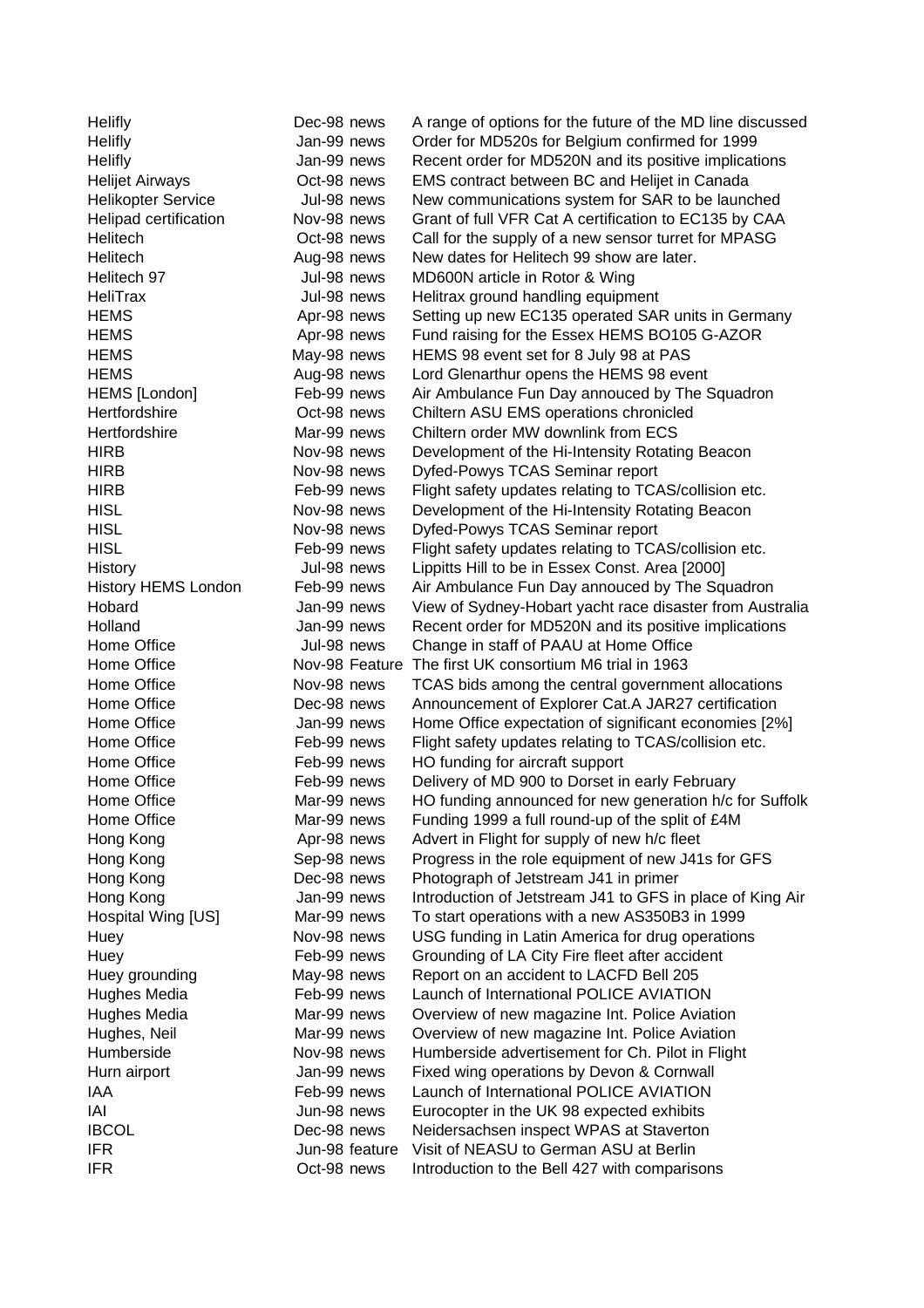| <b>IFR</b>                 | Nov-98 news | Agusta A109 the only IFR h/c in its class in the UK                                         |
|----------------------------|-------------|---------------------------------------------------------------------------------------------|
| <b>IFR</b>                 | Mar-99 news | Dyfed-Powys 'come out' against the EC135 & go for IFR                                       |
| Illinois                   | Nov-98 news | Illinois State police get 2 h/c from National Guard                                         |
| Imagebase Technology       | Feb-99 news | Photophone system                                                                           |
| <b>IMES</b>                | Sep-98 news | Description of the IMES system in the D&C BK117                                             |
| <b>Immigration Control</b> | Nov-98 news | New BN2 for Armed Forces of Malta                                                           |
| Inframetrics               | May-98 news | Launch of the Mark 3 Quantum                                                                |
| Inframetrics               | Jun-98 news | Eurocopter in the UK 98 expected exhibits                                                   |
| Inframetrics               | Dec-98 news | Sensor. Mark III Quantum in the UK                                                          |
| <b>Inframetrics</b>        | Dec-98 news | Launch of the new MAFF patrol contract with DirectFlight                                    |
| Inframetrics               | Feb-99 news | Inframetrics taken over by FSI                                                              |
| Int. Helicopter Museum     | Mar-99 news | IHM receives Lottery Funding for conservation                                               |
| Internet                   | Aug-98 news | Internet weather system from WSI                                                            |
| <b>IPA</b>                 | Feb-99 news | Launch of International POLICE AVIATION                                                     |
| <b>IPA</b>                 | Mar-99 news | Overview of new magazine Int. Police Aviation                                               |
| <b>IPATS</b>               | Aug-98 news | Garda trainees at the PAS IPATS                                                             |
| IR                         | Apr-98 news | Installation of IR suppressers on Mi-17s                                                    |
| Ireland                    | Dec-98 news | Dept. of Justice approves funding for a new helicopter                                      |
| Ireland                    | Jan-99 news | Helicopter ambulance for N Ireland                                                          |
| <b>IRENCO</b>              | Sep-98 news | Launch of LEO2 and tie up of FSI with IRENCO                                                |
| <b>IRENCO</b>              | Oct-98 news | LEO2 officially launched at the Farnborough Show                                            |
| <b>Irish Times</b>         | Aug-98 news | Report on the future of IAC fleet to Dublin/Garda                                           |
| <b>Islander</b>            | Aug-98 news | Pilatus sell off their interest in BN to Litchfield Cont.                                   |
| <b>Islander</b>            | Nov-98 news | New BN2 for Armed Forces of Malta                                                           |
| <b>Islander</b>            | Nov-98 news | Searchlight option for UK fixed wing aircraft on offer                                      |
| <b>Islander</b>            | Jan-99 news | Megaray lamp declared a success in Islander trials                                          |
| <b>Islander</b>            | Jan-99 news | Fixed wing operations by Devon & Cornwall                                                   |
| <b>Islander</b>            | May-98 news | Re-wing of Netherlands police aircraft after problem                                        |
| Islander                   | May-98 news | Malta orders a second Islander for its armed forces                                         |
| Italy                      | Sep-98 news | Italian and other contracts for CL415/215 water bomber                                      |
| Italy                      | Dec-98 news | Police chief arrested for murder after 1995 shooting                                        |
| <b>ITT</b>                 | Mar-99 news | First EMS unit to be certified to use NVGs.                                                 |
| <b>JAA</b>                 | Aug-98 news | Certification standards of Explorer with FAA/JAA/CAA                                        |
| <b>JAA</b>                 | Oct-98 news | Explorer JAA validation announced under JAR27                                               |
| <b>JAA</b>                 | Nov-98 news | PAS announce that the MD 900 is JAA SPIFR                                                   |
| <b>JAA</b>                 | Nov-98 news | Aircraft certification - reconcile FAA to JAA                                               |
| Jackson, Barry             | Jan-99 news | Introduction to RF Principles part 2                                                        |
| Jackson PD                 | Oct-98 news | Jackson PD TN to receive DoD OH-58 helicopters                                              |
| Jackson PD [TN]            | Jan-99 news | OH-58s declared operational with Jackson PD in TN                                           |
| Jackson, Barry             |             | Nov-98 advertor Introduction to RF Principles part 1                                        |
| Jamaica                    | Dec-98 news | Photograph of AS355N in marks G-79-02                                                       |
| Jamaica                    | Feb-99 news | Jamaica Defence Force re-equipment with h/c                                                 |
| Jandarma                   | Apr-98 news | Installation of IR suppressers on Mi-17s                                                    |
| Japan                      | Oct-98 news | Delivery of the EH101 to Gifu en-roue to Tokyo ASU                                          |
| Japan                      | Feb-99 news | Hiatus in delivery of EH101 due to bancruptcy                                               |
| <b>JAR 27</b>              | Dec-98 news | Announcement of Explorer Cat.A JAR27 certification                                          |
| JAR Ops 3                  | Jan-99 news | Bond group fleet options and movements [EMS]                                                |
| Jar-Ops 3                  | Feb-99 news | Devon EMS get ex-police BO105 helicopter                                                    |
| JAR-Ops-3                  | Dec-98 news |                                                                                             |
| JAR-Ops-3                  | Dec-98 news | Aircraft replacement and JAR-Ops-3<br>Aircraft movements at Bond Scots and Bourn facilities |
| Jefferson CSO              | Mar-99 news |                                                                                             |
|                            |             | FBI investigate sale of stolen military h/c parts in Denver                                 |
| Jeppesen                   | Sep-98 news | GPS database                                                                                |
| JetRanger                  | Mar-99 news | Overweight patient denied flight to hospital                                                |
| Jetstream                  | Sep-98 news | Progress in the role equipment of new J41s for GFS                                          |
| Jetstream                  | Jan-99 news | Introduction of Jetstream J41 to GFS in place of King Air                                   |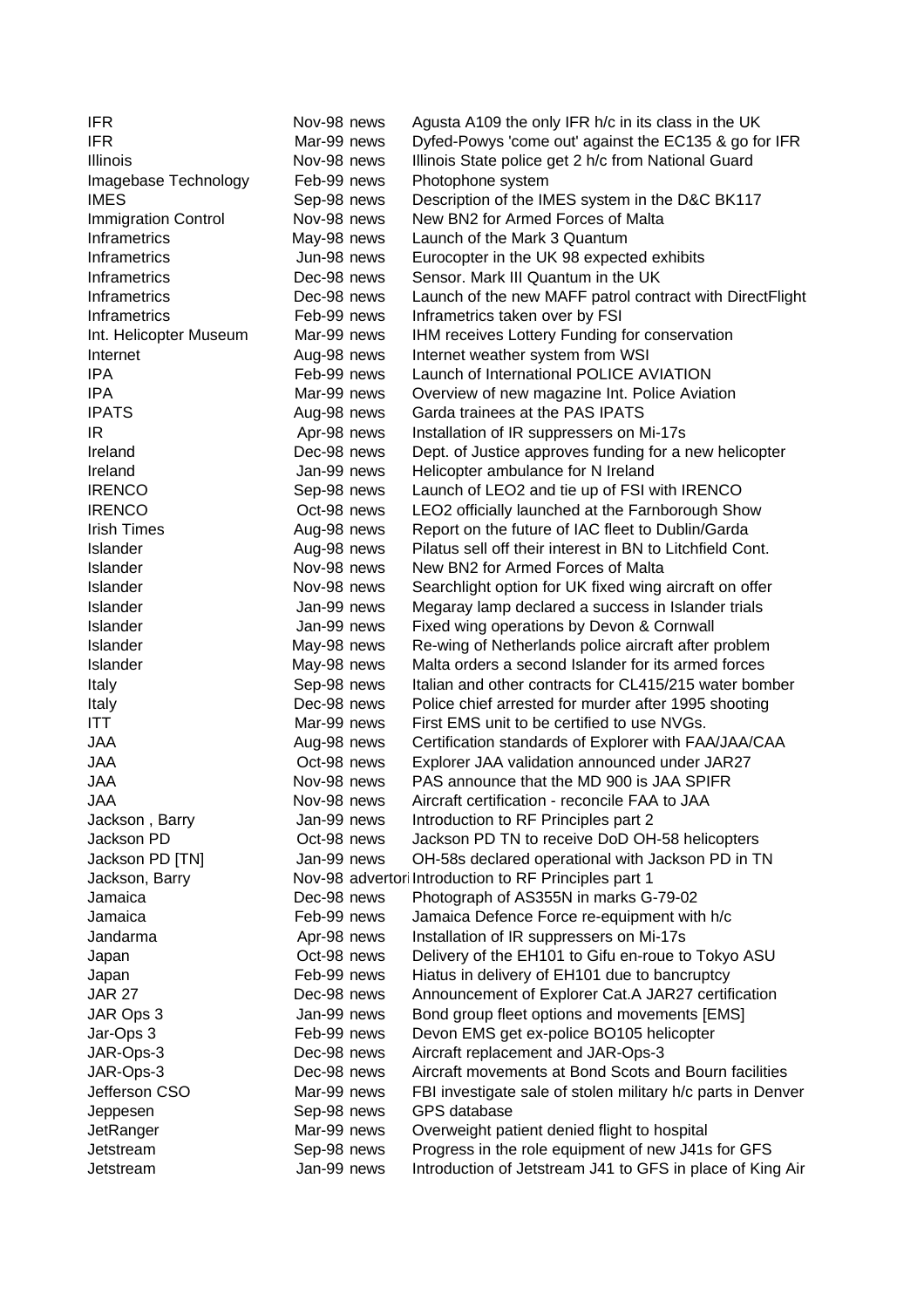| Kallman Associates           | Jan-99 news    | Aviation Worlds Fair 1903-2003 Wright Brothers            |
|------------------------------|----------------|-----------------------------------------------------------|
| Kaman                        | Jun-98 news    | Kaman K-Max used for firefighting in Malaysia             |
| Kanawha County               | Oct-98 news    | Manufacturer sued over in flight break-up of Bell 206     |
| Kawasaki                     | Feb-99 news    | Hiatus in delivery of EH101 due to bancruptcy             |
| Kawasaki Heavy Industrie     | Oct-98 news    | Delivery of the EH101 to Gifu en-roue to Tokyo ASU        |
| Kent                         | Nov-98 news    | Service of Thanksgiving in wake of fatal crash.           |
| Kent                         | Dec-98 news    | Memorials to dead EMS crew in Kent                        |
| Kent                         | Sep-98 news    | Round up of post accident moves with Kent EMS             |
| Kent                         | Oct-98 news    | Replacement EMS helicopter [G-KGMT] re-launch             |
| Kent Air Ambulance           | Aug-98 news    | Accident to helicopter and implications [Kent]            |
| Key Industries               | Mar-99 news    | Key Industries sponsor Dorset h/c                         |
| <b>Keystone Helicopters</b>  | Sep-98 news    | Lifeflight of Maine EMS contract details                  |
| Keystone Helicopters         | Mar-99 news    | Overview of new magazine Int. Police Aviation             |
| King Air                     | Sep-98 news    | Progress in the role equipment of new J41s for GFS        |
| King Air                     | Dec-98 news    | \$4.5M contract to supply King Air 350 to DEA             |
| King Air                     | Jan-99 news    | Scottish Air Ambulance fixed wing arrangements            |
| King Air                     | Jan-99 news    | Introduction of Jetstream J41 to GFS in place of King Air |
| King Air                     | Jan-99 news    | Mayo Med air operations with f/w aircraft accredited      |
| King Air 200                 | Dec-98 news    | STAT Medevac sign for six more EC135                      |
| Kinmel Camp                  | Mar-99 news    | Planning permission received for new unit site            |
| K-Max                        | Jun-98 news    | Kaman K-Max used for firefighting in Malaysia             |
| Knussman, Kevin P'medic      | Mar-99 news    | Maryland SP sued for discrimination against staff         |
| Korea                        | Sep-98 news    | South Korean police pour dye on protesters                |
| LA City FD                   | Jun-98 news    | More on the Bell 205 accident to LACFD h/c                |
| LA City Fire                 | Feb-99 news    | Grounding of LA City Fire fleet after accident            |
| LA City Fire Dept            | May-98 news    | Report on an accident to LACFD Bell 205                   |
| LA County                    | Jul-98 news    | Super Scooper CL215 leased in for fire fighting in LA     |
| LA County Fire               | Nov-98 news    | UH-60L Firehawk being trialled in California              |
| LA County Fire               | Feb-99 news    | Demonstration of Sikorsky Firehawk h/c in California      |
| Labrador [h/c]               | Jan-99 news    | Troubles with Canadian Labrador fleet engines.            |
| <b>LACS</b>                  | Feb-99 news    | Interagency MW systems [by Felix Walz]                    |
| Lancashire                   | Nov-98 Feature | The first UK consortium M6 trial in 1963                  |
| Lancashire                   | Jan-99 news    | Change of e-mail address                                  |
| Lancashire                   | Feb-99 news    | Interagency MW systems [by Felix Walz]                    |
| Lancashire                   | May-98 news    | Advertising for new pilots in Lancashire and Hampshire    |
| Las Vegas                    | Nov-98 news    | Top Cops Awards Ceremony and Richard G Servoss            |
| Lazerstik                    | Oct-98 news    | VIPLite and Lazerstik now in blue from Meo Products       |
| LearJet                      | Dec-98 news    | STAT Medevac sign for six more EC135                      |
| Learjet                      | Jan-99 news    | Scottish Air Ambulance fixed wing arrangements            |
| Lease                        | Nov-98 news    | Advertisement for civilian Caribbean post by UK Govt.     |
| Lease                        | Dec-98 news    | Lease of EC135 to Bavaria Police and deliveries start     |
| Legislation                  | Dec-98 news    | Legislation to authorise aircraft to be forced down       |
| Leicestershire               | Nov-98 news    | Fatal accident to EMASU AS355N at its base                |
| LEO <sub>2</sub>             | Mar-99 news    | Delivery of EC135 to Kinmel Camp and performance          |
| LEO <sub>2</sub>             | Aug-98 news    | EC135 for Central Counties delivery and detailing.        |
| LEO <sub>2</sub>             | Sep-98 news    | Launch of LEO2 and tie up of FSI with IRENCO              |
| LEO <sub>2</sub>             | Oct-98 news    | LEO2 officially launched at the Farnborough Show          |
| <b>LETA</b>                  | Jun-98 news    | First PAN write-up on LETA Conference [No3]               |
| Letter                       | Apr-98 news    | PACE Update letter from Herman Baeyens, Belgium           |
| Lewis, David                 | Mar-99 news    | Promotes positive statement from customer for EC135       |
| Liability                    | Oct-98 news    | Manufacturer sued over in flight break-up of Bell 206     |
| <b>Lichfield Continental</b> | Oct-98 news    | PAS take delivery of Defender prototype for NCS use       |
| Lifeflight                   | Sep-98 news    | Lifeflight of Maine EMS contract details                  |
| Lifeport                     | Oct-98 news    | EMS contract between BC and Helijet in Canada             |
| Lifeport                     | Jan-99 news    | Scottish Air Ambulance fixed wing arrangements            |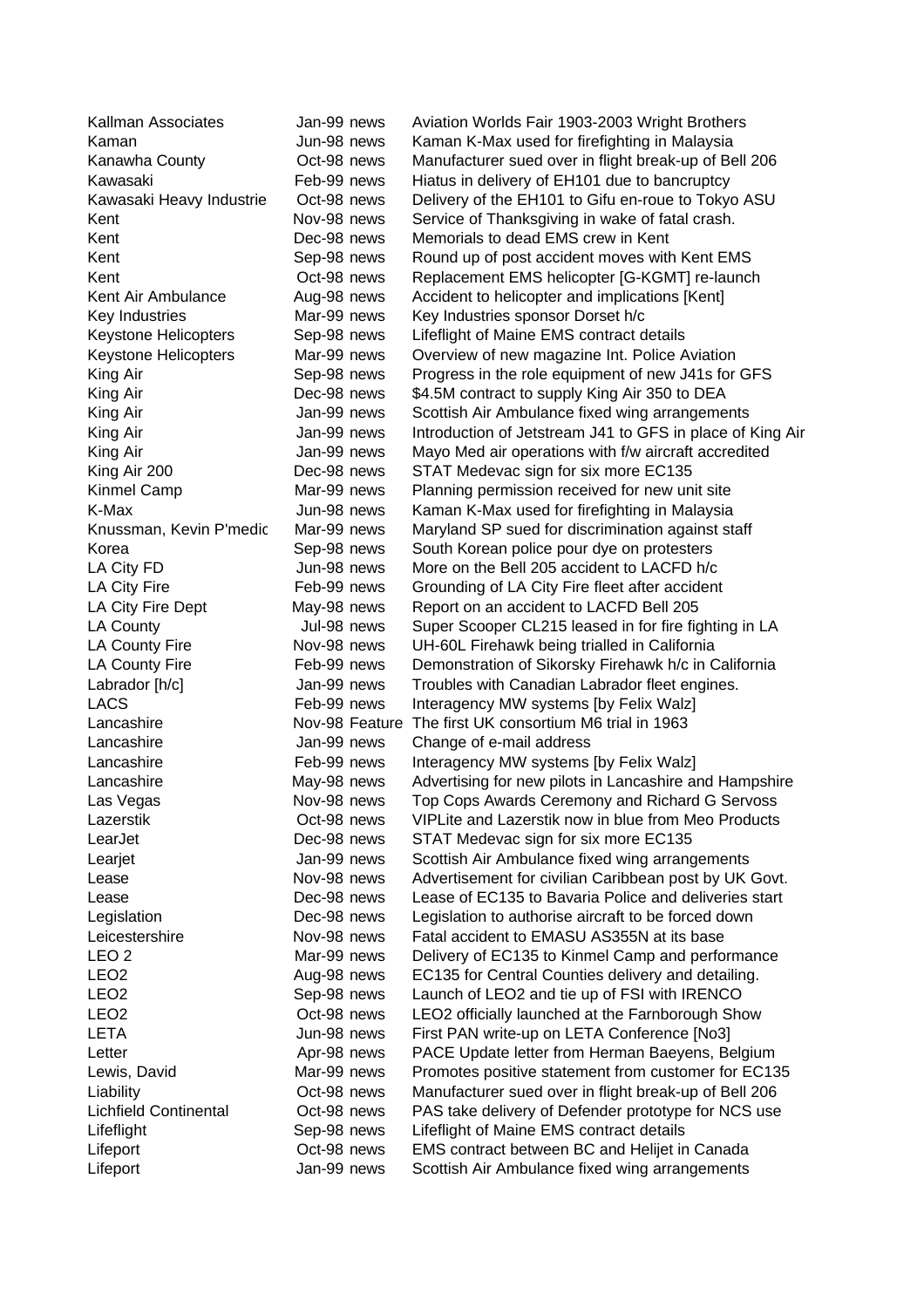| <b>Lightship Company</b>      | May-98 news    | Use of airship and helicopter for Euro Summit in Cardiff          |
|-------------------------------|----------------|-------------------------------------------------------------------|
| Lightship Group               | Jul-98 news    | Report on European Heads meeting and aircraft use                 |
| <b>Lippitts Hill</b>          | Jul-98 news    | Lippitts Hill to be in Essex Const. Area [2000]                   |
| <b>Litchfield Continental</b> | Aug-98 news    | Pilatus sell off their interest in BN to Litchfield Cont.         |
| Litigation                    | Dec-98 news    | Baltimore lawsuit following July 1997 accident                    |
| Litigation                    | Dec-98 news    | Baltimore lawsuit following 1992 accident                         |
| <b>LMW</b>                    | Dec-98 news    | North Midlands link to fire service for downlink of images        |
| <b>LMW Electronics</b>        | May-98 news    | Sale to North Midlands                                            |
| Lockerbie                     |                | Jan-99 Feature Lockerbie [air crash] 10 years on. The police ops. |
| Lockheed                      | Nov-98 news    | Order for Wescam Model 20s on US Navy P-3Cs                       |
| Loganair                      | Jan-99 news    | Scotland. Set-up of the Scots EMS operation                       |
| London Fire Brigade           | Feb-99 news    | Interagency MW systems [by Felix Walz]                            |
| Lottery funding               | Mar-99 news    | IHM receives Lottery Funding for conservation                     |
| Luqa                          | Nov-98 news    | New BN2 for Armed Forces of Malta                                 |
| Luton                         | Mar-99 news    | Chiltern order MW downlink from ECS                               |
| Lycoming                      | Dec-98 news    | Air operations in doubt following accident November 4             |
| Mackey, Craig                 | Jul-98 news    | Change in staff of PAAU at Home Office                            |
| MacPod                        | Jun-98 news    | Role equipment pod [MacPod] on show BK117                         |
| Macpod                        | Aug-98 news    | Details of the McAlpine role-pod and its history.                 |
| <b>MAFF</b>                   | May-98 news    | MAFF announce contract goes to Directflight until 2007            |
| <b>MAFF</b>                   | Jun-98 news    | DirectFlight expand to meet MAFF contract                         |
| <b>MAFF</b>                   | Sep-98 news    | Commencement of contract to MAFF Fisheries                        |
| <b>MAFF</b>                   | Dec-98 news    | Sensor. Mark III Quantum in the UK                                |
| <b>MAFF</b>                   | Dec-98 news    | Photograph of Reims Fisheries Patrol                              |
| <b>MAFF</b>                   | Dec-98 news    | Launch of the new MAFF patrol contract with DirectFlight          |
| Maine                         | Sep-98 news    | Lifeflight of Maine EMS contract details                          |
| Maintenance                   | Feb-99 news    | Award of maintenace and pilotage to Chiltern ASU                  |
| <b>Make-it Manufacturing</b>  | Dec-98 news    | Headsets safety case announced                                    |
| Malaysia                      | Jun-98 news    | Kaman K-Max used for firefighting in Malaysia                     |
| Malaysia                      | Apr-98 Article | Police Air Wing                                                   |
| Malta                         | May-98 news    | Malta orders a second Islander for its armed forces               |
| Malta                         | Nov-98 news    | New BN2 for Armed Forces of Malta                                 |
| Map                           | Oct-98 news    | Full colour contoured moving map from Marconi/Cadcorp             |
| Marconi                       | Oct-98 news    | Full colour contoured moving map from Marconi/Cadcorp             |
| <b>Marion County SO</b>       | Dec-98 news    | Federal investigation. Former sheriff arrested.                   |
| Martin-Baker                  | Oct-98 news    | Martin-Baker crew seats at the Farnborough Show                   |
| Marubeni                      | Feb-99 news    | Hiatus in delivery of EH101 due to bancruptcy                     |
| Marx, Phillipe                | May-98 news    | Change of post                                                    |
| Maryland                      | Oct-98 news    | MD State police to acquire additional Dauphin                     |
| Maryland                      | Dec-98 news    | Baltimore lawsuit following July 1997 accident                    |
| Maryland                      | Dec-98 news    | Baltimore lawsuit following 1992 accident                         |
| Maryland SP                   | Mar-99 news    | Overview of new magazine Int. Police Aviation                     |
| Maryland SP                   | Mar-99 news    | Maryland SP sued for discrimination against staff                 |
| <b>MAS</b>                    | Aug-98 news    | Lord Glenarthur opens the HEMS 98 event                           |
| <b>MAS</b>                    | Jan-99 news    | Management changes at Specialist Aviation Services                |
| <b>MAS</b>                    | Jan-99 news    | Launch of air ambulance appeal. Tender process [TVAA].            |
| Massachusetts SP              | Mar-99 news    | Massachusetts SP operations and plans                             |
| Mayo Clinic                   | Mar-99 news    | Mayo Clinic man is Pilot of the year 1998                         |
| Mayo Med                      | Jan-99 news    | Mayo Med air operations with f/w aircraft accredited              |
| <b>McAlpine Helicopters</b>   | Apr-98 news    | Taking in of AS355N for North Midlands from Dyfed                 |
| <b>McAlpine Helicopters</b>   | May-98 news    | Eurocopter in the UK 98 planned for 25-28 June                    |
| <b>McAlpine Helicopters</b>   | May-98 news    | Reported to be the highest sales of an EC135 [14]                 |
| <b>McAlpine Helicopters</b>   | Jun-98 news    | Eurocopter in the UK 98 expected exhibits                         |
| <b>McAlpine Helicopters</b>   | Jun-98 news    | Role equipment pod [MacPod] on show BK117                         |
| <b>McAlpine Helicopters</b>   | Jul-98 news    | New web site                                                      |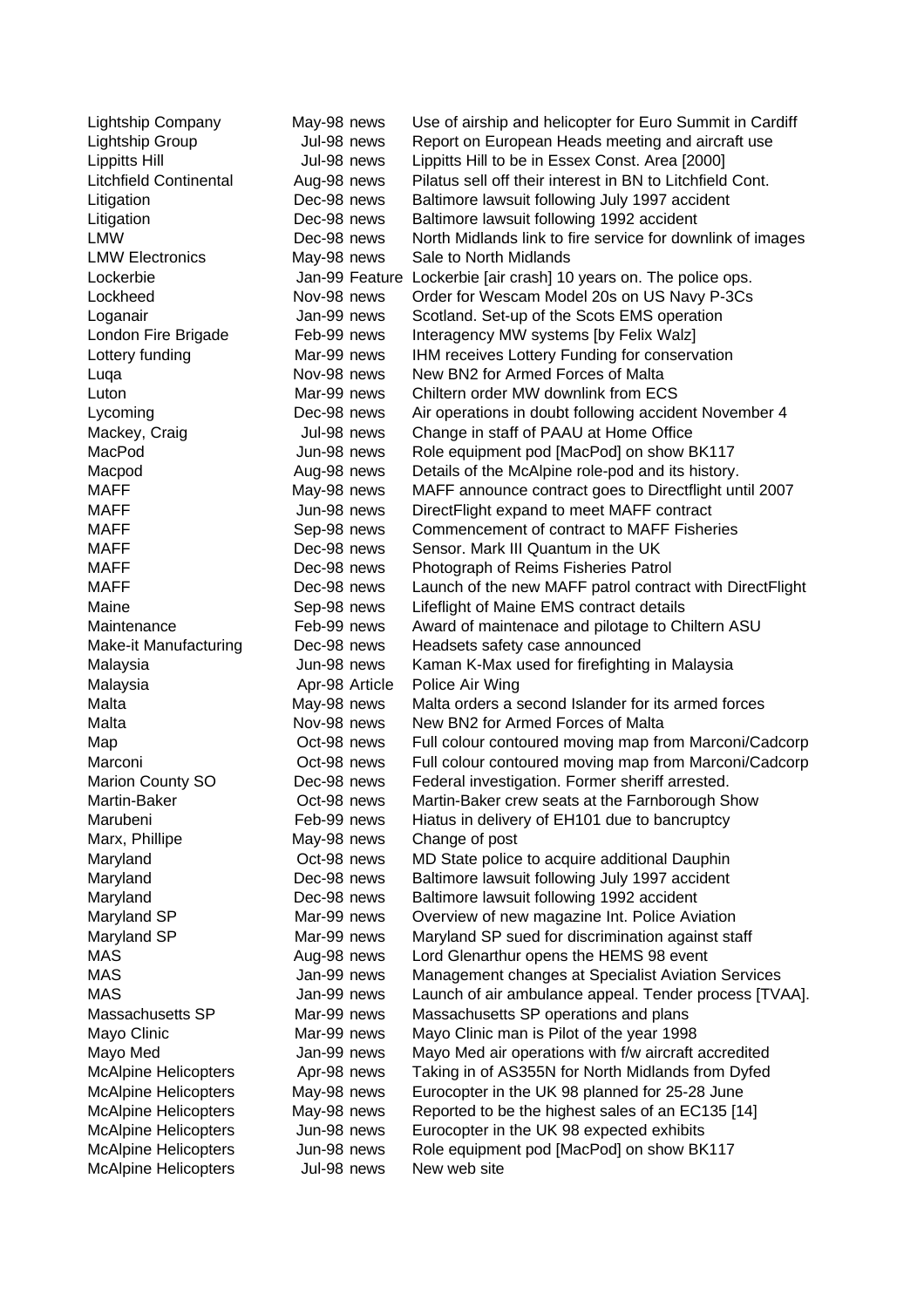| <b>McAlpine Helicopters</b> | Jul-98 news | Eurocopter in the UK 98 report of procedings                          |
|-----------------------------|-------------|-----------------------------------------------------------------------|
| <b>McAlpine Helicopters</b> | Jul-98 news | C/n 55 EC135 confirmed delivered to Oxford                            |
| <b>McAlpine Helicopters</b> | Jul-98 news | BK117 for Devon & Cornwall at Oxford                                  |
| <b>McAlpine Helicopters</b> | Aug-98 news | Details of the McAlpine role-pod and its history.                     |
| <b>McAlpine Helicopters</b> | Oct-98 news | GPU products on display at Farnborough Show                           |
| <b>McAlpine Helicopters</b> | Oct-98 news | Introduction to the Bell 427 with comparisons                         |
| <b>McAlpine Helicopters</b> | Dec-98 news | North Wales registration of new helicopter                            |
| <b>McAlpine Helicopters</b> | Dec-98 news | Contracts for pilotage and mant. For Chiltern ASU                     |
| <b>McAlpine Helicopters</b> | Feb-99 news | Jamaica Defence Force re-equipment with h/c                           |
| <b>McAlpine Helicopters</b> | Feb-99 news | Award of maintenace and pilotage to Chiltern ASU                      |
| <b>McAlpine Helicopters</b> | Mar-99 news | Massachusetts SP operations and plans                                 |
| <b>McAlpine Helicopters</b> | Mar-99 news | Dyfed-Powys 'come out' against the EC135 & go for IFR                 |
| <b>McAlpine Helicopters</b> | Mar-99 news | Chiltern order MW downlink from ECS                                   |
| <b>McDonnell Douglas</b>    | Feb-99 news | Boeing sells its light helicopter line to RDM creating MDH            |
| MD                          | Jan-99 news | Recent order for MD520N and its positive implications                 |
| MD                          | Feb-99 news | Puerto Rico developments, airship and Explorers                       |
| MD                          | Feb-99 news | Delivery of MD 900 to Dorset in early February                        |
| MD                          | Mar-99 news | Report that police authority have decided on MD 900                   |
| MD 500                      | Apr-98 news | Up-to-date with the MD line and its sale to Bell                      |
| <b>MD 520N</b>              | Apr-98 news | Up-to-date with the MD line and its sale to Bell                      |
| MD 900                      | Apr-98 news | Up-to-date with the MD line and its sale to Bell                      |
| MD 900                      | Jun-98 news | Rumour of Turkish interest in the Explorer line                       |
| <b>MD 900</b>               | Jun-98 news | First delivery to PAS in the UK                                       |
| MD 900                      | Jul-98 news | Erratum over delivery of the Wiltshire Explorer [late]                |
| MD 900                      | Aug-98 news | EMS interiors sales for various types                                 |
| MD 900                      | Oct-98 news | Explorer JAA validation announced under JAR27                         |
| MD 900                      | Oct-98 news | First flight and role equip details of MD900 G-WPAS                   |
| MD 900                      | Oct-98 news | MD 900 Explorer for Dorset delivered to PAS                           |
| MD 900                      |             | Oct-98 Editorial A review of the four airframes on offer to UK police |
| <b>MD 900</b>               | Nov-98 news | Agusta A109 the only IFR h/c in its class in the UK                   |
| MD 900                      | Nov-98 news | PAS announce that the MD 900 is JAA SPIFR                             |
| MD 900                      | Dec-98 news | A range of options for the future of the MD line discussed            |
| <b>MD 900</b>               | Dec-98 news | Announcement of Explorer Cat.A JAR27 certification                    |
| MD 900                      | Dec-98 news | Neidersachsen inspect WPAS at Staverton                               |
| MD 900                      | Dec-98 news | Wiltshire MD900 on show to media                                      |
| <b>MD 900</b>               | Dec-98 news | Take up of lease on the third PAS Explorer c/n 056                    |
| MD 900                      | Dec-98 news | Corporate sponsorship option for Dorset registration                  |
| <b>MD 900</b>               | Jan-99 news | Official launch of the Wiltshire Explorer at the unit.                |
| MD 900                      | Feb-99 news | Boeing sells its light helicopter line to RDM creating MDH            |
| MD 900                      | Feb-99 news | Puerto Rico developments, airship and Explorers                       |
| MD 900                      | Feb-99 news | Delivery of MD 900 to Dorset in early February                        |
| MD 900                      | Mar-99 news | Report that police authority have decided on MD 900                   |
| <b>MD 900</b>               | Mar-99 news | HO funding announced for new generation h/c for Suffolk               |
| <b>MD 900</b>               | Mar-99 news | Dyfed-Powys 'come out' against the EC135 & go for IFR                 |
| <b>MD500</b>                | Jun-98 news | Rumour of Turkish interest in the Explorer line                       |
| <b>MD500</b>                | Jul-98 news | Website states that MD sale to Bell was halted.                       |
| MD500                       | Aug-98 news | Details of the McAlpine role-pod and its history.                     |
| <b>MD500</b>                | Dec-98 news | A range of options for the future of the MD line discussed            |
| <b>MD500</b>                | Feb-99 news | Boeing sells its light helicopter line to RDM creating MDH            |
| <b>MD520N</b>               | Dec-98 news | A range of options for the future of the MD line discussed            |
| <b>MD520N</b>               | Jan-99 news | Order for MD520s for Belgium confirmed for 1999                       |
| <b>MD520N</b>               | Jan-99 news | Recent order for MD520N and its positive implications                 |
| MD600N                      | Apr-98 news | Up-to-date with the MD line and its sale to Bell                      |
| MD600N                      | May-98 news | Deliveries to US Border Patrol of MD600N                              |
| MD600N                      | Jun-98 news | Rumour of Turkish interest in the Explorer line                       |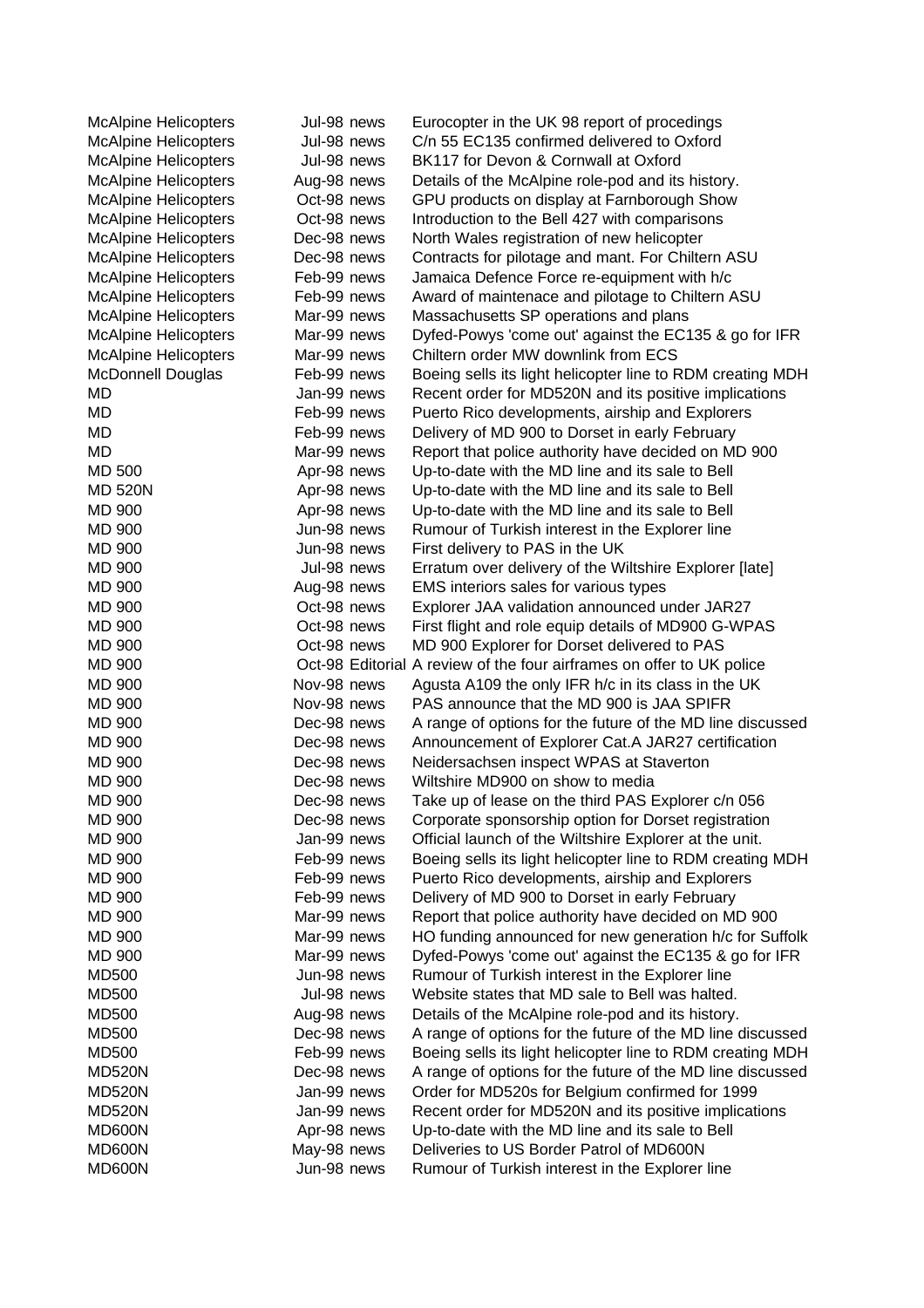| MD600N                          | Jul-98 news    | Website states that MD sale to Bell was halted.                       |
|---------------------------------|----------------|-----------------------------------------------------------------------|
| MD600N                          | Aug-98 news    | Performance upgrade of MD600N                                         |
| MD600N                          | Sep-98 news    | First MD600N for US Border Patrol displayed                           |
| MD600N                          | Dec-98 news    | A range of options for the future of the MD line discussed            |
| MD600N                          | Feb-99 news    | Windows available for EC135/MD600 from Tech-Tool                      |
| MD600N                          | Feb-99 news    | Boeing sells its light helicopter line to RDM creating MDH            |
| MD600N                          | Feb-99 news    | Boeing sells its light helicopter line to RDM creating MDH            |
| <b>MDHI</b>                     | Mar-99 news    | Completion of sale to RDM announced                                   |
| Mecklenburg-Vorpommerr          | Feb-99 news    | EC135 deliveries to Germany and Chile                                 |
| <b>Medical Transport System</b> | Jan-99 news    | Mayo Med air operations with f/w aircraft accredited                  |
| <b>MedSTAR</b>                  | Dec-98 news    | MedSTAR order EC135 to replace BK117 in DC                            |
| Megaray                         | Jan-99 news    | Megaray lamp declared a success in Islander trials                    |
| Megaray lamp                    | Nov-98 news    | Searchlight option for UK fixed wing aircraft on offer                |
| Memorial                        | Dec-98 news    | Memorials to dead EMS crew in Kent                                    |
| meo Products                    | Apr-98 news    | Product reports VIPlite and Lazerstik                                 |
| Meo Products                    | Jun-98 news    | Availability of the TIDpac thermal identifyer                         |
| Meo Products                    | Oct-98 news    | VIPLite and Lazerstik now in blue from Meo Products                   |
| Meo Products                    | Nov-98 news    | Searchlight option for UK fixed wing aircraft on offer                |
| Merlin IIIB [f/w]               | Feb-99 news    | Photophone system                                                     |
| Merseyside                      | Apr-98 news    | The collapse of the sale of the Wescam 12DS into UK                   |
| Merseyside                      | May-98 news    | Problems with 12DS flir unit used by Citrus County SO                 |
| Merseyside                      | Jun-98 news    | Merseyside purchase Euronav                                           |
| Merseyside                      | Oct-98 news    | Call for the supply of a new sensor turret for MPASG                  |
| <b>Metro Aviation</b>           | Mar-99 news    | New orders for EC135                                                  |
| <b>Metropolitan Police</b>      |                | Oct-98 Editorial A review of the four airframes on offer to UK police |
| <b>Metropolitan Police</b>      | Nov-98 news    | Advertisement for civilian Caribbean post by UK Govt.                 |
| Mexico                          | Jun-98 news    | Fire prevention in Mexico. New equipment.                             |
| Mexico                          | Aug-98 news    | DoD surplus aircraft promised by the US for DEA                       |
| Mexico                          | Nov-98 news    | USG funding in Latin America for drug operations                      |
| Mexico                          | Dec-98 news    | Aircraft movements at Bond Scots and Bourn facilities                 |
| Mexico                          | Mar-99 news    | New anti-narcotics resources for Mexico                               |
| Michigan                        | Oct-98 news    | Michigan State officers touring UK air units                          |
| Microwave links                 | Feb-99 news    | Photophone system                                                     |
| Microwave links                 | Feb-99 news    | Interagency MW systems [by Felix Walz]                                |
| Mil                             | Apr-98 news    | Installation of IR suppressers on Mi-17s                              |
| Mil                             | Jun-98 feature | Visit of NEASU to German ASU at Berlin                                |
|                                 |                |                                                                       |
| Milan                           | Dec-98 news    | Police chief arrested for murder after 1995 shooting                  |
| Military                        | Jan-99 news    | Helicopter ambulance for N Ireland                                    |
| Military parts                  | Mar-99 news    | FBI investigate sale of stolen military h/c parts in Denver           |
| Millennium                      | Jan-99 news    | Aeromega Portapump awarded Millennium Product status                  |
| Ministry of Defence             | Jan-99 news    | Scotland. Set-up of the Scots EMS operation                           |
| Ministry of Interior [Fr.]      | Oct-98 news    | Announcement of sales of BK117C2[EC145] to France                     |
| Minnesota                       | Dec-98 news    | SMDC Lifeflight buying new BK117                                      |
| Mitsubishi                      | Jan-99 news    | First flight of the S-92 Helibus                                      |
| Modifications                   | Nov-98 news    | Grant of full VFR Cat A certification to EC135 by CAA                 |
| <b>Monitors</b>                 | Mar-99 news    | Order for video, monitors, VCR, cameras from FR Aviation              |
| Montserrat                      | Aug-98 news    | PAS awarded six months contract in Montserrat                         |
| Montserrat                      | Nov-98 news    | Advertisement for civilian Caribbean post by UK Govt.                 |
| Morgan, Tim                     | Jan-99 news    | View of Sydney-Hobart yacht race disaster from Australia              |
| Motorway M6                     |                | Nov-98 Feature The first UK consortium M6 trial in 1963               |
| Mount Potosi                    | Nov-98 news    | Top Cops Awards Ceremony and Richard G Servoss                        |
| Multi-agency                    | Mar-99 news    | Dorset attempt to raise finance through other services                |
| Museum                          | Mar-99 news    | IHM receives Lottery Funding for conservation                         |
| <b>NAAAS</b>                    | Aug-98 news    | Lord Glenarthur opens the HEMS 98 event                               |
| Namibia                         | Jan-99 news    | Book on South Africa Police air activity by Winston Brent             |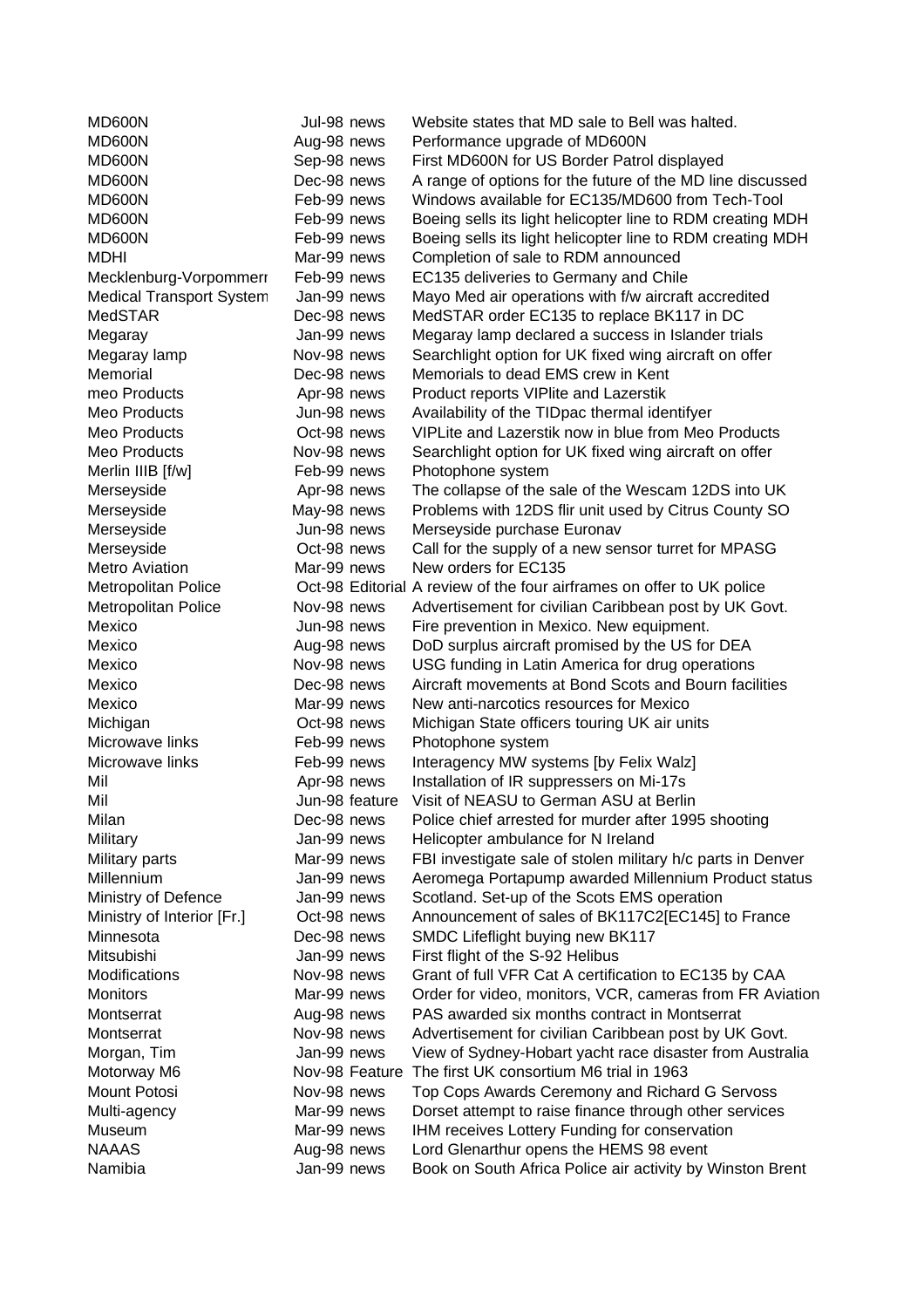| Nat. Assoc of Police Orgs. | Nov-98 news    | Top Cops Awards Ceremony and Richard G Servoss             |
|----------------------------|----------------|------------------------------------------------------------|
| <b>National Guard</b>      | Oct-98 Article | Long Hot Summer Mark Colborn fire fighting [NG/Texas]      |
| <b>National Guard</b>      | Nov-98 news    | Is it raining? An appreciation of the bad weather in TX    |
| <b>National Guard</b>      | Nov-98 news    | UH-60L Firehawk being trialled in California               |
| <b>National Guard</b>      | Nov-98 news    | Illinois State police get 2 h/c from National Guard        |
| <b>NATs</b>                | Sep-98 news    | Description of the IMES system in the D&C BK117            |
| Navajo                     | Nov-98 news    | Advertisement for civilian Caribbean post by UK Govt.      |
| Navtech                    | Jun-98 news    | Flat screens available                                     |
| <b>NCIS</b>                | Feb-99 news    | HO funding for NCIS                                        |
| <b>NCS</b>                 | Oct-98 news    | PAS take delivery of Defender prototype for NCS use        |
| <b>NEASU</b>               | Jun-98 feature | Visit of NEASU to German ASU at Berlin                     |
| Nebraska                   | Mar-99 news    | Omaha NE results in 1998 and fleet/equipment               |
| <b>NEC</b>                 | Aug-98 news    | EC135 for Central Counties delivery and detailing.         |
| <b>NEC</b>                 | Dec-98 news    | Central Counties take delivery of EC135                    |
| Neidersachsen              | Dec-98 news    | Neidersachsen inspect WPAS at Staverton                    |
| NeoAV IIDS                 | Nov-98 news    | Integrated Instrument Display System in Bell 427           |
| Netherlands                | May-98 news    | Re-wing of Netherlands police aircraft after problem       |
| Nevada                     | Apr-98 news    | Washoe County Reno Nevada                                  |
| New aircraft               | Apr-98 news    | AS355F2 G-EPOL                                             |
| New York                   | Sep-98 Feature | Fifty years of police helicopters 1948-98                  |
| New York                   | Jan-99 news    | Details of accident to civil EC135 N44NY in NY river.      |
| Nieuwenhuyzen, Joep van    | Feb-99 news    | Boeing sells its light helicopter line to RDM creating MDH |
| <b>Night Vision</b>        | Oct-98 news    | Image Intensifiers at the Night Vision Conference          |
| <b>Night Vision</b>        | Oct-98 news    | No further Shephard Police Aviation Conferences            |
| North Carolina             | Mar-99 news    | First EMS unit to be certified to use NVGs.                |
| North East                 | Apr-98 news    | Visit to Berlin                                            |
| North East                 | Jun-98 feature | Visit of NEASU to German ASU at Berlin                     |
| North East                 | Aug-98 news    | Extension of existing NEPASU contracts                     |
| North East                 | Dec-98 news    | Central Counties take delivery of EC135                    |
| North East                 | Jan-99 news    | Megaray lamp declared a success in Islander trials         |
| North Midlands             | Apr-98 news    | Launch date                                                |
| North Midlands             | May-98 news    | Downlink equipment choice                                  |
| North Midlands             | May-98 news    | Sponsorship and launch of new air unit in Derbyshire       |
| North Midlands             | Dec-98 news    | North Midlands link to fire service for downlink of images |
| North Midlands             | Dec-98 news    | Performance of North Midlands h/c in first 6 months        |
| North Midlands             | Feb-99 news    | Interagency MW systems [by Felix Walz]                     |
| <b>North Midlands</b>      | Mar-99 news    | Dyfed-Powys 'come out' against the EC135 & go for IFR      |
| North Midlands             | Mar-99 news    | Key Industries sponsor Dorset h/c                          |
| North Wales                | May-98 news    | PAS to supply relief pilotage to North Wales unit          |
| North Wales                | Jun-98 news    | Pilot requirement at North Wales                           |
| <b>North Wales</b>         | Jul-98 news    | Report on the EC135 User Group by North Wales              |
| North Wales                | Jul-98 news    | ANR in use with North Wales ASU trials result              |
| <b>North Wales</b>         | Jul-98 news    | North Wales ASU are to get new base built                  |
| <b>North Wales</b>         | Nov-98 news    | Development of the Hi-Intensity Rotating Beacon            |
| <b>North Wales</b>         | Dec-98 news    | Sensor. Mark III Quantum in the UK                         |
| North Wales                | Dec-98 news    | North Wales registration of new helicopter                 |
| North Wales                | Mar-99 news    | Planning permission received for new unit site             |
| <b>North Wales</b>         | Mar-99 news    | Delivery of EC135 to Kinmel Camp and performance           |
| North Weald                | Nov-98 news    | Development of the Hi-Intensity Rotating Beacon            |
| North Weald                | Feb-99 news    | Air Ambulance Fun Day annouced by The Squadron             |
| Northampton                | Nov-98 news    | Fatal accident to EMASU AS355N at its base                 |
| Northumbria                | May-98 news    | Orders for EC135 for Northumbria and Chiltern              |
| Northumbria                | Aug-98 news    | Lord Glenarthur opens the HEMS 98 event                    |
| Norway                     | Sep-98 news    | Details of helicopter trials unit in Norway                |
| Norway                     | Feb-99 news    | Photophone system                                          |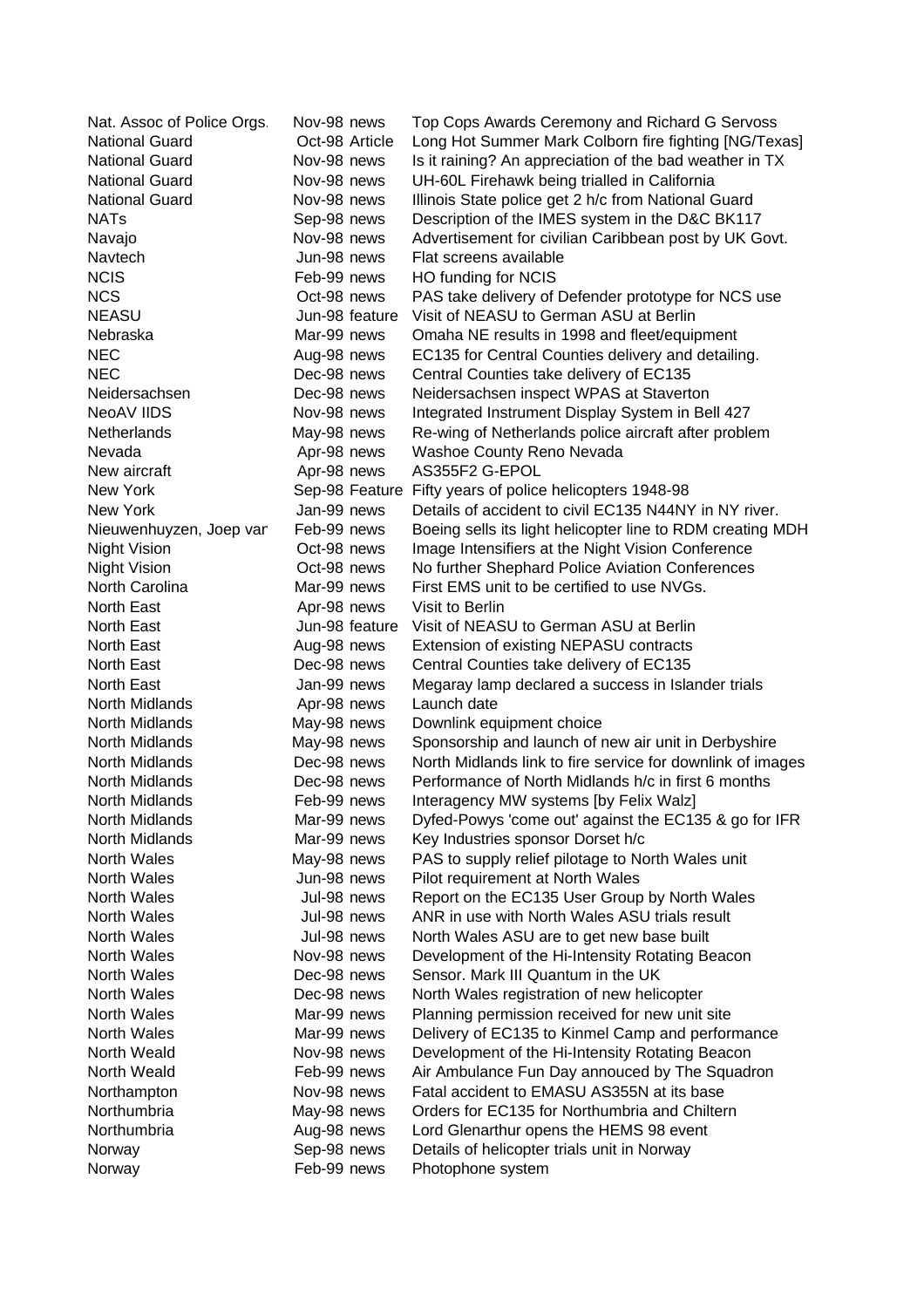NOTAR Jul-98 news MD600N article in Rotor & Wing NOTAR Jan-99 news Recent order for MD520N and its positive implications NOTAR Feb-99 news Boeing sells its light helicopter line to RDM creating MDH Nottinghamshire Dec-98 news Performance of North Midlands h/c in first 6 months Nottinghamshire Feb-99 news Flight safety updates relating to TCAS/collision etc. NTSB Feb-99 news Flight safety updates relating to TCAS/collision etc. NVG Mar-99 news First EMS unit to be certified to use NVGs. NYPD Sep-98 Feature Fifty years of police helicopters 1948-98 Oakland County Oct-98 news Michigan State officers touring UK air units OCTEC Sep-98 news Description of the IMES system in the D&C BK117 OH-58 Jan-99 news OH-58s declared operational with Jackson PD in TN OH-58 Kiowa Oct-98 news Jackson PD TN to receive DoD OH-58 helicopters Ohio Dec-98 news Ohio SP buy AS350B2 using drug seizure funds Okura Oct-98 news Delivery of the EH101 to Gifu en-roue to Tokyo ASU Okura Feb-99 news Hiatus in delivery of EH101 due to bancruptcy Omaha PD [Nebraska] Mar-99 news Omaha NE results in 1998 and fleet/equipment Oman Jun-98 news Advertisement for pilots with R Oman Police Omega Graphics Jun-98 news Eurocopter in the UK 98 expected exhibits Omega Night Vision May-98 news Sales of the Omega II hand held monocular Omniflight Mar-99 news Omniflight order three new AS350s and one EC135 Ontario Aug-98 news HARP Security in Ontario, Canada use helicopter Ontario Sep-98 news Italian and other contracts for CL415/215 water bomber Optica Jun-98 news Arrival of two Optica aircraft in Florida Oregon Oct-98 news Attempts to obtain air support in Oregon Oregon Mar-99 news Requirement for ban on live news coverage OSS Feb-99 news Award of maintenace and pilotage to Chiltern ASU Overflights Apr-98 news Shoot down' law passed in Brazil to his overflights Overweight patient Mar-99 news Overweight patient denied flight to hospital P-3 Orion Nov-98 news USG funding in Latin America for drug operations PACE **Apr-98 news** PACE Update letter from Herman Baeyens, Belgium PACE May-98 news Major changes to the set-up of first PACE conference PACE May-98 news ACPO debate on the implications of PACE PACE **Interest PACE** Update from Herman Baeyens PACE **Fig. 3** Jul-98 news Report on PACE conference by Herman Baeyens PACE Sep-98 news Approval of European Safety Seminar by the ALEA Palestine Sep-98 news Erronous storyline on Bell helicopter for police PanAm Jan-99 Feature Lockerbie [air crash] 10 years on. The police ops. PAOC [Police Air Ops Cer Nov-98 news Advertisement for civilian Caribbean post by UK Govt. PAOM [Police Air Ops Mand Nov-98 news Advertisement for civilian Caribbean post by UK Govt. PAS May-98 news HEMS 98 event set for 8 July 98 at PAS PAS May-98 news Further moves in the future of the MD line PAS May-98 news PAS to supply relief pilotage to North Wales unit PAS May-98 news Orders for EC135 for Northumbria and Chiltern PAS Jun-98 news First delivery to PAS in the UK PAS **IVELGE 198 100 MILLET 100 MILLET 100 MILLET 100 MILLET 100 MILLET 100 MILLET 100 MILLET 100 MILLET 100 MI** PAS **IVAL-98 news** Erratum over delivery of the Wiltshire Explorer [late] PAS PAS Aug-98 news Garda trainees at the PAS IPATS PAS Aug-98 news Certification standards of Explorer with FAA/JAA/CAA PAS Aug-98 news PAS awarded six months contract in Montserrat PAS **Aug-98 news** Moves towards a Thames Valley HEMS operation PAS **Aug-98 news** Lord Glenarthur opens the HEMS 98 event PAS Oct-98 news GPU products on display at Farnborough Show PAS PAS Det-98 news PAS take delivery of Defender prototype for NCS use PAS Oct-98 news WPAS f/f at Staverton in mid-September 98 PAS Oct-98 news First flight and role equip details of MD900 G-WPAS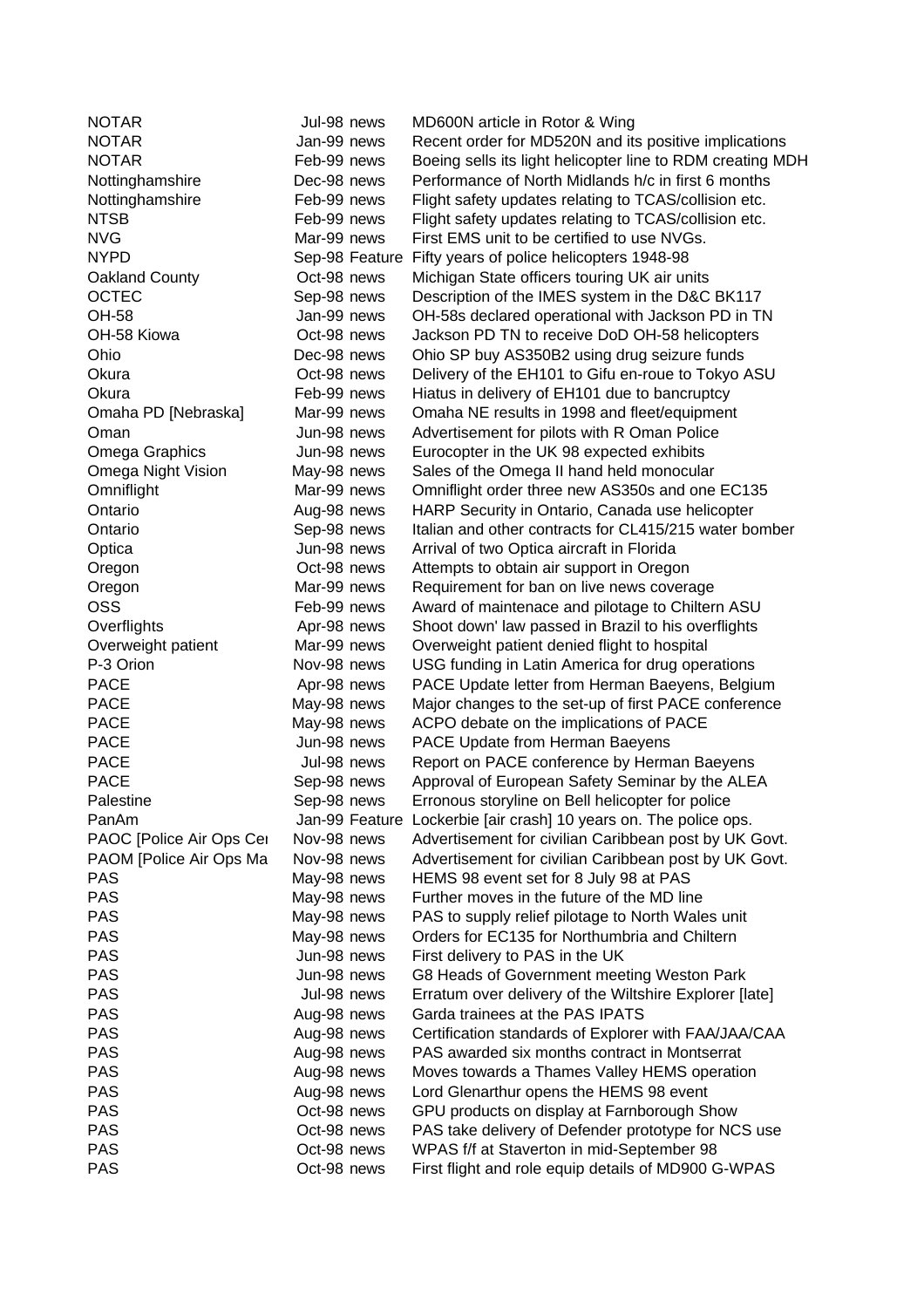| <b>PAS</b>                 | Oct-98 news   | West Midlands move to 24 hour operation from 12/10        |
|----------------------------|---------------|-----------------------------------------------------------|
| <b>PAS</b>                 | Oct-98 news   | MD 900 Explorer for Dorset delivered to PAS               |
| <b>PAS</b>                 | Nov-98 news   | Initial details of the 1999 PASX exhibition               |
| <b>PAS</b>                 | Nov-98 news   | Agusta A109 the only IFR h/c in its class in the UK       |
| <b>PAS</b>                 | Nov-98 news   | PAS announce that the MD 900 is JAA SPIFR                 |
| <b>PAS</b>                 | Nov-98 news   | Searchlight option for UK fixed wing aircraft on offer    |
| <b>PAS</b>                 | Dec-98 news   | Take up of lease on the third PAS Explorer c/n 056        |
| <b>PAS</b>                 | Dec-98 news   | Corporate sponsorship option for Dorset registration      |
| <b>PAS</b>                 | Jan-99 news   | Management changes at Specialist Aviation Services        |
| <b>PAS</b>                 | Feb-99 news   | Delivery of MD 900 to Dorset in early February            |
| <b>PAS</b>                 | Mar-99 news   | Delivery of EC135 to Kinmel Camp and performance          |
| Passaic River              | Jan-99 news   | Details of accident to civil EC135 N44NY in NY river.     |
| Pathfinder                 | Jun-98 news   | Announcement of the Cessna 208 Pathfinder 21[Soloy]       |
| Patient Air Transfer Serv. | Jan-99 news   | Scotland. Set-up of the Scots EMS operation               |
| Performance                | Dec-98 news   | Performance of North Midlands h/c in first 6 months       |
| Pilatus                    | Aug-98 news   | Pilatus sell off their interest in BN to Litchfield Cont. |
| Pilatus                    | Sep-98 news   | Delivery of As350B3 for the RCMP. Second PC12             |
| Pilatus                    | Oct-98 news   | PAS take delivery of Defender prototype for NCS use       |
| Pilot                      | Jun-98 news   | Advertisement for pilots with R Oman Police               |
| Pilot                      | Jun-98 news   | Pilot requirement at North Wales                          |
| Pilot of the year          | Mar-99 news   | Mayo Clinic man is Pilot of the year 1998                 |
| Pilotage                   | May-98 news   | Advertising for new pilots in Lancashire and Hampshire    |
| Pilotage                   | Sep-98 news   | Veritair advertise for additional pilots for police ops.  |
| Piper                      | Nov-98 news   | Advertisement for civilian Caribbean post by UK Govt.     |
| Pittsburgh                 | Dec-98 news   | STAT Medevac sign for six more EC135                      |
| Poland                     | Jul-98 news   | Wilga 2000 for Border Guard in Poland                     |
| Police                     | Jul-98 news   | Restrictions in the use of public use helicopters[USA]    |
| Police Aviation Conf.      | Oct-98 news   | No further Shephard Police Aviation Conferences           |
| Police College             | Oct-98 news   | Report in The Scotsman on SACPO meeting                   |
| <b>Pollution Control</b>   | Nov-98 news   | New BN2 for Armed Forces of Malta                         |
| Polycom                    | Jul-98 news   | New communications system for SAR to be launched          |
| Poole, Chris               | Oct-98 news   | Change in Sussex UEO from Chris Poole to Cliff Gale       |
| Portapump                  | Jan-99 news   | Aeromega Portapump awarded Millennium Product status      |
| Portland                   | Oct-98 news   | Attempts to obtain air support in Oregon                  |
| Power [A109E]              | Oct-98 news   | Sloane h/c on their vision of the A109 in UK police use   |
| Powervamp                  | Jul-98 Advert | Advertorial on ground power units                         |
| Powervamp                  | Sep-98 news   | UK exhibitors noted at ALEA conference in California      |
| Powervamp                  | Oct-98 news   | Factory move to Weston-s-Mare                             |
| Powervamp                  | Feb-99 news   | Purchase of new GPU from Powervamp                        |
| Powervamp                  | Oct-98 news   | GPU products on display at Farnborough Show               |
| <b>Price Waterhouse</b>    | Aug-98 news   | Report on the future of IAC fleet to Dublin/Garda         |
| Protest                    | Sep-98 news   | South Korean police pour dye on protesters                |
| <b>Public Use</b>          | Jul-98 news   | Restrictions in the use of public use helicopters[USA]    |
| Public use                 | Oct-98 news   | Jackson PD TN to receive DoD OH-58 helicopters            |
| Puerto Rico                | Dec-98 news   | US Customs take AS350B2                                   |
| Puerto Rico                | Feb-99 news   | Puerto Rico developments, airship and Explorers           |
| <b>PWC</b>                 | Jun-98 news   | Eurocopter in the UK 98 expected exhibits                 |
| <b>PWC</b>                 | Oct-98 news   | Introduction to the Bell 427 with comparisons             |
| <b>PZL</b>                 | Jun-98 news   | Order for EC135 for German ASU Saxony                     |
| <b>PZL</b>                 | Jul-98 news   | Wilga 2000 for Border Guard in Poland                     |
| <b>PZL</b>                 | Oct-98 news   | PZL M28 Skytruck for Venezuela [Farnborough]              |
| Quebec                     | Sep-98 news   | Italian and other contracts for CL415/215 water bomber    |
| R <sub>22</sub>            | Mar-99 news   | Cautionary notice issued on faulty Sprag Clutches         |
| R44                        | Mar-99 news   | Cautionary notice issued on faulty Sprag Clutches         |
| <b>RACAL</b>               | Nov-98 news   | Dyfed-Powys TCAS Seminar report                           |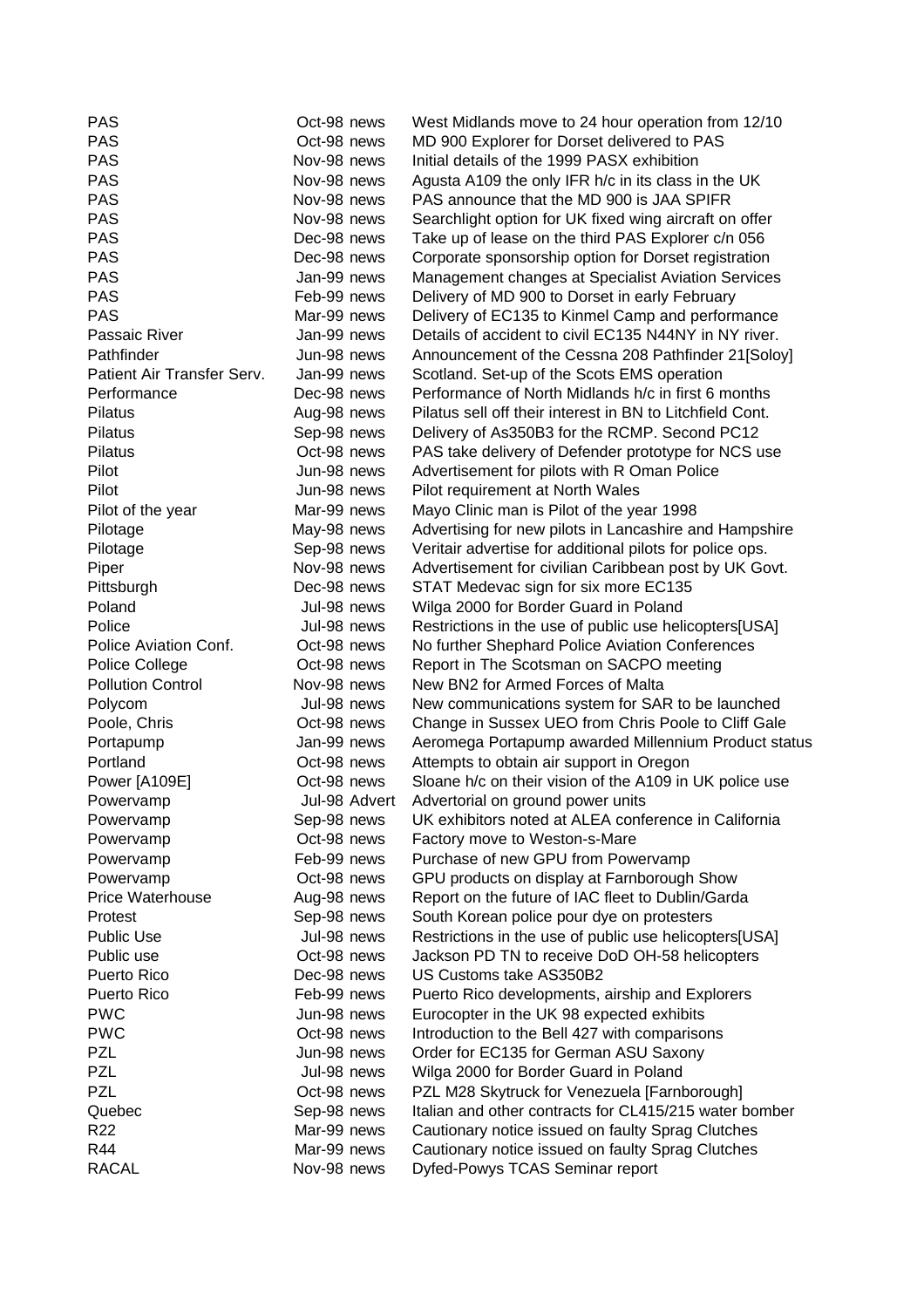| <b>RAF</b>             | Nov-98 news      | TCAS bids among the central government allocations                    |
|------------------------|------------------|-----------------------------------------------------------------------|
| <b>RAF</b>             | Nov-98 news      | Dyfed-Powys TCAS Seminar report                                       |
| <b>RAF</b>             | Nov-98 news      | Advertisement for civilian Caribbean post by UK Govt.                 |
| <b>RAF</b>             | Jan-99 news      | Four killed in avalanche                                              |
| <b>RAF</b>             | Feb-99 news      | Flight safety updates relating to TCAS/collision etc.                 |
| RAF Benson             | Mar-99 news      | Chiltern order MW downlink from ECS                                   |
| Raytheon               | Dec-98 news      | \$4.5M contract to supply King Air 350 to DEA                         |
| <b>RCMP</b>            | Sep-98 news      | Delivery of As350B3 for the RCMP. Second PC12                         |
| <b>RCMP</b>            | Oct-98 news      | Further details of AS350B3 deliveries to RCMP                         |
| <b>RCMP</b>            | Nov-98 news      | Production details of the Cessna aircraft line                        |
| <b>RDM</b>             | Feb-99 news      | Boeing sells its light helicopter line to RDM creating MDH            |
| Readership survey      | Jul-98 news      | Early results                                                         |
| Readership Survey 1998 | Jun-98 editorial | First 10 question survey of all readers                               |
| Reims                  | May-98 news      | MAFF announce contract goes to Directflight until 2007                |
| Reims                  | Jul-98 news      | Eurocopter in the UK 98 report of procedings                          |
| Reims                  | Sep-98 news      | Commencement of contract to MAFF Fisheries                            |
| Reims                  | Dec-98 news      | Launch of the new MAFF patrol contract with DirectFlight              |
| Reno                   | Apr-98 news      | Washoe County Reno Nevada                                             |
| Research               | Jan-99 news      | Book on South Africa Police air activity by Winston Brent             |
| Rhodesia               | Jan-99 news      | Book on South Africa Police air activity by Winston Brent             |
| Richardson, Andy       | May-98 news      | Change of post                                                        |
| Richardson, Tony       | Oct-98 news      | Replacement EMS helicopter [G-KGMT] re-launch                         |
| Richardson, Tony       | Nov-98 news      | Service of Thanksgiving in wake of fatal crash.                       |
| Richardson, Tony       | Dec-98 news      | Memorials to dead EMS crew in Kent                                    |
| <b>RNLI</b>            | May-98 news      | Sales of the Omega II hand held monocular                             |
| Robinson               | Apr-98 news      | Sales report [overall]                                                |
| Robinson               | Jun-98 news      | Sloane Helicopters web site                                           |
| Robinson               | Aug-98 news      | Newscopter and Police sales progress                                  |
| Robinson               | Oct-98 news      | Sales results                                                         |
| Robinson               | Oct-98 news      | Sloane h/c on their vision of the A109 in UK police use               |
| Robinson               | Dec-98 news      | R44 upgrade for El Monte police air operation                         |
| Robinson               | Mar-99 news      | Cautionary notice issued on faulty Sprag Clutches                     |
| Robinson               | Mar-99 news      | Sloane detail the UK police spec for the A109E                        |
| Rochester              | Nov-98 news      | Service of Thanksgiving in wake of fatal crash.                       |
| Rochester              | Dec-98 news      | Memorials to dead EMS crew in Kent                                    |
| Rochester MN           | Jan-99 news      | Mayo Med air operations with f/w aircraft accredited                  |
| Rocky Mountain h/c     | Mar-99 news      | First EMS unit to be certified to use NVGs.                           |
| Rogerson Kratos        | Nov-98 news      | Integrated Instrument Display System in Bell 427                      |
| Role equipment pod     | Jun-98 news      | Role equipment pod [MacPod] on show BK117                             |
| Role Equipment Pod     | Aug-98 news      | Details of the McAlpine role-pod and its history.                     |
| Role Equipment Pod     | Aug-98 news      | EC135 for Central Counties delivery and detailing.                    |
| Role equipment pods    |                  | Oct-98 Editorial A review of the four airframes on offer to UK police |
| Romaero SA             | Mar-99 news      | BN signs contract to purchase Romaero                                 |
| Ross, Stuart           | Nov-98 news      | Fatal accident to EMASU AS355N at its base                            |
| Rotor & Wing           | Jul-98 news      | MD600N article in Rotor & Wing                                        |
| Rotorcraft accidents   | Feb-99 news      | Flight safety updates relating to TCAS/collision etc.                 |
| Rotortech              | Feb-99 news      | Rotortech and Bond activities and fleet moves.                        |
| Rotortech              | Mar-99 news      |                                                                       |
|                        | Dec-98 news      | Fleet changes at Bond and Rotortech                                   |
| Royal Navy<br>Russia   | Jun-98 news      | Launch of the new MAFF patrol contract with DirectFlight              |
|                        |                  | BK117 of Russian Emercom in display at Berlin show                    |
| Rutland                | Feb-99 news      | Flight safety updates relating to TCAS/collision etc.                 |
| S330                   | Mar-99 news      | Rumours that Baltimore PD are to buy new aircraft                     |
| SA341 Gazelle          | Dec-98 news      | Neidersachsen inspect WPAS at Staverton                               |
| Sachen                 | Jun-98 news      | Order for EC135 for German ASU Saxony                                 |
| Safety                 | Dec-98 news      | Aircraft replacement and JAR-Ops-3                                    |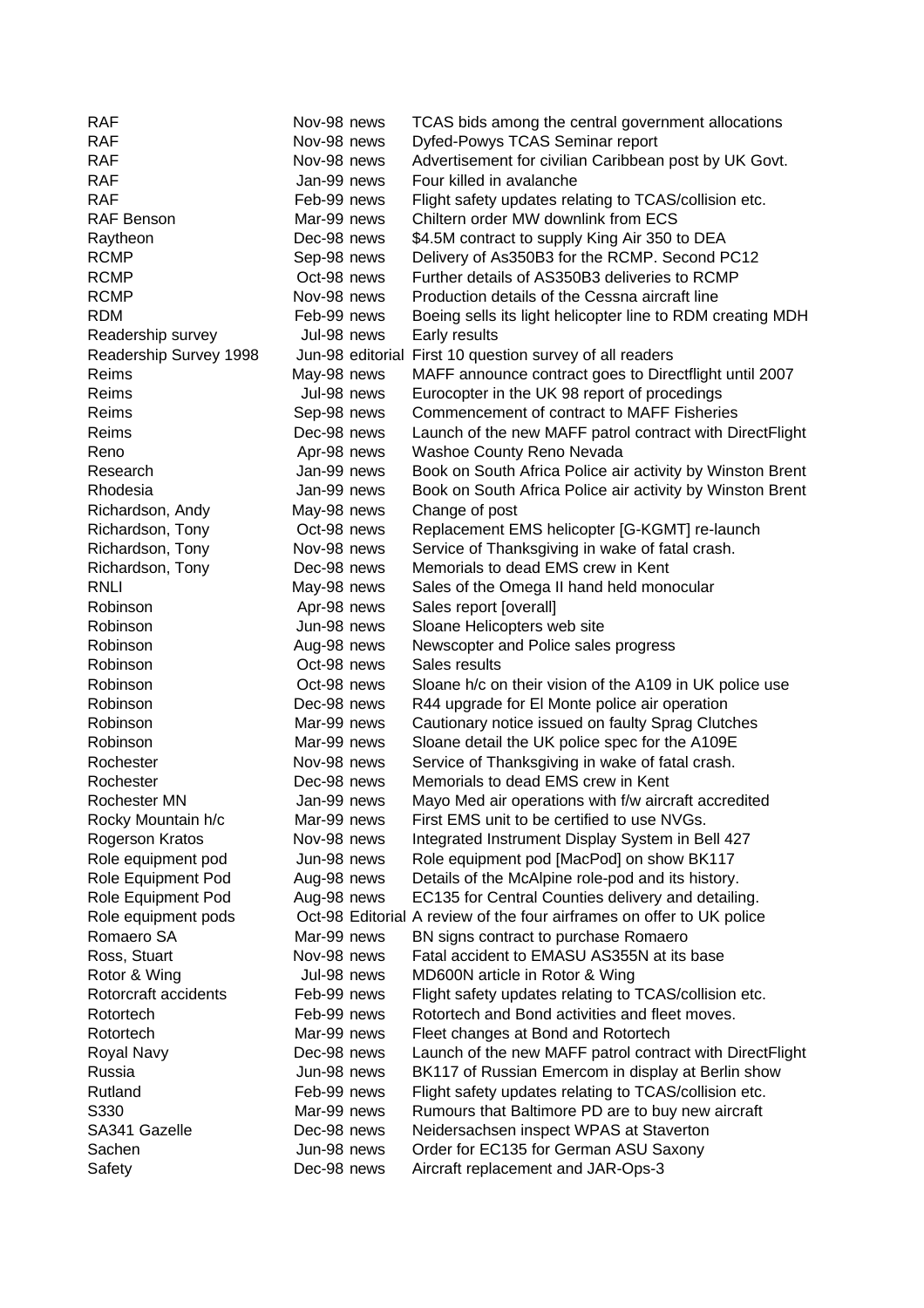| <b>Safety Seminar</b>   | Sep-98 news    | Approval of European Safety Seminar by the ALEA                                                      |
|-------------------------|----------------|------------------------------------------------------------------------------------------------------|
| Sales records           | Dec-98 news    | Central Counties take delivery of EC135                                                              |
| Samsung                 | Aug-98 news    | Bell Samsung announce 740 427s by 2013                                                               |
| San Bernardino CSO      | Mar-99 news    | San Bernardino CSO is the EC120 US launch customer                                                   |
| San Francisco           | Mar-99 news    | East Bay choose AS350B2 to standardise fleet                                                         |
| <b>SAP</b>              | Jan-99 news    | Book on South Africa Police air activity by Winston Brent                                            |
| <b>SAR</b>              | Apr-98 news    | Setting up new EC135 operated SAR units in Germany                                                   |
| <b>SAR</b>              | Apr-98 news    | Suicide by the woman rescued by the police h/c                                                       |
| <b>SAR</b>              | Jul-98 news    | New communications system for SAR to be launched                                                     |
| <b>SAR</b>              | Aug-98 news    | CAP being cajoled into spying for the DEA                                                            |
| <b>SAR</b>              | Oct-98 news    | No further Shephard Police Aviation Conferences                                                      |
| <b>SAR</b>              | Nov-98 news    | Advertisement for civilian Caribbean post by UK Govt.                                                |
| <b>SAR</b>              | Dec-98 news    | Launch of the new MAFF patrol contract with DirectFlight                                             |
| <b>SAR</b>              | Feb-99 news    | Bombardier CL415 supply to Greece                                                                    |
| SAR98                   | Apr-98 news    | Report on the first SAR 98 Conference UK                                                             |
| <b>SAS</b>              | Jan-99 news    | Management changes at Specialist Aviation Services                                                   |
| Saxony                  | Jun-98 news    | Order for EC135 for German ASU Saxony                                                                |
| <b>SBAC</b>             | Oct-98 news    | New arrangements for security at Farnborough                                                         |
| Schonefeld              | Jun-98 feature | Visit of NEASU to German ASU at Berlin                                                               |
| Schweizer               | Jul-98 news    | Website states that MD sale to Bell was halted.                                                      |
| Schweizer               | Dec-98 news    | Baltimore lawsuit following July 1997 accident                                                       |
| Schweizer               | Dec-98 news    | Baltimore lawsuit following 1992 accident                                                            |
| Schweizer               | Dec-98 news    | Air operations in doubt following accident November 4                                                |
| Schweizer               | Mar-99 news    | Rumours that Baltimore PD are to buy new aircraft                                                    |
| Scotland                | Aug-98 news    | Scottish Air Ambulance invite tenders for future.                                                    |
| Scotland                | Oct-98 news    | Report in The Scotsman on SACPO meeting                                                              |
| Scotland                | Nov-98 Feature | The first UK consortium M6 trial in 1963                                                             |
| Scotland                | Dec-98 news    | Aircraft movements at Bond Scots and Bourn facilities                                                |
| Scotland                |                | Jan-99 Feature Lockerbie [air crash] 10 years on. The police ops.                                    |
| Scotland                | Jan-99 news    | Four killed in avalanche                                                                             |
| Scotland                | Jan-99 news    | Scottish Air Ambulance fixed wing arrangements                                                       |
| Scotland                | Mar-99 news    | Sale of Euronav to Bond for Scottish EMS EC135s                                                      |
| Scotsman, The           | Oct-98 news    | Report in The Scotsman on SACPO meeting                                                              |
| Scottish Air Ambulance  | Aug-98 news    | Scottish Air Ambulance invite tenders for future.                                                    |
| Scottish Air Ambulance  | Jan-99 news    | Scottish Air Ambulance fixed wing arrangements                                                       |
| Scottish Air Ambulance  | Feb-99 news    | Rotortech and Bond activities and fleet moves.                                                       |
| Searchlight             | Nov-98 news    | Searchlight option for UK fixed wing aircraft on offer                                               |
| <b>Seats</b>            | Oct-98 news    | Martin-Baker crew seats at the Farnborough Show                                                      |
| <b>Securite Civile</b>  | Oct-98 news    | Announcement of sales of BK117C2[EC145] to France                                                    |
| Security Industry       | Aug-98 news    | HARP Security in Ontario, Canada use helicopter                                                      |
| <b>SERPASU</b>          | Apr-98 news    | Update on the unit and aircraft hours for AS355N                                                     |
| <b>SERPASU</b>          | Jul-98 news    |                                                                                                      |
| <b>SERPASU</b>          | Oct-98 news    | Lippitts Hill to be in Essex Const. Area [2000]<br>Image Intensifiers at the Night Vision Conference |
| <b>SERPASU</b>          | Oct-98 news    | Michigan State officers touring UK air units                                                         |
| SERPASU                 | Feb-99 news    | Interagency MW systems [by Felix Walz]                                                               |
| <b>SERPASU</b>          | Feb-99 news    | Advertisement for Deputy Ch. Pilot and Flight Safety Off.                                            |
|                         | Nov-98 news    |                                                                                                      |
| Servoss, Richard G [LV] |                | Top Cops Awards Ceremony and Richard G Servoss                                                       |
| Sextant                 | Jun-98 news    | Eurocopter in the UK 98 expected exhibits                                                            |
| Shoot Down              | Apr-98 news    | Shoot down' law passed in Brazil to his overflights                                                  |
| Shoot-Down              | Dec-98 news    | Legislation to authorise aircraft to be forced down                                                  |
| Shortage of aircraft    | May-98 news    | Reported shortage of spare police aircraft                                                           |
| Sicily                  | Aug-98 news    | Fire-fighting round-up world-wide                                                                    |
| Signum Technologies     | Sep-98 news    | Product to implant evidential data into digital images                                               |
| Sikorsky                | Apr-98 news    | Advert in Flight for supply of new h/c fleet                                                         |
| Sikorsky                | Apr-98 news    | Purchase of S76 h/c by Air Ambulance America                                                         |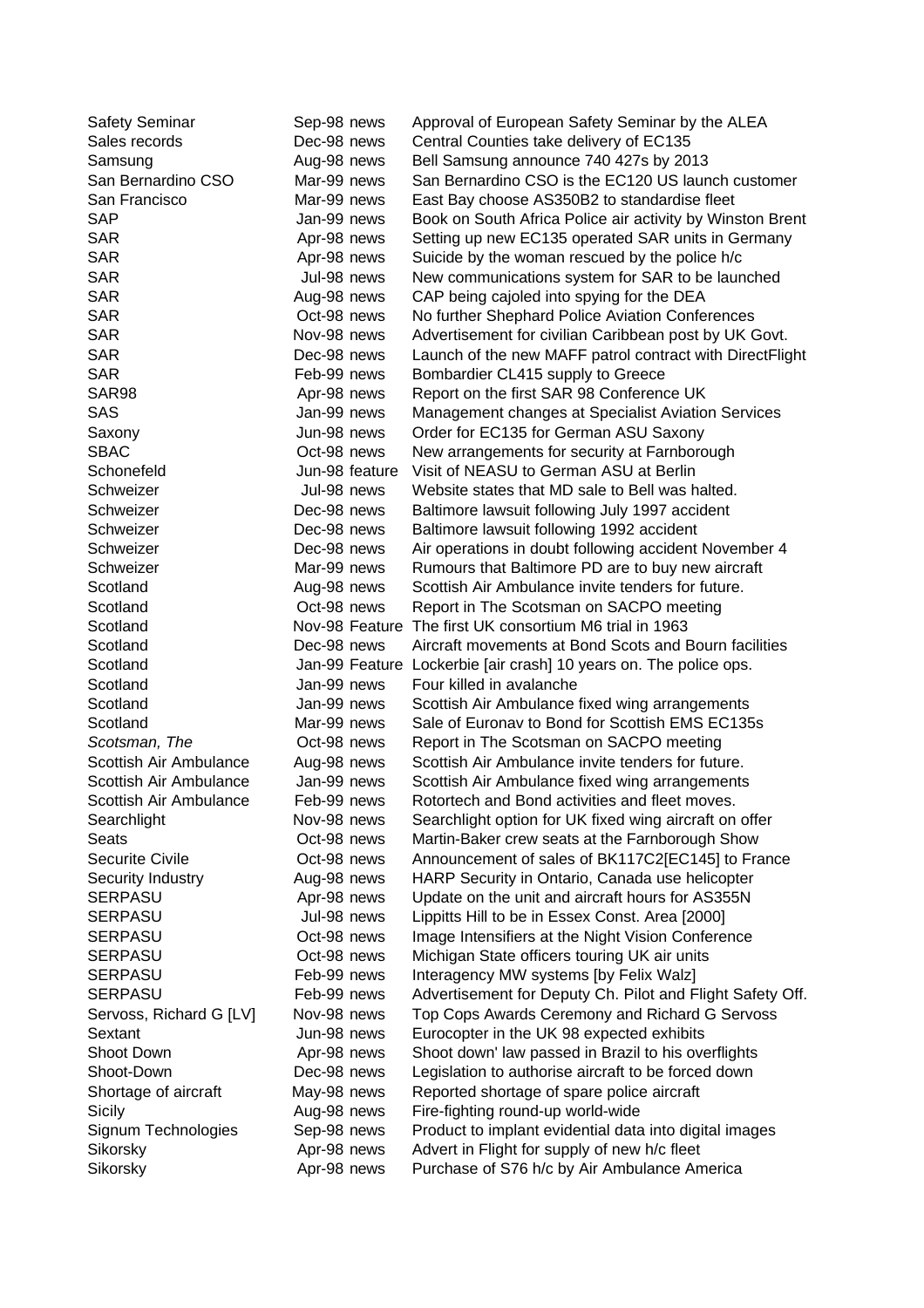| Sikorsky                  | Jul-98 news    | Restrictions in the use of public use helicopters[USA]    |
|---------------------------|----------------|-----------------------------------------------------------|
| Sikorsky                  | Oct-98 news    | Martin-Baker crew seats at the Farnborough Show           |
| Sikorsky                  | Oct-98 news    | Formal announcement of tie up for AB139/BA609             |
| Sikorsky                  | Oct-98 news    | EMS contract between BC and Helijet in Canada             |
| Sikorsky                  | Nov-98 news    | UH-60L Firehawk being trialled in California              |
| Sikorsky                  | Nov-98 news    | USG funding in Latin America for drug operations          |
| Sikorsky                  | Jan-99 news    | First flight of the S-92 Helibus                          |
| Sikorsky                  | Feb-99 news    | Demonstration of Sikorsky Firehawk h/c in California      |
| Sikorsky                  | Feb-99 news    | Rotortech and Bond activities and fleet moves.            |
| Simplex                   | Aug-98 news    | Bell 205 and 212 Model 304 Fire Attack System             |
| Sioux Valley Hospital     | Mar-99 news    | Replacement for crashed B222 to be announced soon         |
| Skyforce                  | Jun-98 news    | Eurocopter in the UK 98 expected exhibits                 |
| Skyforce                  | Jun-98 news    | Acquisition of Skyforce Avionics                          |
| Skyforce                  | Sep-98 news    | UK exhibitors noted at ALEA conference in California      |
| Skyhawk                   | Nov-98 news    | Production details of the Cessna aircraft line            |
| Skymap GPS                | Mar-99 news    | Delivery of EC135 to Kinmel Camp and performance          |
| Skyquest                  | Jun-98 news    | Eurocopter in the UK 98 expected exhibits                 |
| Skyquest                  | Sep-98 news    | Description of the IMES system in the D&C BK117           |
| Skyquest                  | Mar-99 news    | Order for video, monitors, VCR, cameras from FR Aviation  |
| Skyquest                  | Mar-99 news    | Sale of Euronav to Bond for Scottish EMS EC135s           |
| <b>Skytruck</b>           | Oct-98 news    | PZL M28 Skytruck for Venezuela [Farnborough]              |
| <b>Sloane Helicopters</b> | Jun-98 news    | Sloane Helicopters web site                               |
| Sloane Helicopters        | Oct-98 news    | Sloane h/c on their vision of the A109 in UK police use   |
| Sloane Helicopters        | Mar-99 news    | Sloane detail the UK police spec for the A109E            |
| <b>SMDC</b>               | Dec-98 news    | SMDC Lifeflight buying new BK117                          |
| Smuggling                 | Dec-98 news    | Police chief arrested for murder after 1995 shooting      |
| Sokol                     | Jun-98 news    | Order for EC135 for German ASU Saxony                     |
| Solair                    | Aug-98 news    | Details of the McAlpine role-pod and its history.         |
| Soloy                     | Jun-98 news    | Announcement of the Cessna 208 Pathfinder 21[Soloy]       |
| Sony/ETAK                 | Jun-98 news    | Eurocopter in the UK 98 expected exhibits                 |
| South & East Wales        | Apr-98 news    | Suicide by the woman rescued by the police h/c            |
| South & East Wales        | May-98 news    | Use of airship and helicopter for Euro Summit in Cardiff  |
| South & East Wales        | Jul-98 news    | Award to officer involved in rescue of woman in 1997      |
| South & East Wales        | Jul-98 news    | Report on European Heads meeting and aircraft use         |
| South & East Wales        | Sep-98 news    | Veritair advertise for additional pilots for police ops.  |
| South & East Wales        | Oct-98 news    | Michigan State officers touring UK air units              |
| South & East Wales        | Mar-99 news    | Overview of new magazine Int. Police Aviation             |
| South & East Wales        | Mar-99 news    | ECS downlink equipment ordered for Welsh h/c              |
| South Africa              | Jan-99 news    | Book on South Africa Police air activity by Winston Brent |
| South Yorkshire           | Jul-98 news    | Advertorial on TLC Helilift equipment and sales to date   |
| Spain                     | Sep-98 news    | Italian and other contracts for CL415/215 water bomber    |
| Spelman, Richard          | Jul-98 news    | UEO change in staff of Cheshire ASU                       |
| <b>SPIFR</b>              | Nov-98 news    | PAS announce that the MD 900 is JAA SPIFR                 |
| <b>SPIFR</b>              | Mar-99 news    | Dyfed-Powys 'come out' against the EC135 & go for IFR     |
| Sponsorship               | May-98 news    | Major changes to the set-up of first PACE conference      |
| Sponsorship               | May-98 news    | Sponsorship and launch of new air unit in Derbyshire      |
| Sponsorship               | Dec-98 news    | Corporate sponsorship option for Dorset registration      |
| Sponsorship               | Mar-99 news    | Key Industries sponsor Dorset h/c                         |
| <b>SSIM</b>               | Jun-98 news    | Eurocopter in the UK 98 expected exhibits                 |
| Staffordshire             | Nov-98 Feature | The first UK consortium M6 trial in 1963                  |
| Staffordshire             | Dec-98 news    | Central Counties take delivery of EC135                   |
| Starflight                | Nov-98 news    | Report on the new Travis/Starflight EMS EC135             |
| Starflight [Texas] EMS    | Jun-98 news    | Acquisition of EC135 by Texan EMS operator                |
| <b>STAT Medevac</b>       | Dec-98 news    | STAT Medevac sign for six more EC135                      |
| <b>Statistics</b>         | Apr-98 news    | New h/c request and Defender statistics in Eire           |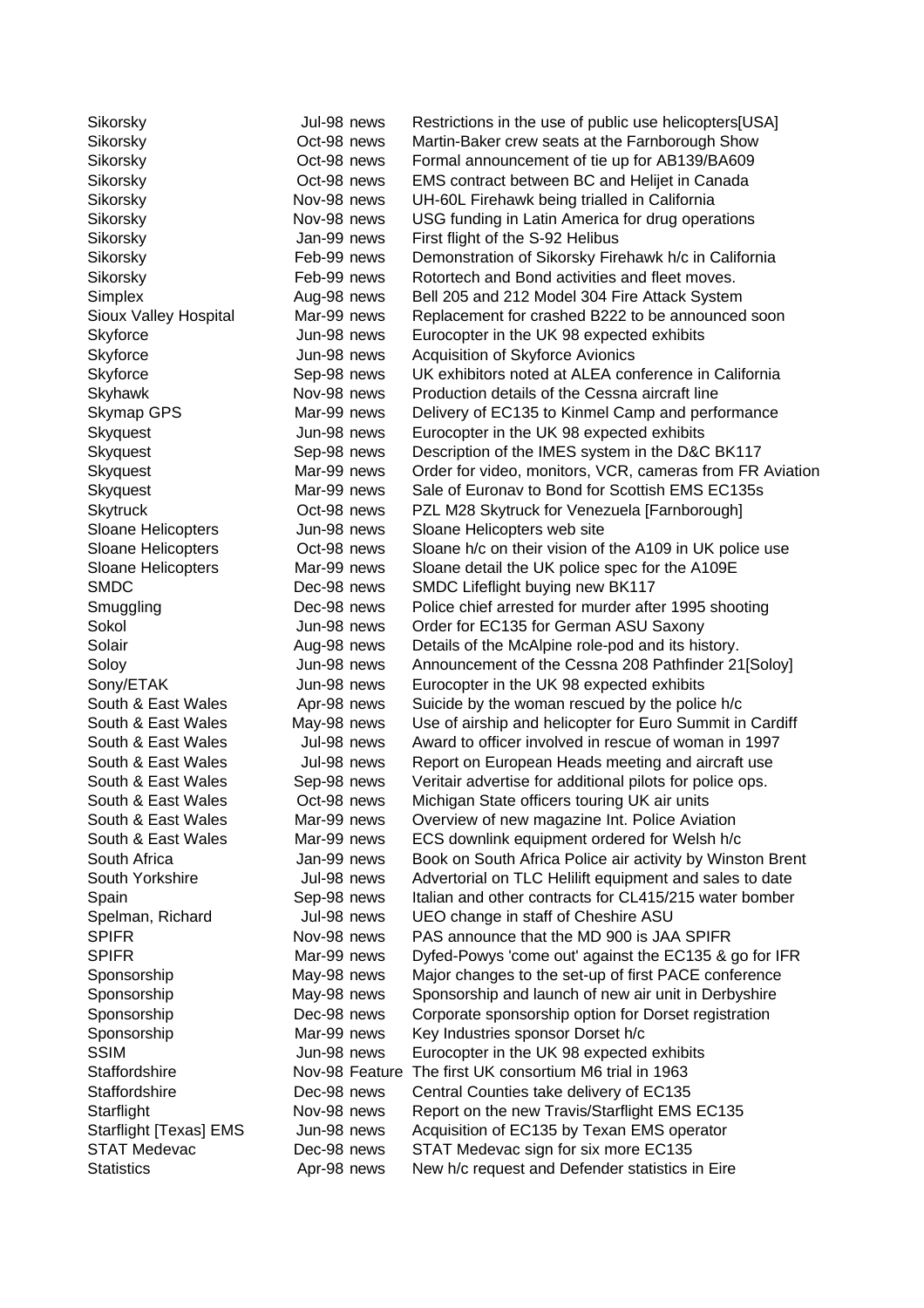| Statistics                   | May-98 news   | Use of airship and helicopter for Euro Summit in Cardiff        |
|------------------------------|---------------|-----------------------------------------------------------------|
| Statistics                   | Dec-98 news   | Dept. of Justice approves funding for a new helicopter          |
| <b>Statistics</b>            | Feb-99 news   | UK Coastguard air operations in 1998                            |
| Statistics                   | Mar-99 news   | Omaha NE results in 1998 and fleet/equipment                    |
| Staverton                    | Jan-99 news   | Launch of air ambulance appeal. Tender process [TVAA].          |
| <b>STC</b>                   | Mar-99 news   | First EMS unit to be certified to use NVGs.                     |
| STC [Sup. Type Cert]         | Nov-98 news   | STC issued to BFG Stormscope weather map                        |
| Stick-shaker                 | Oct-98 news   | Stick shaker for Bell 427 at Farnborough Show                   |
| Stormscope                   | Nov-98 news   | STC issued to BFG Stormscope weather map                        |
| Stratford-on-Avon            | Nov-98 news   | Fatal accident to EMASU AS355N at its base                      |
| Strathclyde                  | Oct-98 news   | Report in The Scotsman on SACPO meeting                         |
| Stremersh, Luc               | Sep-98 news   | Approval of European Safety Seminar by the ALEA                 |
| Strensham                    | Jun-98 news   | New EMS base at Strensham on M5                                 |
| Suffolk                      | Mar-99 news   | HO funding announced for new generation h/c for Suffolk         |
| Suffolk                      | Mar-99 news   | Funding 1999 a full round-up of the split of £4M                |
| Suffolk CSO, NY              | Mar-99 news   | Overweight patient denied flight to hospital                    |
| Suicide                      | Apr-98 news   | Suicide by the woman rescued by the police h/c                  |
| Super Scooper                | Jul-98 news   | Super Scooper CL215 leased in for fire fighting in LA           |
| Sussex                       | Apr-98 news   | Report on the first SAR 98 Conference UK                        |
| <b>Sussex</b>                | May-98 news   | Sales of the Omega II hand held monocular                       |
| <b>Sussex</b>                | Oct-98 news   | Change in Sussex UEO from Chris Poole to Cliff Gale             |
| <b>Sussex</b>                | Dec-98 news   | Take up of lease on the third PAS Explorer c/n 056              |
| Sussex                       | Feb-99 news   | Delivery of MD 900 to Sussex in early March                     |
| <b>Sussex</b>                | Mar-99 news   | Funding 1999 a full round-up of the split of £4M                |
| Switzerland                  | Feb-99 news   | Interagency MW systems [by Felix Walz]                          |
| Switzerland                  | Mar-99 news   | Austrian EMS bases [map] and statistics of incident             |
| SX-16                        | Aug-98 news   | Details of the McAlpine role-pod and its history.               |
| SX-16                        | Oct-98 news   | First flight and role equip details of MD900 G-WPAS             |
| SX-16                        | Nov-98 news   | Searchlight option for UK fixed wing aircraft on offer          |
| SX-16                        | Jan-99 news   | Megaray lamp declared a success in Islander trials              |
| $SX-5$                       | Aug-98 news   | Details of the McAlpine role-pod and its history.               |
| $SX-5$                       | Aug-98 news   | EC135 for Central Counties delivery and detailing.              |
| $SX-5$                       | Oct-98 news   | First flight and role equip details of MD900 G-WPAS             |
| Sydney                       | Jan-99 news   | View of Sydney-Hobart yacht race disaster from Australia        |
| Tail rotor failure           | May-98 news   | Report on an accident to LACFD Bell 205                         |
| Tail-boom                    | Nov-98 news   | Grant of full VFR Cat A certification to EC135 by CAA           |
| Taylor, Wayne                | Jul-98 news   | Report on the EC135 User Group by North Wales                   |
| TCAS                         | Apr-98 news   | Taking in of AS355N for North Midlands from Dyfed               |
| TCAS                         | May-98 news   | Accident nr Africa would have been avoided with TCAS            |
| TCAS                         | Sep-98 news   | FAA proposed technical standard order [TSO]                     |
| <b>TCAS</b>                  | Oct-98 news   | BF Goodrich TCAS chosen for Dyfed EC135                         |
| TCAS                         | Nov-98 news   | TCAS bids among the central government allocations              |
| TCAS                         | Nov-98 news   | Dyfed-Powys TCAS Seminar report                                 |
| <b>TCAS</b>                  | Jan-99 news   | Western Counties invite tenders for TCAS unit.                  |
| <b>TCAS</b>                  | Feb-99 news   | Flight safety updates relating to TCAS/collision etc.           |
| <b>TCAS</b>                  | Mar-99 news   | Delivery of EC135 to Kinmel Camp and performance                |
| TCAS                         | Mar-99 news   | Funding 1999 a full round-up of the split of £4M                |
| <b>Tech-Tool Plastics</b>    | Feb-99 news   | Windows available for EC135 series from Tech-Tool               |
| <b>Telemetry Consultants</b> | May-98 news   | Sale to Essex                                                   |
| <b>Telemetry Consultants</b> | Jul-98 advert | Advertorial on downlink                                         |
| <b>Telemetry Consultants</b> |               | Sep-98 Feature Advertorial on digital downlink by Barry Jackson |
| <b>Telemetry Consultants</b> |               | Nov-98 advertor Introduction to RF Principles part 1            |
| <b>Telemetry Consultants</b> | Jan-99 news   | Introduction to RF Principles part 2                            |
| TeleType GPS                 | Sep-98 news   | Announcement on GPS product                                     |
| Tender                       | Aug-98 news   | Scottish Air Ambulance invite tenders for future.               |
|                              |               |                                                                 |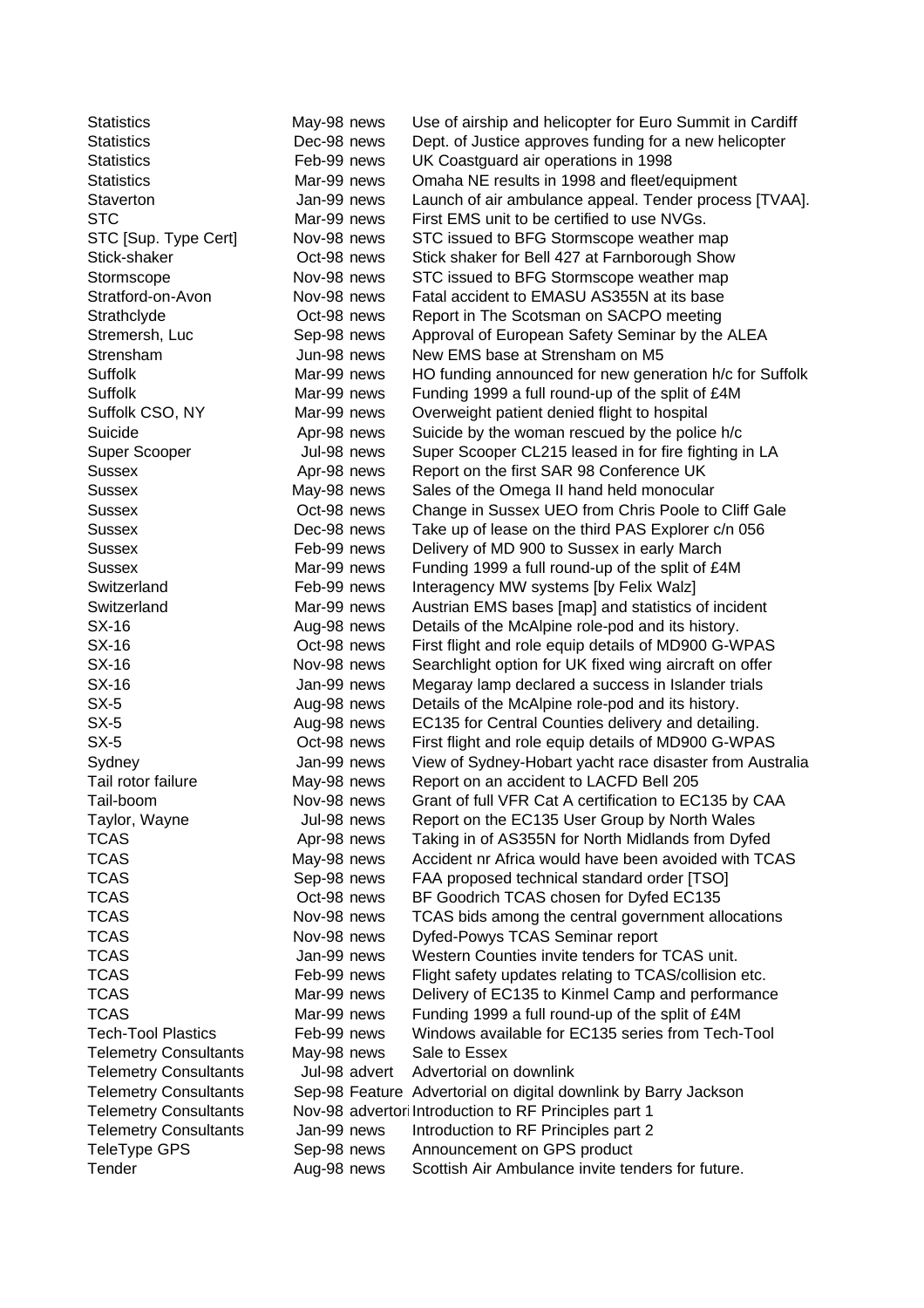| Tender                    | Oct-98 news    | Call for the supply of a new sensor turret for MPAS                   |
|---------------------------|----------------|-----------------------------------------------------------------------|
| Tender                    | Jan-99 news    | Expectation of tender for new helicopter for BMI [Au                  |
| Tender                    | Jan-99 news    | Launch of air ambulance appeal. Tender process [T                     |
| Tender                    | Jan-99 news    | Western Counties invite tenders for TCAS unit.                        |
| Tender                    | Mar-99 news    | Seeking bids for new aircraft to replace crashed B20                  |
| Tender                    | Mar-99 news    | Dyfed-Powys 'come out' against the EC135 & go for                     |
| Tennessee                 | Oct-98 news    | Jackson PD TN to receive DoD OH-58 helicopters                        |
| Tennessee                 | Jan-99 news    | OH-58s declared operational with Jackson PD in TN                     |
| Texas                     | Oct-98 Article | Long Hot Summer Mark Colborn fire fighting [NG/Te                     |
| Texas                     | Nov-98 news    | Report on the new Travis/Starflight EMS EC135                         |
| Texas                     | Nov-98 news    | Is it raining? An appreciation of the bad weather in 7                |
| <b>Thames Valley</b>      | May-98 news    | Orders for EC135 for Northumbria and Chiltern                         |
| <b>Thames Valley</b>      | Aug-98 news    | Moves towards a Thames Valley HEMS operation                          |
| Timeline for MD takeover  | Jan-99 news    | Recent order for MD520N and its positive implicatio                   |
| <b>Timeline for PAS</b>   | Jan-99 news    | Management changes at Specialist Aviation Service                     |
| <b>TLC</b>                | Dec-98 news    | Helilift chosen for Wiltshire                                         |
| <b>TLC Handling</b>       | Jun-98 news    | Eurocopter in the UK 98 expected exhibits                             |
| <b>TLC Helilift</b>       | Jul-98 news    | Advertorial on TLC Helilift equipment and sales to d                  |
| <b>TLC Helilift</b>       | Jul-98 news    | Deliveries to South East RPASU                                        |
| <b>TLC Helilift</b>       | Jul-98 news    | Delivery of TLC unit to Dyfed-Powys ASU                               |
| Tokyo                     | Oct-98 news    | Delivery of the EH101 to Gifu en-roue to Tokyo ASU                    |
| Tokyo                     | Feb-99 news    | Hiatus in delivery of EH101 due to bancruptcy                         |
| Toledo, Supt. Pedro       | Feb-99 news    | Puerto Rico developments, airship and Explorers                       |
| Too low                   | Mar-99 news    | News group discussion of aircraft used too low                        |
| Top Cops Award [US]       | Nov-98 news    | Top Cops Awards Ceremony and Richard G Servos                         |
| Tornado GR1               | Feb-99 news    | Flight safety updates relating to TCAS/collision etc.                 |
| Towcester                 | Nov-98 news    | Fatal accident to EMASU AS355N at its base                            |
| Training                  | Jun-98 news    | First PAN write-up on LETA Conference [No3]                           |
| Training                  | Jul-98 news    | BK117 for Devon & Cornwall at Oxford                                  |
| Training                  | Aug-98 news    | Garda trainees at the PAS IPATS                                       |
| Training                  | Sep-98 news    | Approval of European Safety Seminar by the ALEA                       |
| <b>TRANSCO</b>            | May-98 news    | Sponsorship and launch of new air unit in Derbyshir                   |
| <b>Travis County</b>      | Nov-98 news    | Report on the new Travis/Starflight EMS EC135                         |
| <b>Travis County SO</b>   | Jun-98 news    | Acquisition of EC135 by Texan EMS operator                            |
| <b>Trials</b>             | Jul-98 news    | ANR in use with North Wales ASU trials result                         |
| Trumble, Mark             | Jan-99 news    | Management changes at Specialist Aviation Service                     |
| Tulliallan                | Oct-98 news    | Report in The Scotsman on SACPO meeting                               |
| Turbomeca                 | Jun-98 news    | Eurocopter in the UK 98 expected exhibits                             |
| Turbo-Thrush              | Sep-98 news    | DEA programme 'failing to work' in Colombia                           |
| Turkey                    | Apr-98 news    | Installation of IR suppressers on Mi-17s                              |
| Turkey                    | Jun-98 news    | Rumour of Turkish interest in the Explorer line                       |
| Turkey                    |                | Oct-98 Editorial A review of the four airframes on offer to UK police |
| Turkey                    | Dec-98 news    | A range of options for the future of the MD line discul               |
| Turkey                    | Jan-99 news    | Recent order for MD520N and its positive implicatio                   |
| Turkish Aerospace         | Dec-98 news    | A range of options for the future of the MD line discu                |
| <b>Turks &amp; Caicos</b> | Nov-98 news    | Advertisement for civilian Caribbean post by UK Go                    |
| Twin-engines              | Oct-98 news    | New arrangements for security at Farnborough                          |
| Two-cabin layout          |                | Oct-98 Editorial A review of the four airframes on offer to UK police |
| <b>UEO</b>                | Jul-98 news    | UEO change in staff of Cheshire ASU & Essex Polic                     |
| <b>UEO</b>                | Oct-98 news    | Change in Sussex UEO from Chris Poole to Cliff Ga                     |
| $UH-1$                    | Apr-98 news    | Setting up new EC135 operated SAR units in Germa                      |
| $UH-1$                    | Oct-98 news    | N2 accessory gear failures on UH-1                                    |
| <b>Ulster</b>             | Jan-99 news    | Helicopter ambulance for N Ireland                                    |
| Ultramedia LE             | Mar-99 news    | FSI announce Ultramedia LE at HAI                                     |
| <b>Unites States</b>      | Mar-99 news    | Austrian EMS bases [map] and statistics of incident                   |

Examply of a new sensor turret for MPASG In of tender for new helicopter for BMI [Austria] air ambulance appeal. Tender process [TVAA]. ounties invite tenders for TCAS unit. ds for new aircraft to replace crashed B206L  $\gamma$ s 'come out' against the EC135 & go for IFR D TN to receive DoD OH-58 helicopters clared operational with Jackson PD in TN Summer Mark Colborn fire fighting [NG/Texas] the new Travis/Starflight EMS EC135 1? An appreciation of the bad weather in TX EC135 for Northumbria and Chiltern ards a Thames Valley HEMS operation der for MD520N and its positive implications ent changes at Specialist Aviation Services sen for Wiltshire r in the UK 98 expected exhibits on TLC Helilift equipment and sales to date to South East RPASU TLC unit to Dyfed-Powys ASU the EH101 to Gifu en-roue to Tokyo ASU elivery of EH101 due to bancruptcy to developments, airship and Explorers Ip discussion of aircraft used too low Awards Ceremony and Richard G Servoss ty updates relating to TCAS/collision etc. lent to EMASU AS355N at its base write-up on LETA Conference [No3] Devon & Cornwall at Oxford nees at the PAS IPATS of European Safety Seminar by the ALEA ip and launch of new air unit in Derbyshire the new Travis/Starflight EMS EC135 of EC135 by Texan EMS operator e with North Wales ASU trials result ent changes at Specialist Aviation Services The Scotsman on SACPO meeting r in the UK 98 expected exhibits amme 'failing to work' in Colombia of IR suppressers on Mi-17s Turkish interest in the Explorer line If the four airframes on offer to UK police options for the future of the MD line discussed der for MD520N and its positive implications options for the future of the MD line discussed nent for civilian Caribbean post by UK Govt. gements for security at Farnborough of the four airframes on offer to UK police ge in staff of Cheshire ASU & Essex Police Sussex UEO from Chris Poole to Cliff Gale new EC135 operated SAR units in Germany ory gear failures on UH-1 ambulance for N Ireland nce Ultramedia LE at HAI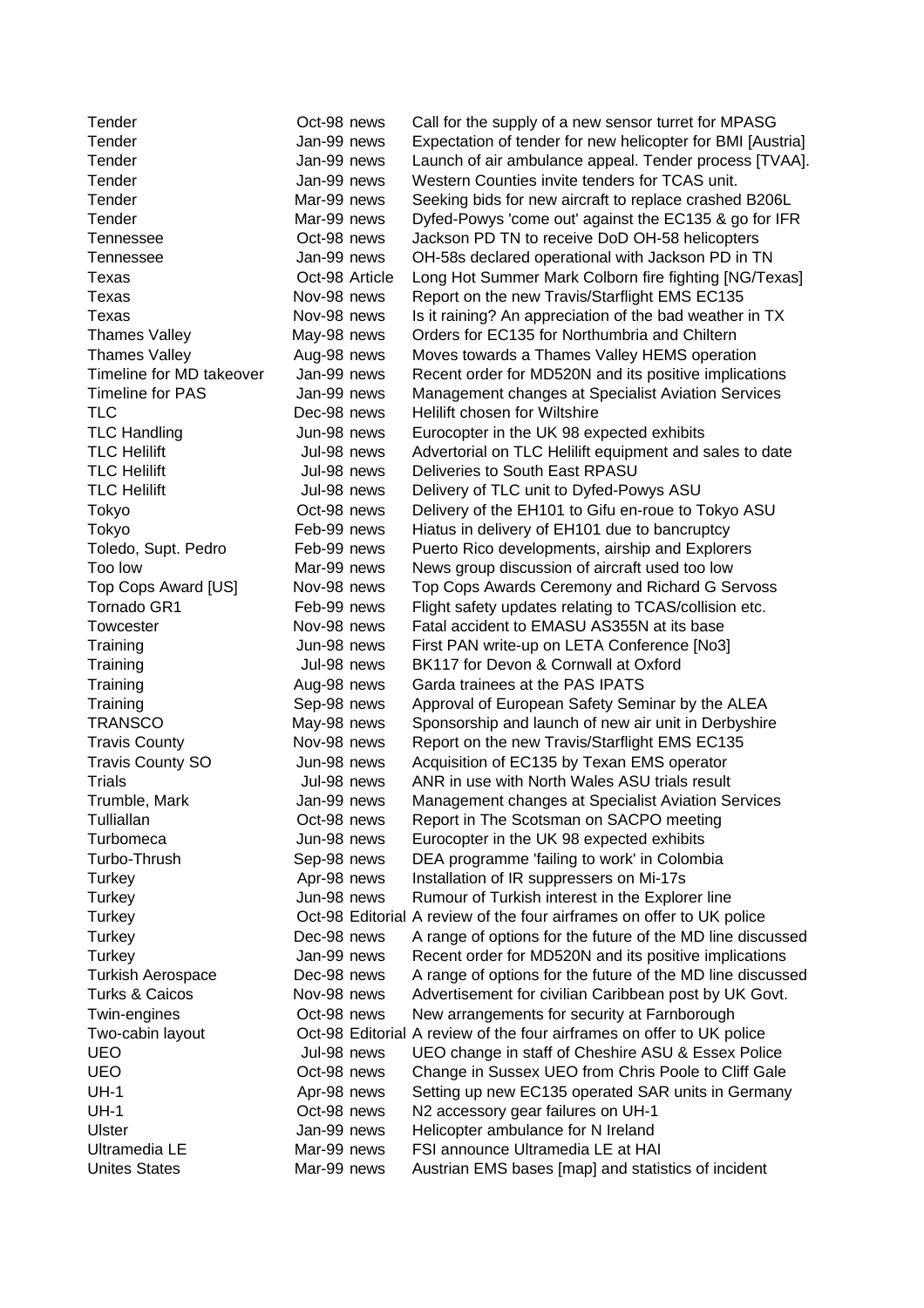Wescam Feb-99 news Financial results

US Border Patrol May-98 news Deliveries to US Border Patrol of MD600N US Border Patrol **Jul-98 news** MD600N article in Rotor & Wing US Border Patrol Sep-98 news First MD600N for US Border Patrol displayed US Border Patrol Mar-99 news Overview of new magazine Int. Police Aviation US Customs May-98 news The 1500 miles chase of drug carrying light aircraft. US Customs Aug-98 news CAP being cajoled into spying for the DEA US Customs Nov-98 news USG funding in Latin America for drug operations US Customs Dec-98 news US Customs take AS350B2 US Government Nov-98 news USG funding in Latin America for drug operations US Navy Nov-98 news Order for Wescam Model 20s on US Navy P-3Cs US Park Police Dec-98 news Park Police discussions to cover demise of PD unit. USA Aug-98 news Fire-fighting round-up world-wide USAF Nov-98 news TCAS bids among the central government allocations USCG Aug-98 news Contract for sensors to Wescam from the USCG USCG Sep-98 news Bell XV-15 and mock-up demonstrated to USCG USCG **Oct-98 news** Formal announcement of tie up for AB139/BA609 USCG Nov-98 news USG funding in Latin America for drug operations USCG Nov-98 news Advertisement for civilian Caribbean post by UK Govt. USCG **Dec-98 news** Legislation to authorise aircraft to be forced down User Group [EC135] Jul-98 news Report on the EC135 User Group by North Wales Venezuela Oct-98 news PZL M28 Skytruck for Venezuela [Farnborough] Ventura County Feb-99 news Demonstration of Sikorsky Firehawk h/c in California Ventura CSO Jul-98 news New helicopter for Ventura CSO Veritair Sep-98 news Veritair advertise for additional pilots for police ops. Veritair Feb-99 news Veritair gain new contract from South & East Wales VFR Oct-98 news Introduction to the Bell 427 with comparisons VFR Certification Apr-98 news Up-to-date with the MD line and its sale to Bell Victoria police Dec-98 news Vic Pol aircraft criminally damaged on hospital landing Victoria Police **Jan-99 news** View of Sydney-Hobart yacht race disaster from Australia VIPLite Oct-98 news VIPLite and Lazerstik now in blue from Meo Products Virgin Islands Nov-98 news Advertisement for civilian Caribbean post by UK Govt. Wales Feb-99 news Veritair gain new contract from South & East Wales Wales Mate Apr-98 news Suicide by the woman rescued by the police h/c Walker, Mike **Jul-98 news** UEO change in staff of Essex Police Walz, Felix Feb-99 news Interagency MW systems [by Felix Walz] Warwickshire Nov-98 news Fatal accident to EMASU AS355N at its base Washington DC **Dec-98 news** Park Police discussions to cover demise of PD unit. Washington DC Dec-98 news MedSTAR order EC135 to replace BK117 in DC Washington, DC Nov-98 news Top Cops Awards Ceremony and Richard G Servoss Washoe County **Apr-98 news** Washoe County Reno Nevada Water bomber **Dec-98 news** Croation Min. Int order second CL415 water bomber + opt Wayte, Greg Oct-98 news Image Intensifiers at the Night Vision Conference Weather **Aug-98 news** Internet weather system from WSI Wellman, Gail Jul-98 news UEO change in staff of Cheshire ASU Wescam Apr-98 news The collapse of the sale of the Wescam 12DS into UK Wescam May-98 news Problems with 12DS flir unit used by Citrus County SO Wescam Jun-98 news Problems with Wescam 12DS used by Citrus SO Wescam Aug-98 news Contract for sensors to Wescam from the USCG Wescam Oct-98 news First flight and role equip details of MD900 G-WPAS Wescam Oct-98 news Call for the supply of a new sensor turret for MPASG Wescam Mov-98 news Order for Wescam Model 20s on US Navy P-3Cs Wescam Jan-99 news Order for MD520s for Belgium confirmed for 1999 Wescam Feb-99 news Inframetrics taken over by FSI Wescam Mar-99 news News group discussion of aircraft used too low